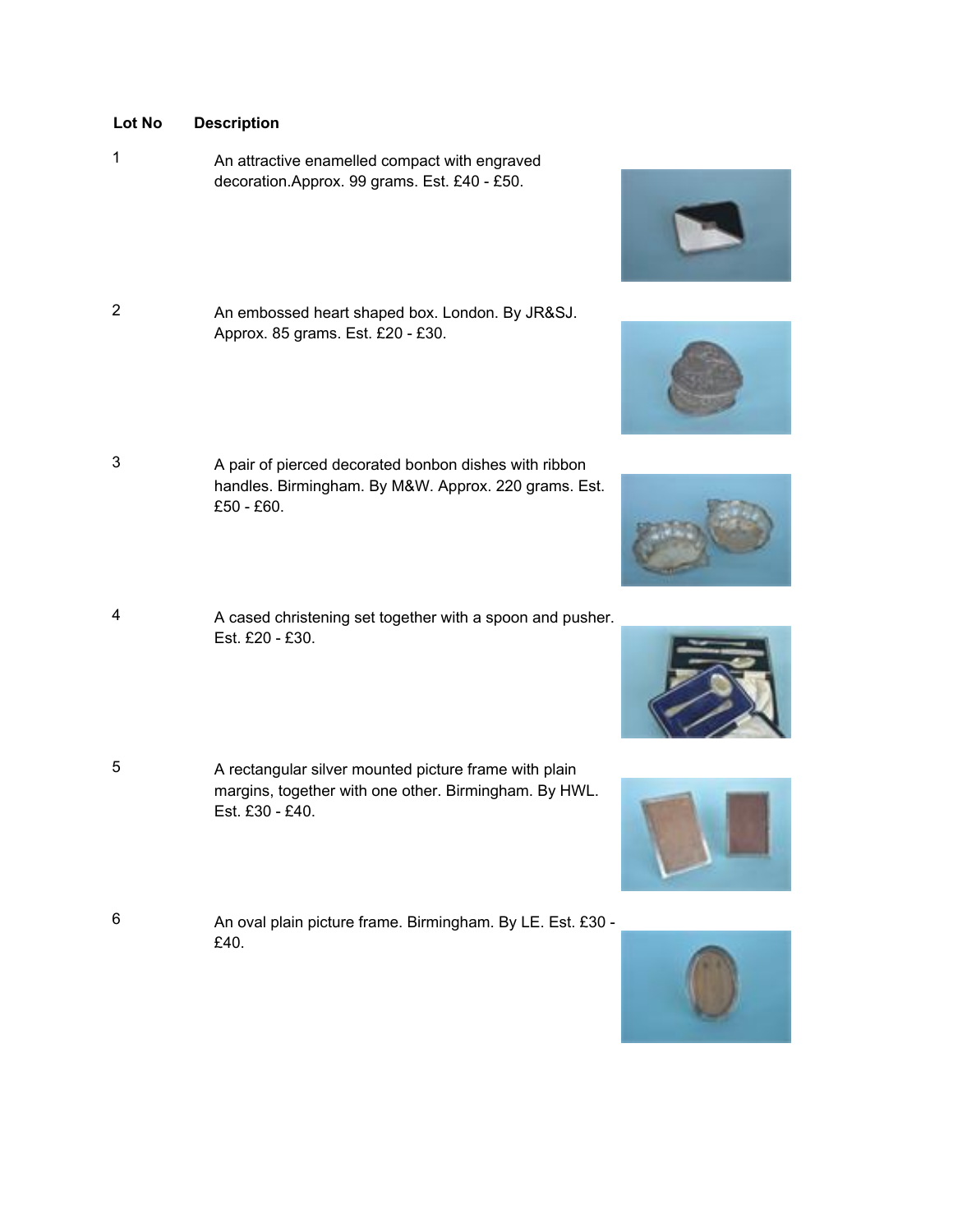7 An unusual leather cased hip flask with tapered lid. London. By TJ. Est. £20 - £30.

- 8 An American cased Sterling silver knife, heavily decorated with ranch scene. Approx. 30 cms long. Est. £70 - £80.
- 9 **An unusual heavy silver Eastern necklace with engraved** decoration. Approx. 180 grams. Est. £40 - £50.
- <sup>10</sup> A large Eastern silver frame, heavily decorated with figures. Approx. 29 cms high. Est. £70 - £80.
- <sup>11</sup> A circular glass mounted trivet on ball feet. Birmingham 1925. Est. £50 - £60.
- <sup>12</sup> An unusual ruby glass mounted preserve dish in the form of a drum with spoon. Marked Sterling. Est. £130 - £150.











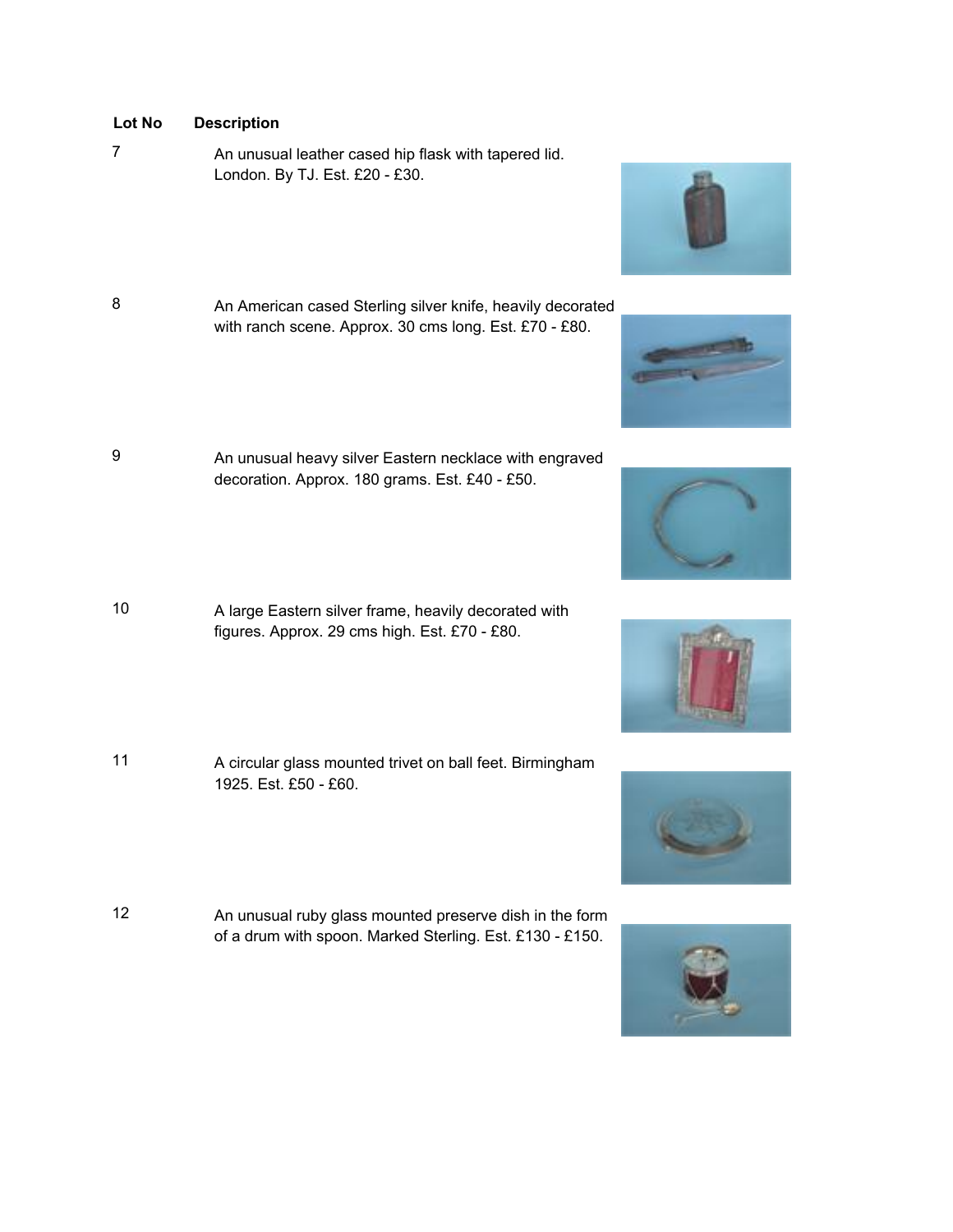<sup>13</sup> A good presentation trowel with scroll decoration and ivory handle. Sheffield 1863. By HW & Co. Est. £130 - £150.

- 14 A pair of miniature column candlesticks with step base. Approx. 10 cms high. Birmingham 1900. By C&C. Est. £150 - £200.
- 15 An unusual leaf decorated menu holder/nut dish with crimped rim. London 1901 by G&C. Est. £80 - £100.
- <sup>16</sup> A large silver cigar cutter/vesta case with hinged top. Birmingham 1908. By M&M. Est. £130 - £150.
- <sup>17</sup> An attractive pair of vases with crimped rim and floral decoration on tapering supports. Approx. 22 cms high. Est. £250 - £300.
- <sup>18</sup> A boxed harlequin set of caddy spoon and tongs. London / Sheffield 1882. Est. 100 - £120.











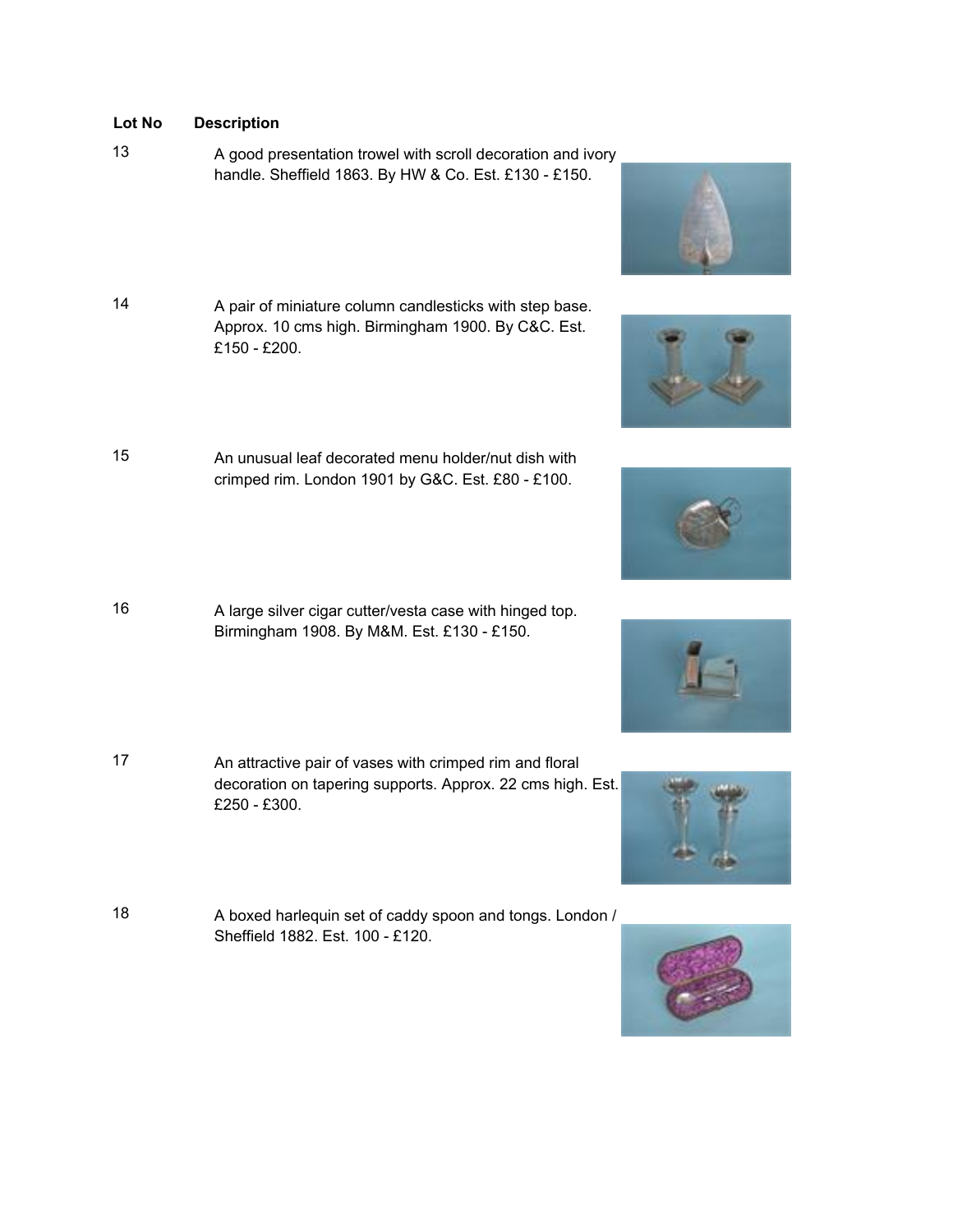- <sup>19</sup> An arched four division toast rack. Sheffield 1931. By E.Vyner. Approx. 160 grams. Est. £80 - £100.
- <sup>20</sup> A good quality heavy teapot on pedestal base. London 1926. By Barnard & Son. Approx. 860 grams. Est. £380 - £420.
- <sup>21</sup> A good set of six coffee spoons together with matching teaspoons. Birmingham. By WNO. Est. £20 - £30.
- <sup>22</sup> A small oval hinge top trinket box with scroll decoration. Birmingham. By H&M. Approx. 49 grams. Est. £15 - £20.
- <sup>23</sup> A Kings' pattern salt spoon, fork and other cruet spoons. Approx. 135 grams. Est. £20 - £30.
- <sup>24</sup> A modern silver Continental bracelet, pendant, necklace etc. Approx. 180 grams. Est. £30 - £40.











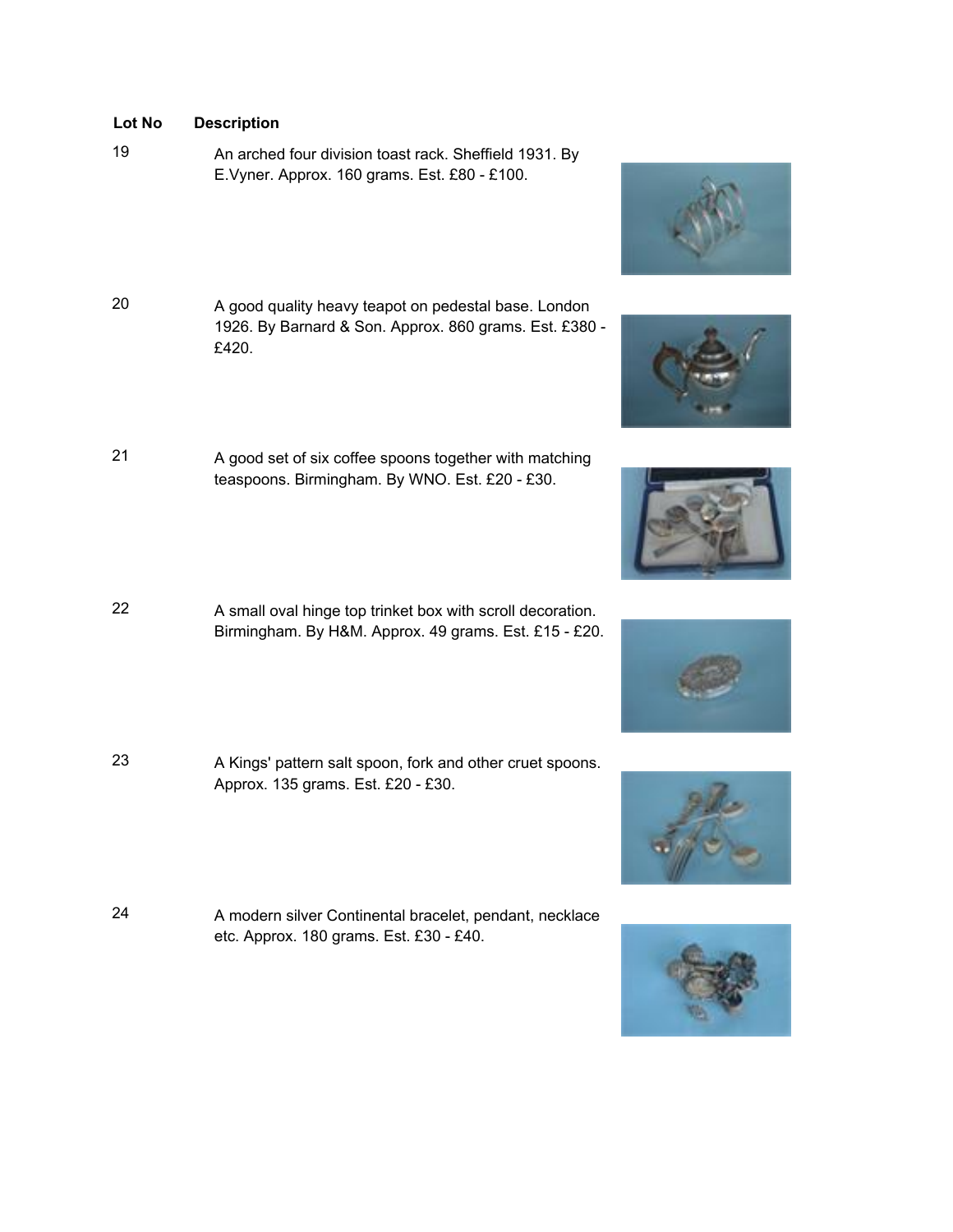- <sup>25</sup> A pair of good bright cut napkin rings. London. By SS. Approx. 48 grams. Est. £30 - £40.
- <sup>26</sup> An unusual miniature Continental cast candlestick. Approx. 5 cms high. Est. £70 - £80.
- <sup>27</sup> A pair of good muffin dishes with removable internal dishes. Sheffield. 1932. By E.V. Est. £500 - £600.
- <sup>28</sup> A Georgian goblet with crested side. London 1808. By WP. Est. £130 - £150.
- <sup>29</sup> A boxed small Christening cup with gilt interior. London 1880. By R&S. Est. £150 - £200.
- <sup>30</sup> A Continental pin dish inset with coin together with one other. Approx. 107 grams. Est. £20 - £30.











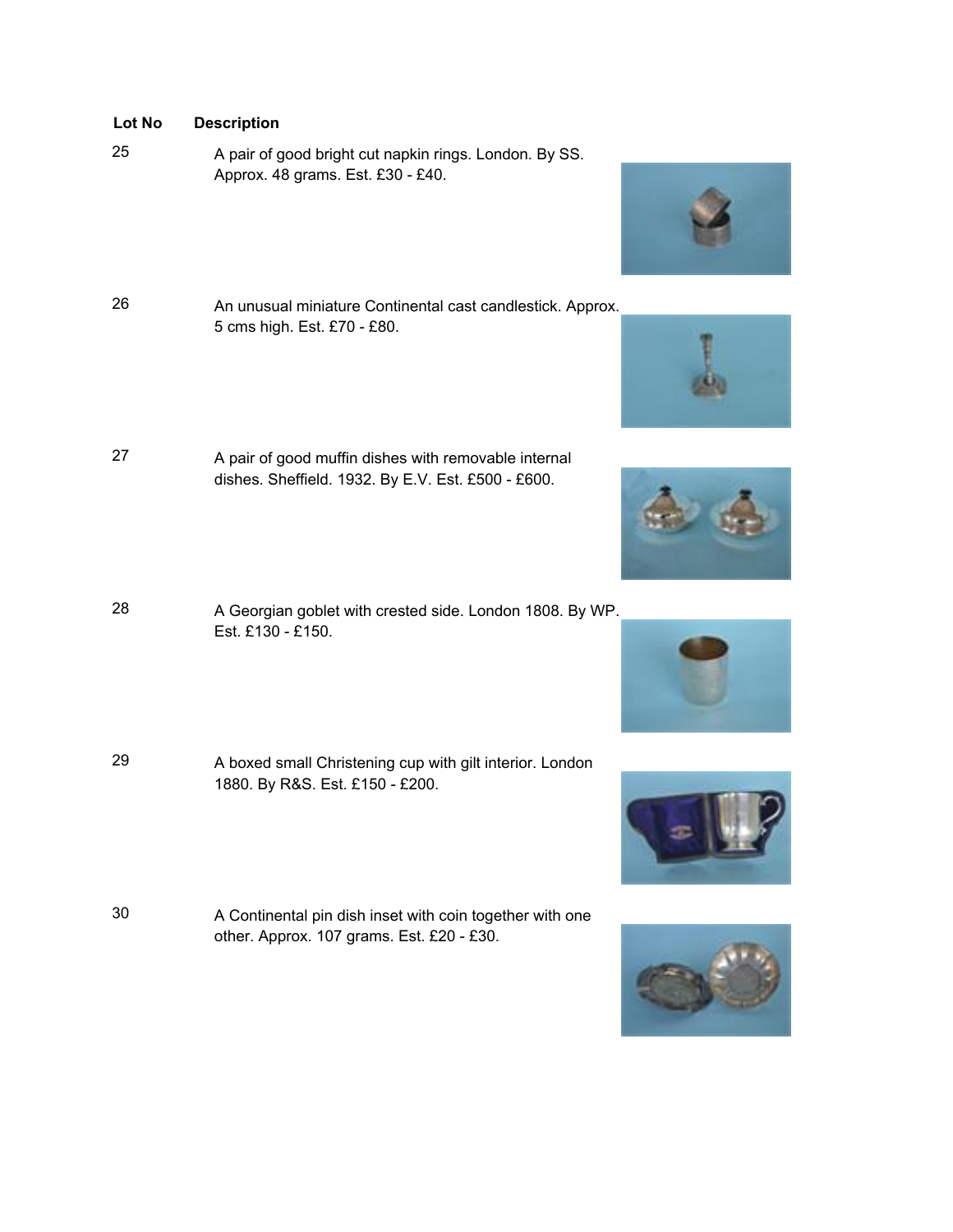- <sup>31</sup> An unusual Russian bucket shaped strainer with pierced decoration. Approx. 15 grams. Est. £30 - £40.
- <sup>32</sup> A heavy Continental mesh belt with pierced buckle. Approx. 220 grams. Est. £40 - £50.
- <sup>33</sup> An Eastern silver cream jug, the body decorated with figures. Approx. 130 grams. Est. £30 - £40.
- <sup>34</sup> A heavy large plated table lighter. Est. £80 £120.

- <sup>35</sup> A large heavy plated collar with ball decoration. Est. £20 £30.
- <sup>36</sup> A silver hinged bracelet with engraving together with one other. Est. £20 - £30.











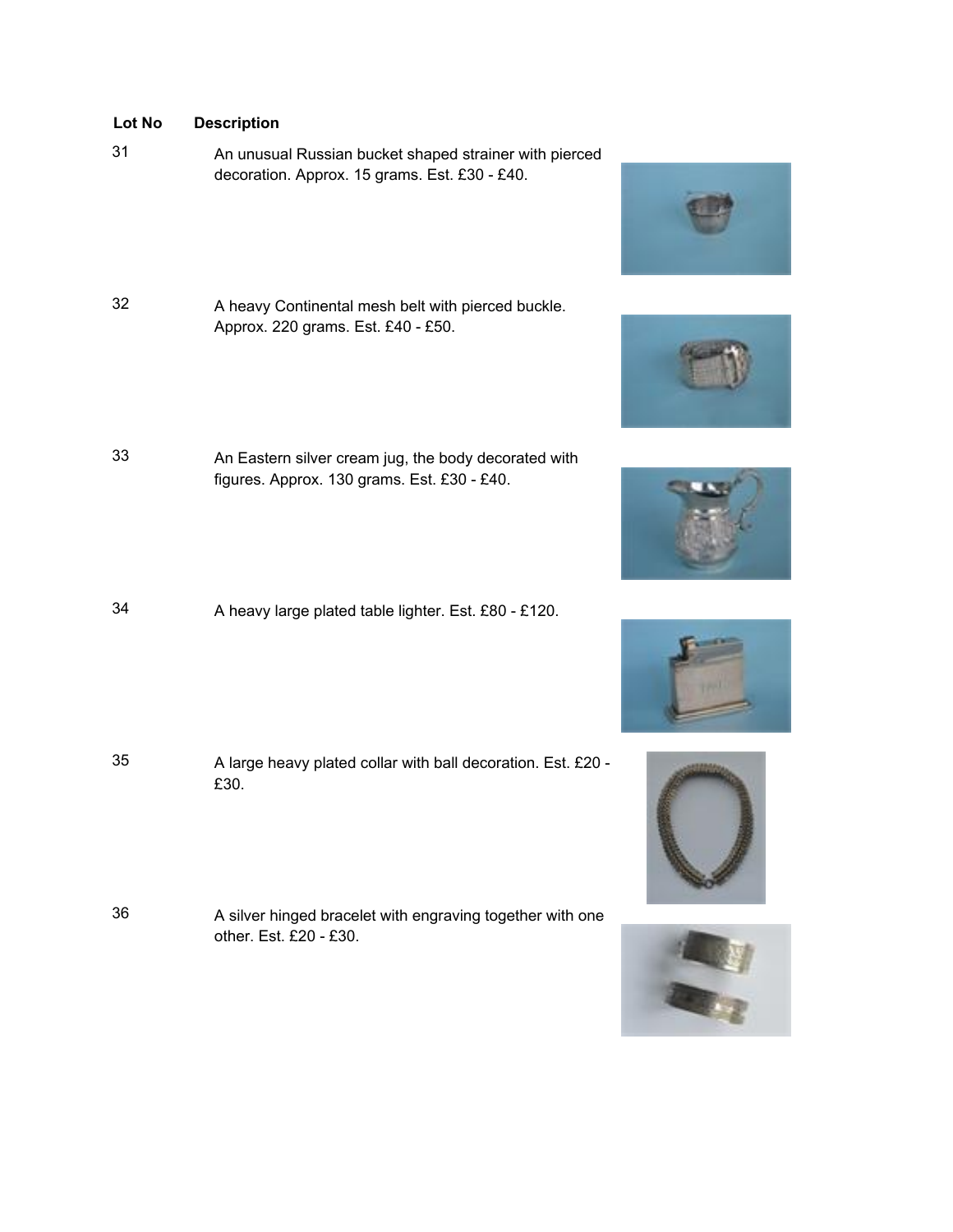<sup>37</sup> A silver gate bracelet together with thimbles and a necklace. Est. £20 - £30.

| 38 | A group of three silver torque bangles. Est. £15 - £20. |  |
|----|---------------------------------------------------------|--|
|    |                                                         |  |

- <sup>39</sup> An engraved brooch together with a pencil and cigar cutter. Est. £20 - £30.
- <sup>40</sup> A good quality bright cut three piece tea service. London. By WWW. Approx 1100 grams. Est. £400 - £450.
- <sup>41</sup> An attractive bright cut vinaigrette decorated with flowers and scrolls, the interior with floral decorated hinged grill. Birmingham 1848. By Nathaniel Mills. Est. £180 - £220.
- <sup>42</sup> A rectangular engine turned vinaigrette with pierced grill. Marked in three places. Birmingham 1834. By IP. Est. £130 - £150.











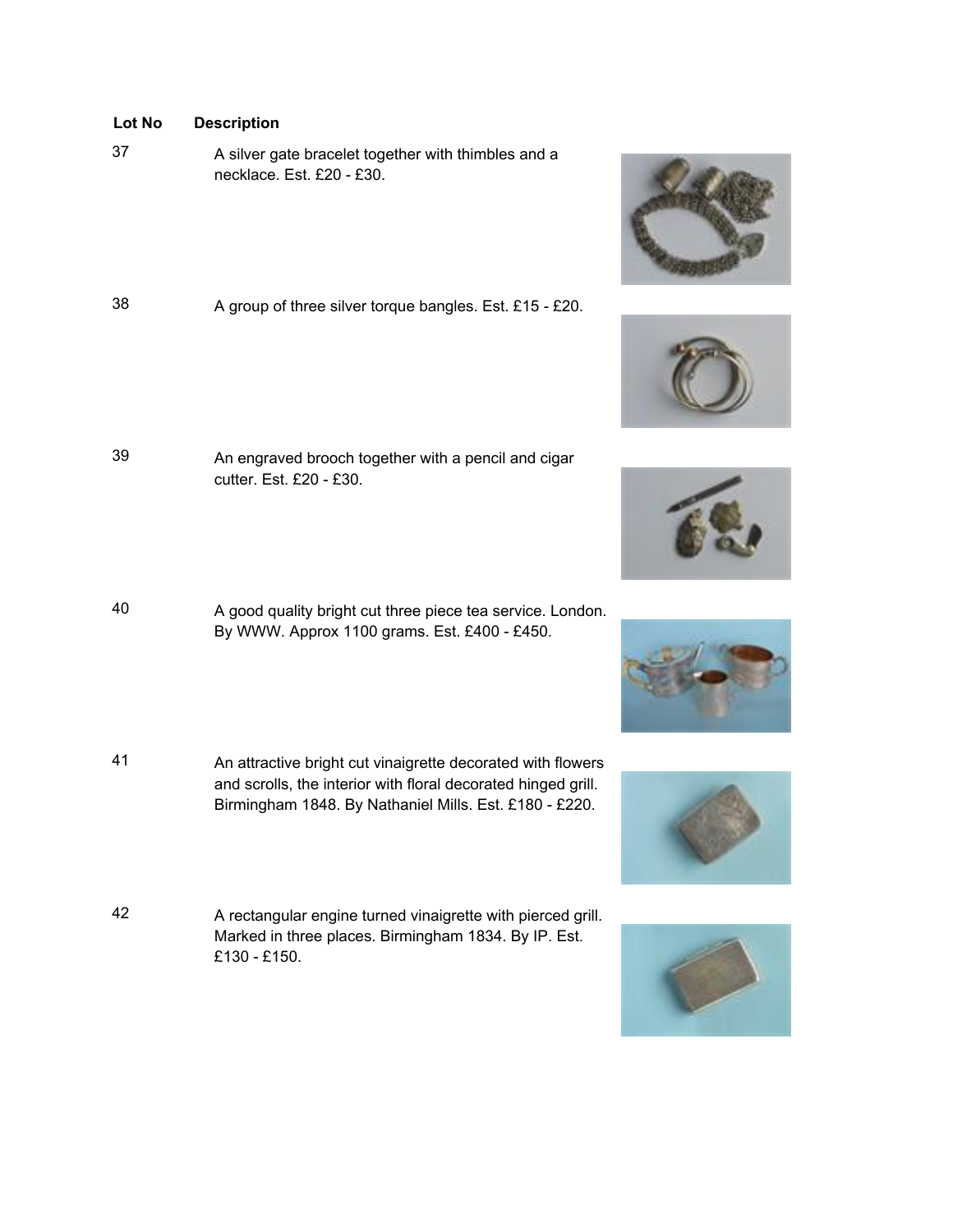- <sup>43</sup> An oval vinaigrette with lobed sides and floral decoration to loop top and hinged grill. Birmingham 1894. By H&T. Est. £130 - £150.
- <sup>44</sup> A good purse shaped vinaigrette with hinged grill. Birmingham 1790. By Samuel Pemberton. Est. £200 - £250.
- <sup>45</sup> A good oval vinaigrette with lattice decoration and hinged top. Birmingham 1799. By TW. Est. £100 - £120.
- <sup>46</sup> A heavy rectangular scroll engraved vinaigrette decorated with flowers and leaves, with loop top. Birmingham 1876. By D&M. Est. £120 - £150.
- <sup>47</sup> A good scroll decorated rectangular vinaigrette with pierced grill. Marked in three places. Birmingham 1877. By H&T. Est. £120 - £150.
- <sup>48</sup> A rectangular plain vinaigrette with hinged decoration. London 1885. By WT. Est. £70 - £80.











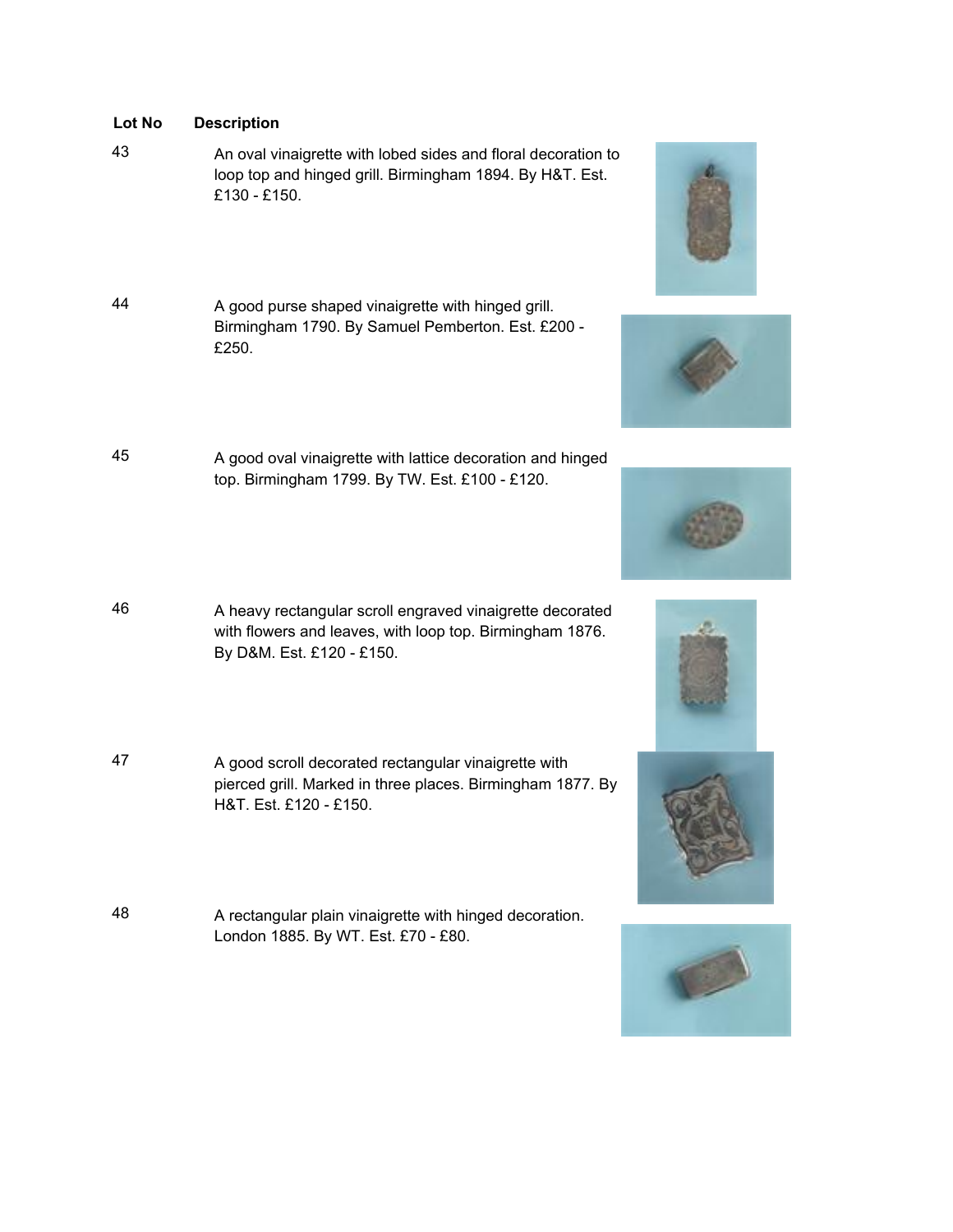- **Lot No Description**
- 
- <sup>49</sup> A heavy pair of bone handled fish servers. Sheffield. By FC. Est. £40 - £50.
- <sup>50</sup> A heavy rectangular engine turned vinaigrette. Birmingham 1790. By T&S. Est. £100 - £150.
- <sup>51</sup> An engine turned four piece dressing table set. Birmingham. By WN. Est. £20 - £30.
- <sup>52</sup> A heavy Continental pierced tea strainer with embossed decoration. Approx. 57 grams. Est. £30 - £40.
- <sup>53</sup> A good bright cut vinaigrette with pierced and engraved grill on hinged body. Birmingham 1787. By S&S. Est. £150 - £200.
- <sup>54</sup> An unusual MOP toasting fork with three prongs. Birmingham. By GU. Est. £20 - £30.







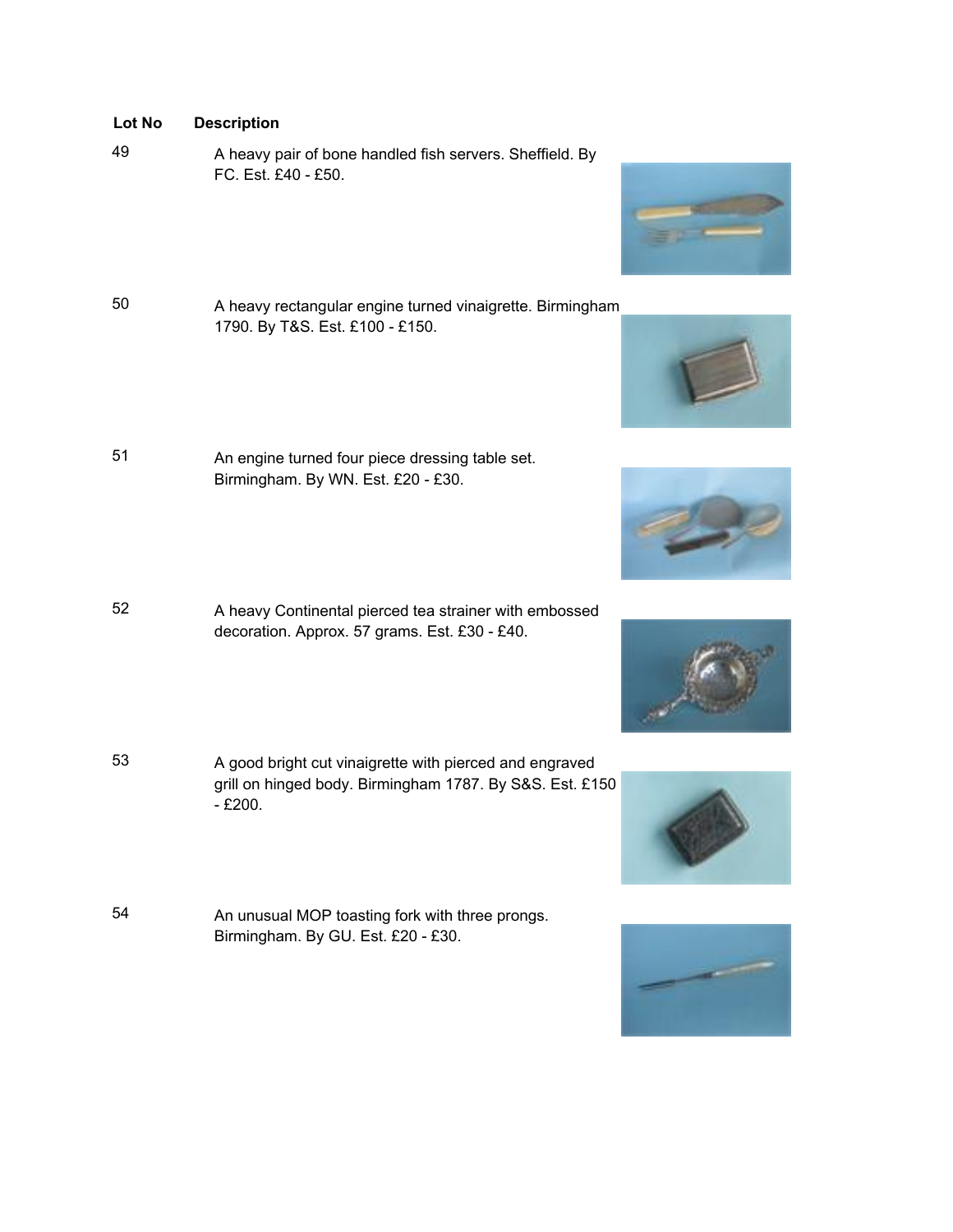- <sup>55</sup> A small rectangular bright cut vinaigrette. Marked in three places. Birmingham 1833. By TS. Est. £70 - £80.
- 
- <sup>56</sup> A Georgian OE pattern soup ladle. London. By IB. Approx. 101 grams. Est. £60 - £80.
- <sup>57</sup> A small four bottle cruet with hinged cover and ball decoration. London. By JT&H. Est. £50 - £60.
- <sup>58</sup> An attractive pierced and embossed sweet dish with scroll decoration by Pearce & Sons. London 1890. Approx. 280 grams. Est. £150 - £200.
- <sup>59</sup> A George III hinged top snuff box. Birmingham 1811. By M Linwood. Est. £80 - £100.
- <sup>60</sup> A rectangular engine turned vinaigrette with hinged decoration and floral thumb piece. London. By CR. Est, £20 - £40.









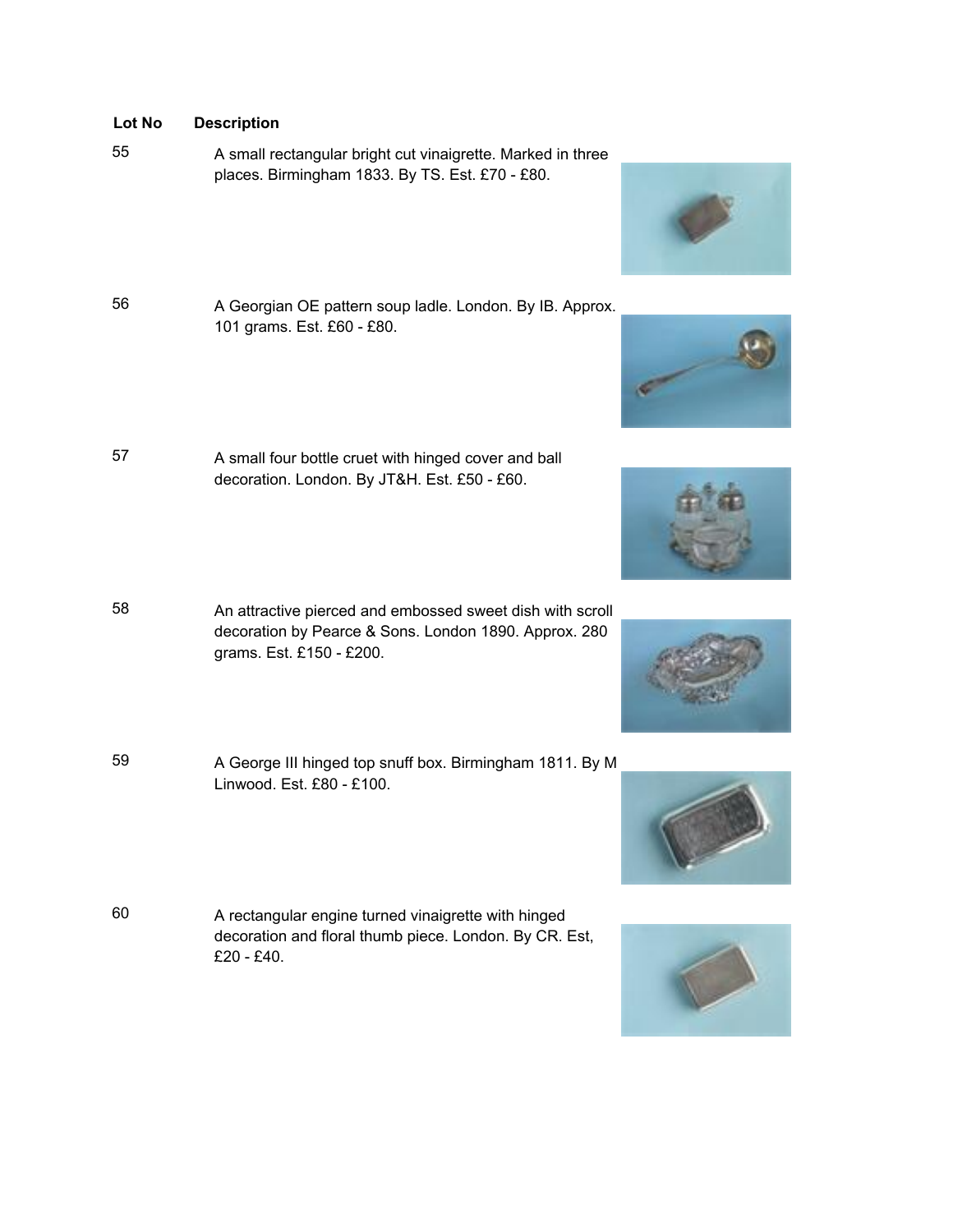- <sup>61</sup> A Georgian Style sugar bowl inset with crest on pedestal base. London. By J.W. & F.C.W. Approx. 225 grams. Est. £130 - £150.
- <sup>62</sup> A circular Georgian Style salver with ball and claw feet. Approx. 20 cms across. Sheffield. 1965. By W.S & C.S. Approx. 380 grams. Est. £100- £120.
- <sup>63</sup> A cased pair of embossed peppers. Birmingham 1892. Est. £50 - £60.
- <sup>64</sup> A good quality card case engraved with flowers and leaves. Est. £200 - £250.
- <sup>65</sup> An engraved card case with scroll decoration and hinged top. Birmingham 1907. Est. £100 - £120.
- <sup>66</sup> A hinged top ring box with scroll decoration. Birmingham by D&F. Est. £50 - £60.















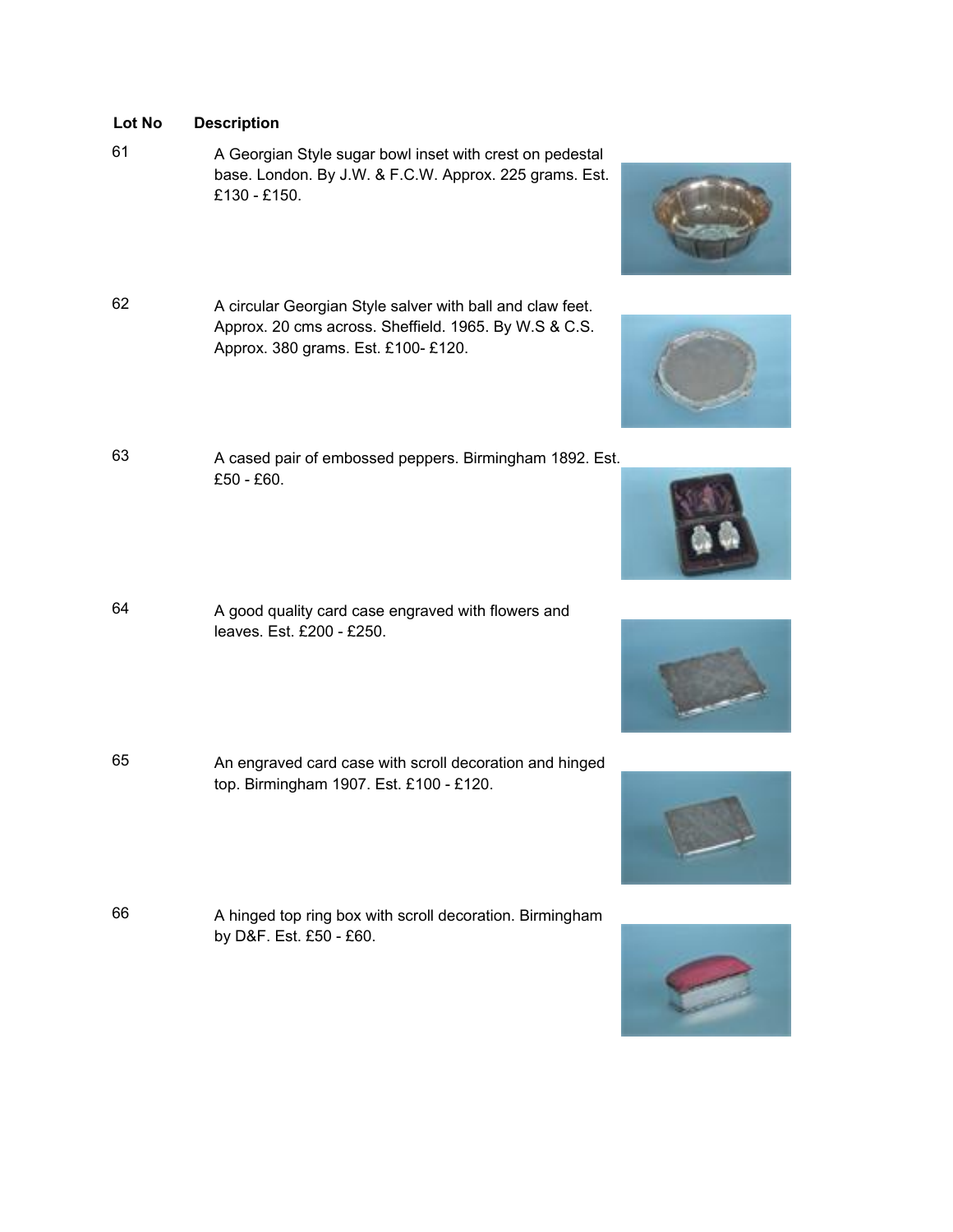<sup>67</sup> An attractive banded agate box on four feet with hinged top. Est. £80- £100.

- <sup>68</sup> A good quality tortoiseshell pietra dura spectacle case with hinged sides decorated with a flower. Est. £250 - £300.
- <sup>69</sup> A two piece engraved silver cruet set together with one other pepper. Approx. 180 grams. Est. £50 - £60.
- <sup>70</sup> A good pair of Dutch scissors with floral decoration. Est. £50 - £60.
- 71 An unusual miniature model of the Coronation carriage. London. By D&S. Approx. 68 grams. Est. £50 - £60.
- <sup>72</sup> A bright cut caddy spoon with shield motif. Birmingham 1796 by IT. Est. £50 - £60.









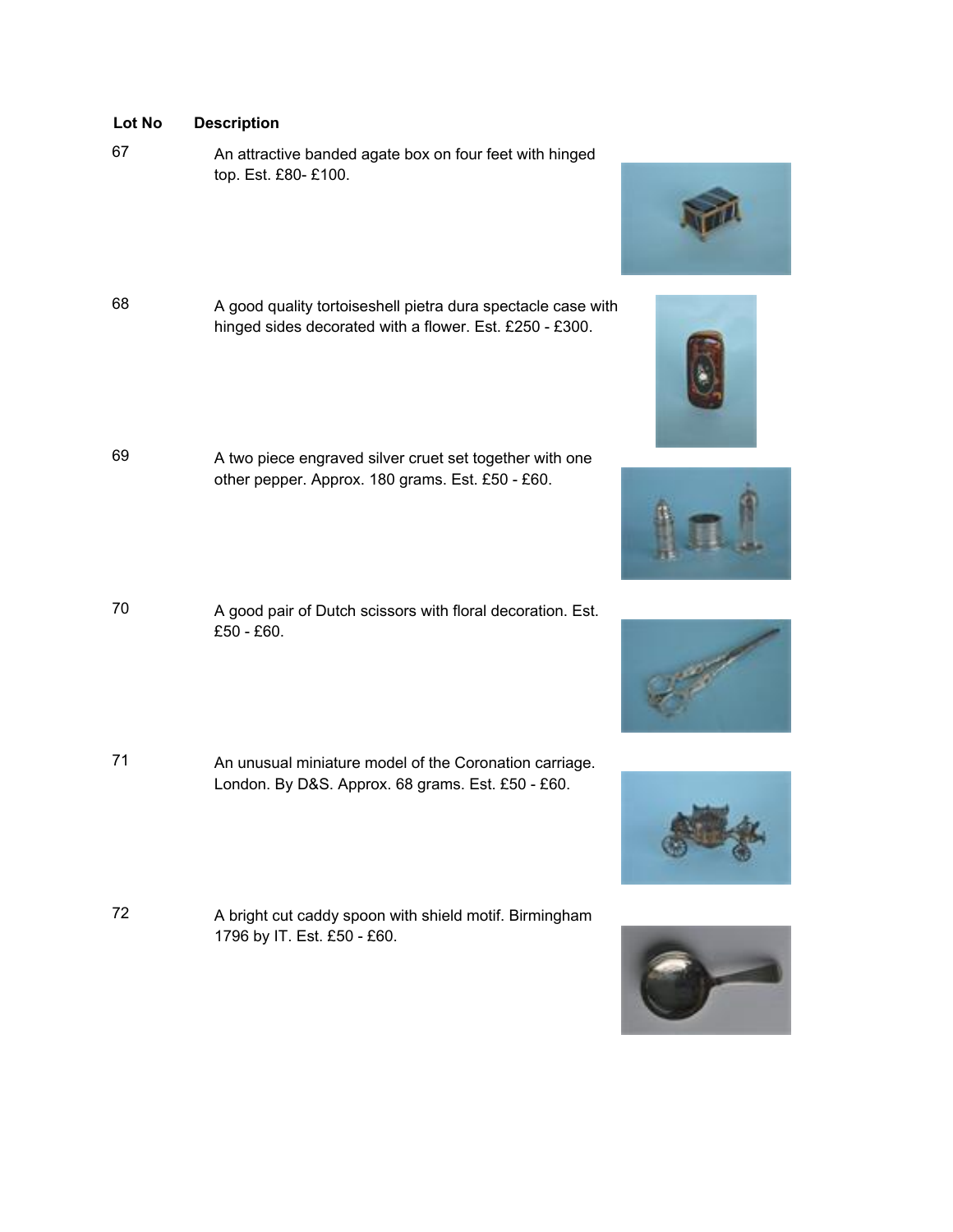- <sup>73</sup> A good quality fiddle thread soup ladle. London. 1897. By Robert Stebbing. Est. £180 - £220
- 74 A heavy silver brooch mounted with a rupee. Est. £15 -£20.
- <sup>75</sup> A pair of fiddle pattern sauce ladles with crested terminals. London 1854. By GA. Est. £100 - £120.
- <sup>76</sup> A boxed pair of 17th Century style spoons. Sheffield 1918. Est. £80 - £100.
- 77 A good quality heavy sauce boat on three stepped hoof support and shaped rim. Sheffield 1924. By Atkin Brothers. Approx. 200 grams. Est. £120 - £150.
- <sup>78</sup> An 1891 crown together with an 1889 crown. Est. £20 £30.









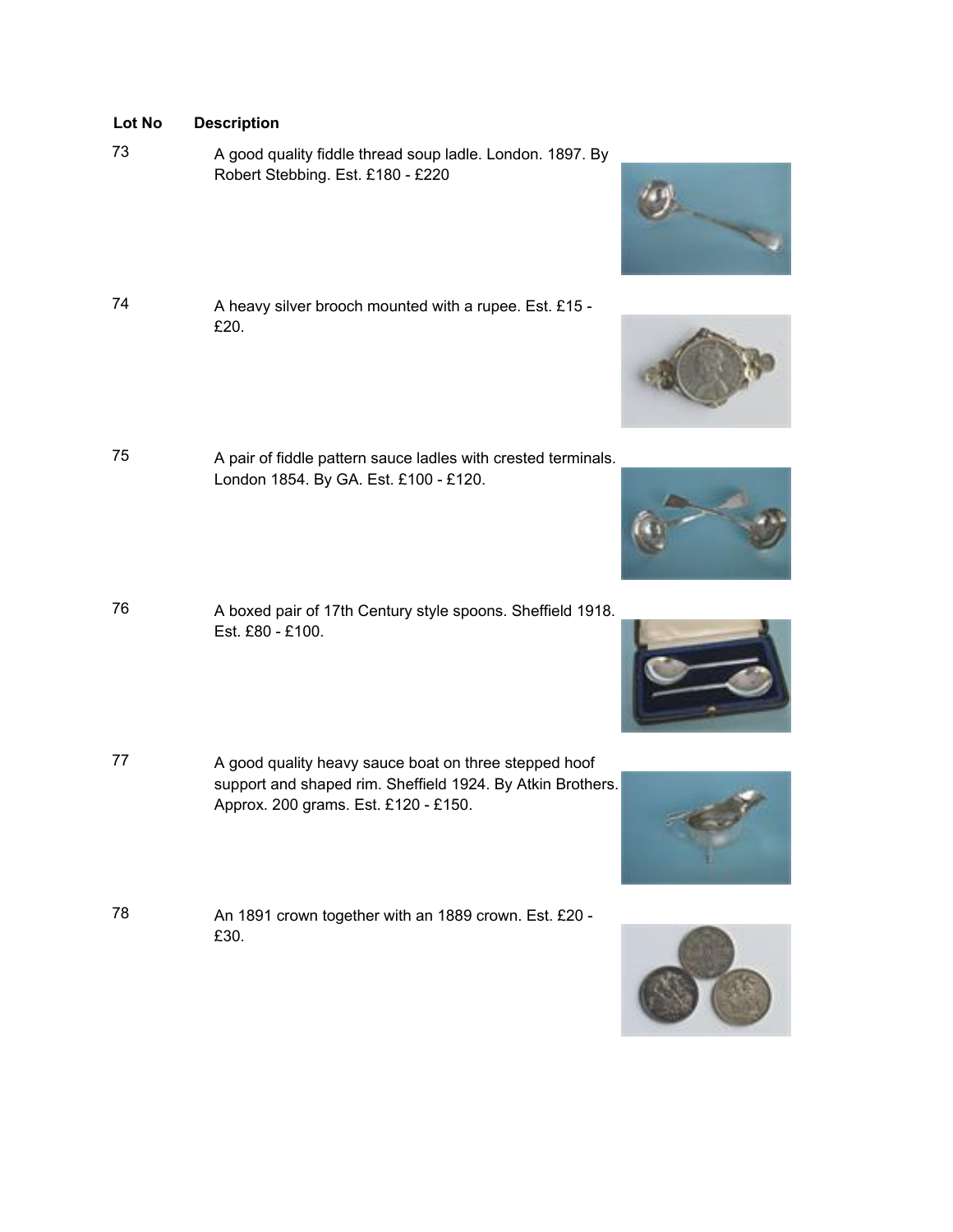- 
- 79 A State of Jersey coin together with other silver coinage. Est. £15 - £20.
- 80 A silver mounted umbrella in the form of a horse's head with bead eyes. London by WD. Est. £350 - £400.
- 81 A 1939 45 medal together with some miniatures. Est. £10 - £15.
- 82 A small glass heart shaped inkwell. London by A.Bros (lid missing). Est. £30 - £40.
- <sup>83</sup> An attractive set of six sterling enamel decorated teaspoons with floral border. Est. £20 - £30.
- 84 A heavy Dutch pie slice with scroll decoration. Approx. 123 grams. Est. £30 - £40.











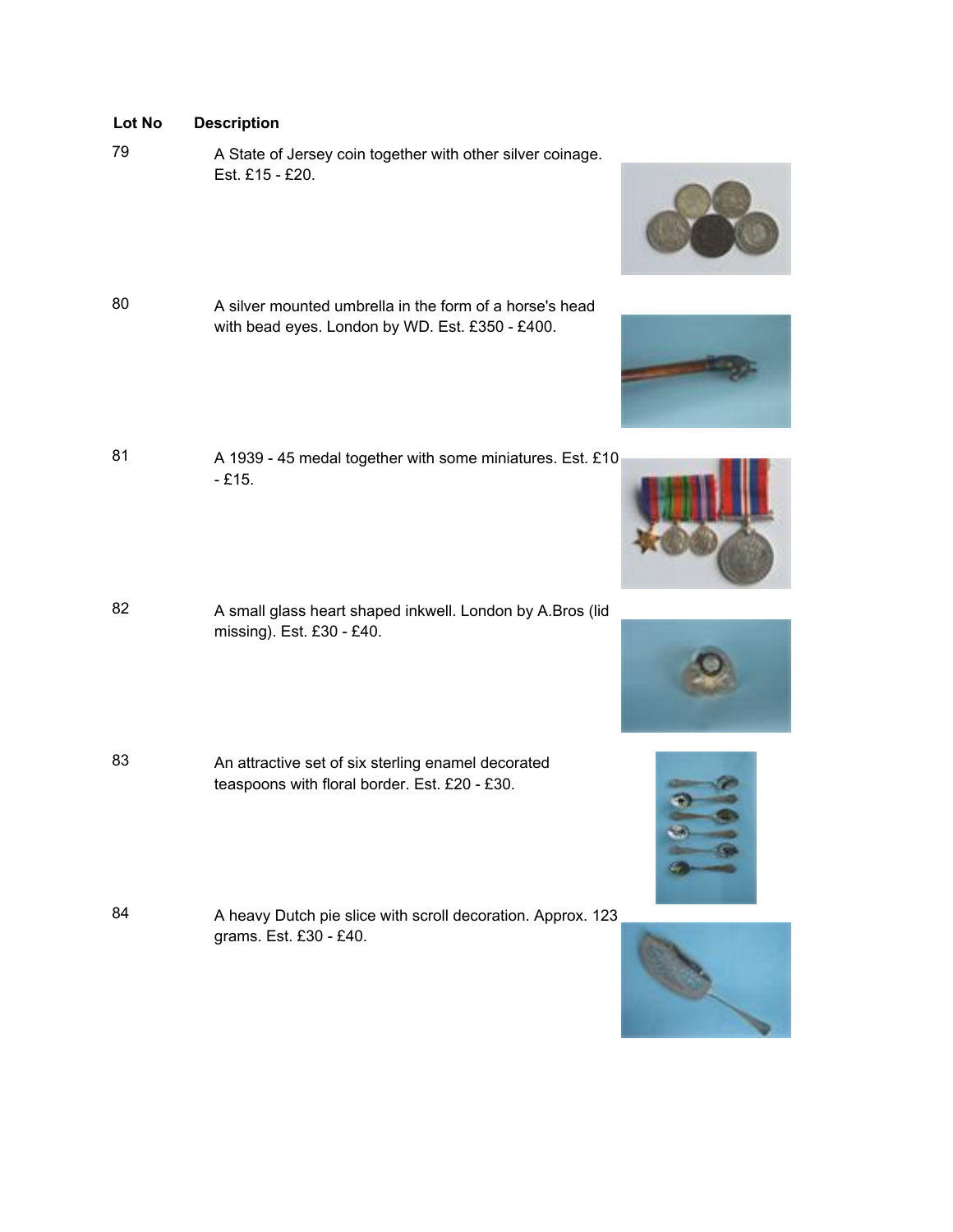- <sup>85</sup> A large OE bead pattern basting spoon Edinburgh by FH. Approx. 104 grams. Est. £50 - £60.
- 86 A heavy set of six OE pattern large teaspoons. Sheffield by JR. Approx. 155 grams. Est. £40 - £50.
- 87 A good quality pair of chop servers. Sheffield. 1905. By JH&P. Approx. 200 grams. Est. £120 - £150.
- 88 An unusual Asprey's bookmark. London 1946. Est. £70 -£80.
- 89 A box set of 12 coffee spoons. Birmingham by JK. Approx.170 grams. Est. £30 - £40.
- 90 A George III tea strainer on suspension chain. London 1801. By Eley and Fearn. Est. £100 - £120.











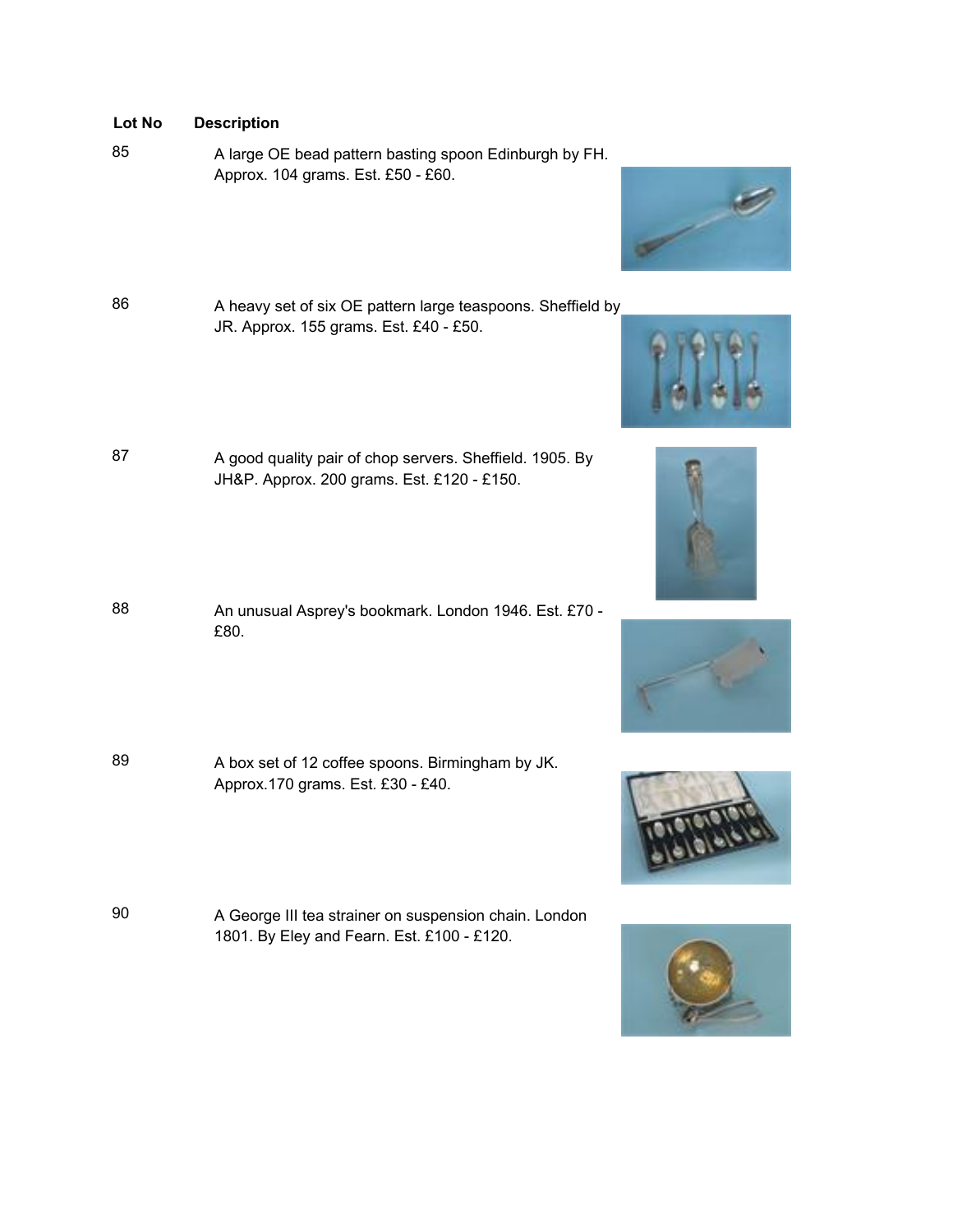- <sup>91</sup> A caddy spoon with a bright cut handle. Sheffield 1802. By MS&Co. Est. £70 - £80.
- 92 A Russian silver gilt caddy scoop. Est. £100 £120.

- 93 A collection of six silver hallmarked thimbles. Est. £15 -£20.
- 94 A heavy white metal belt with pierced decoration and Eastern design. Approx. 250 grams. Est. 60 - £80.
- <sup>95</sup> A plain arched top photo frame in oak mount. Approx. 17 cms high. Birmingham 1915. By WP. Est. £30 - £40.
- <sup>96</sup> An Australian silver paperweight in the form of a boomerang. Est. £40 - £50.











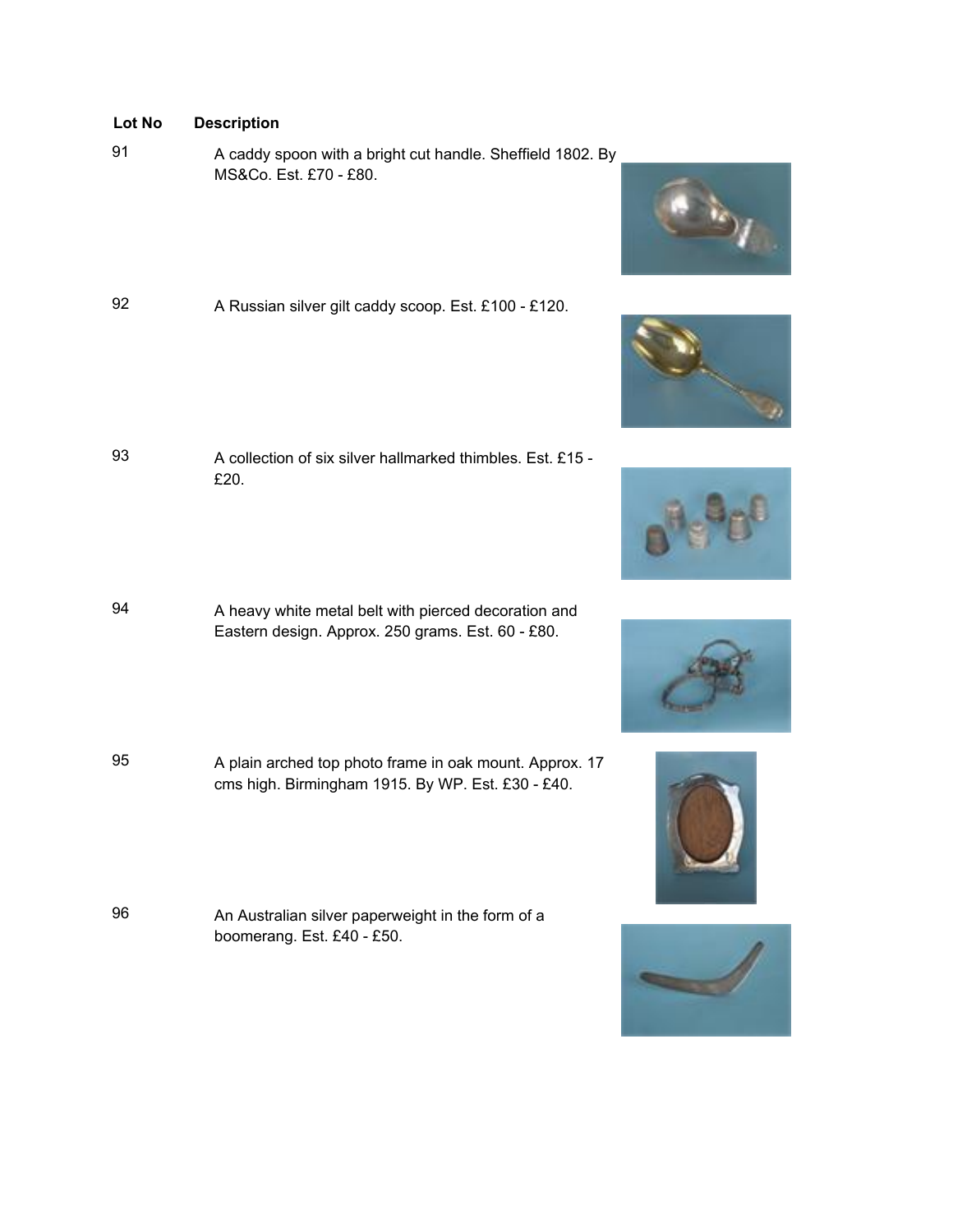97 A cased Canadian \$100 proof silver coin. Est. £30 - £40.





















- -
	- <sup>98</sup> A George and the Dragon 2013 proof £20 coin. Est. £20 £30.
	- <sup>99</sup> A silver embossed scent bottle together with a broach, bangle etc. Est. £10 - £15.
	- <sup>100</sup> A white metal Continental rosewater sprinkler with embossed decoration. Approx. 95 grams. Est. £40 - £50.
	- <sup>101</sup> A good quality Continental picture frame mounted with central miniature of semi naked lady. Signed Tater. Est. £250- £300.
	- <sup>102</sup> A small sugar bowl with step sides and pierced handle. London by AJ&H. Approx. 120 grams. Est. £30 - £40.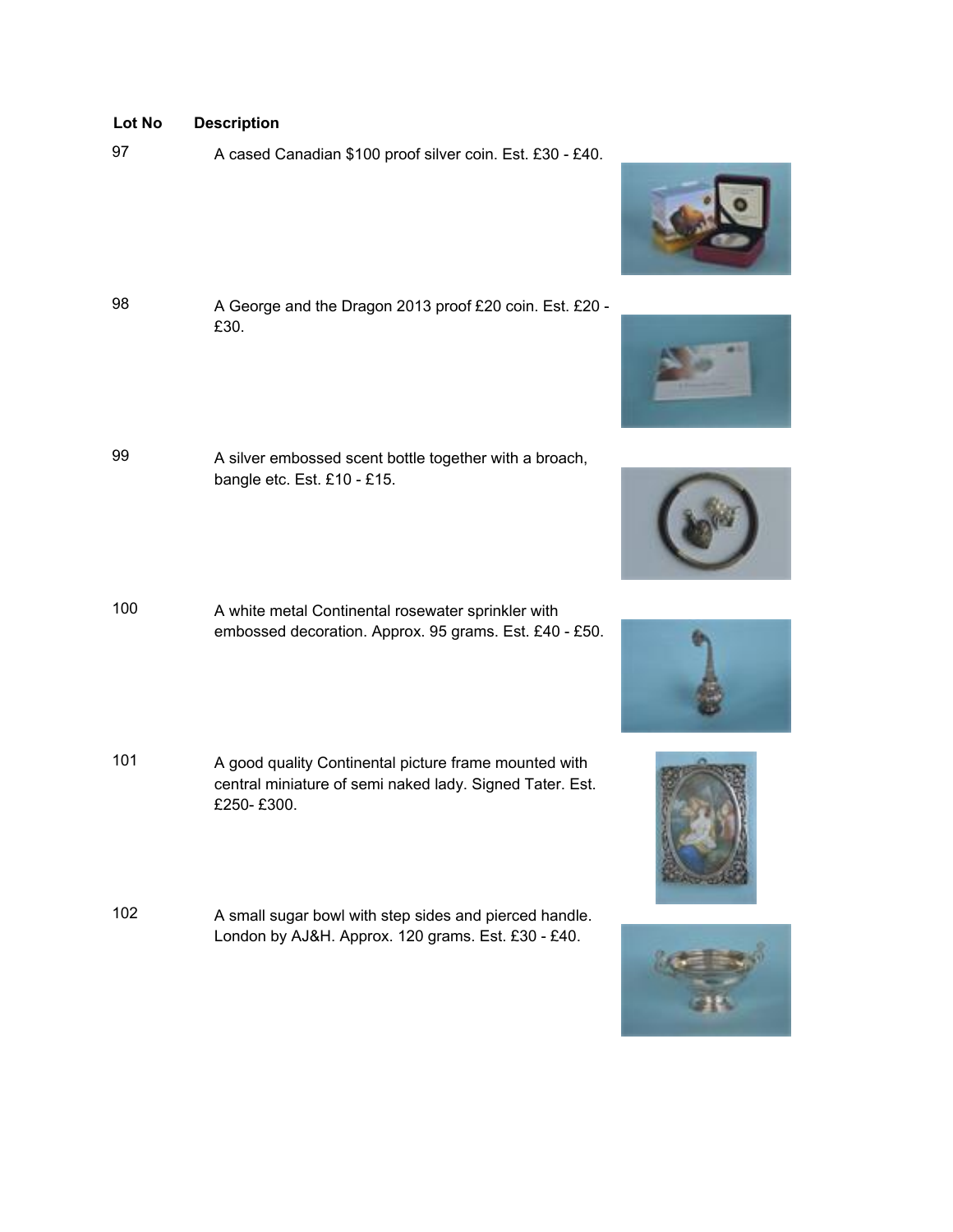- 103 An unusual Continental enamelled vesta decorated with cherubs and figures. Slight damage. Est. £120 - £150.
- <sup>104</sup> A good fiddle pattern cream ladle. Aberdeen. Est. £120 £150.
- <sup>105</sup> A silver gilt Georgian pomander with pierced body and suspension train in fitted box. Est. £180 - £220.
- <sup>106</sup> An unusual carved ivory framed bust of a Blackamore in wooden frame. Approx. 13 cms. Est. £220 - £250.
- <sup>107</sup> A good pair of carved ivory busts of Napoleon and Josephine in decorative gilt frame and green velvet back. Approx. 17cms. Est. £450 - £500.
- <sup>108</sup> A good pair of silver fruit baskets with wirework body, scroll handles and gadroon rim. London. 1910. By TB&S. Approx. 710 grams. Est. £450 - £500.











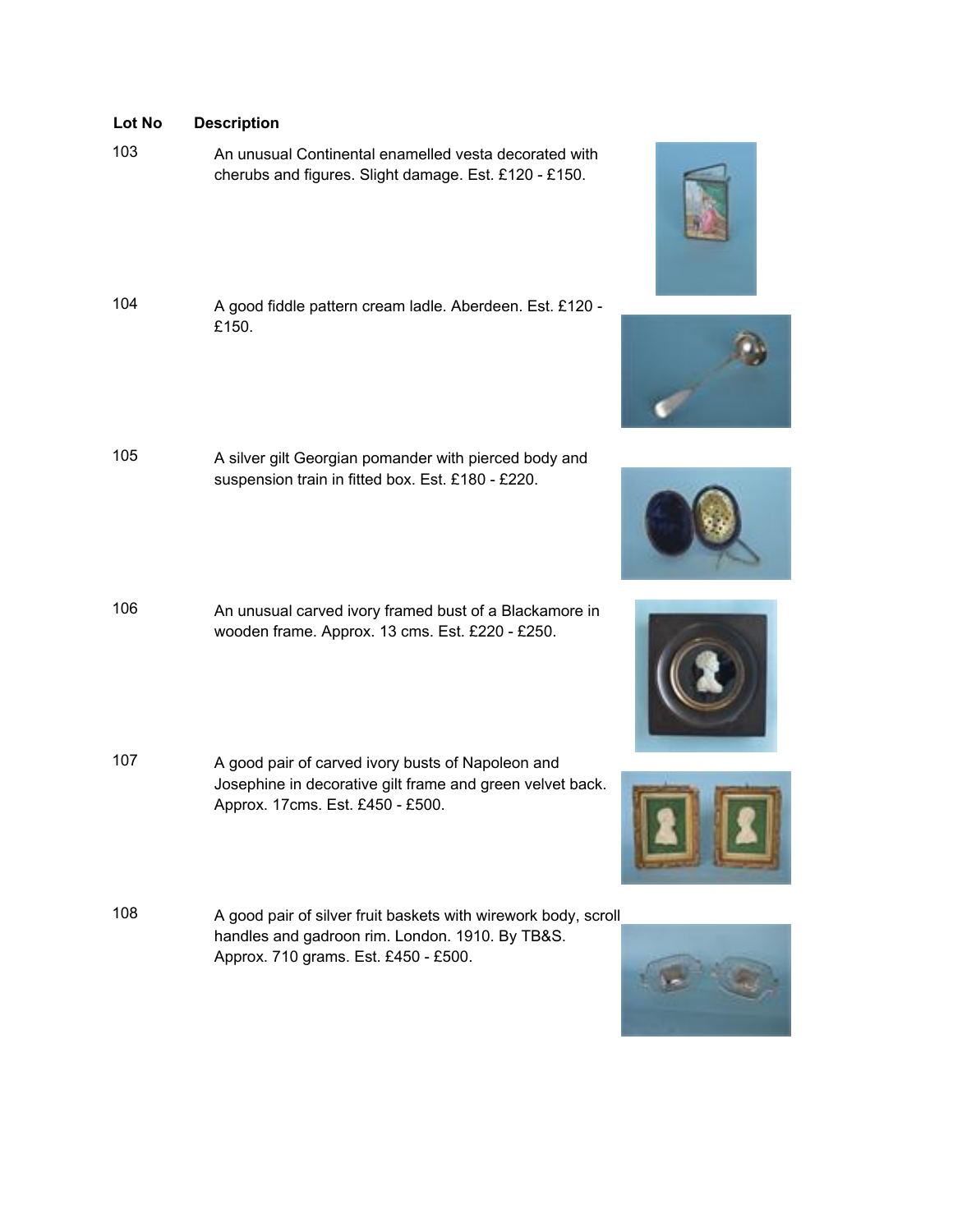109 An unusual boxed set of four menu holders in the form of Blackamores with snake decoration. Sheffield. 1922. Est. £450 - £500.

- <sup>110</sup> A heavy Persian cigarette box with floral decoration. Approx. 70 grams. Est. £40 - £50.
- <sup>111</sup> A good quality boxed pair of silver napkin rings with gold floral decoration. Birmingham 1881. By F&S. Est. £140 - £180.
- <sup>112</sup> A good quality Continental wax jack with pierced handle and crested top. Est. £150 - £200.
- <sup>113</sup> An A E Jones' caddy spoon in the form of a leaf with ring thumb piece. Birmingham 1962. Est. £60 - £70.
- 114 A small Antique caddy spoon. Birmingham 1802. By Cocks and Betteridge. Est. £60 - £70.











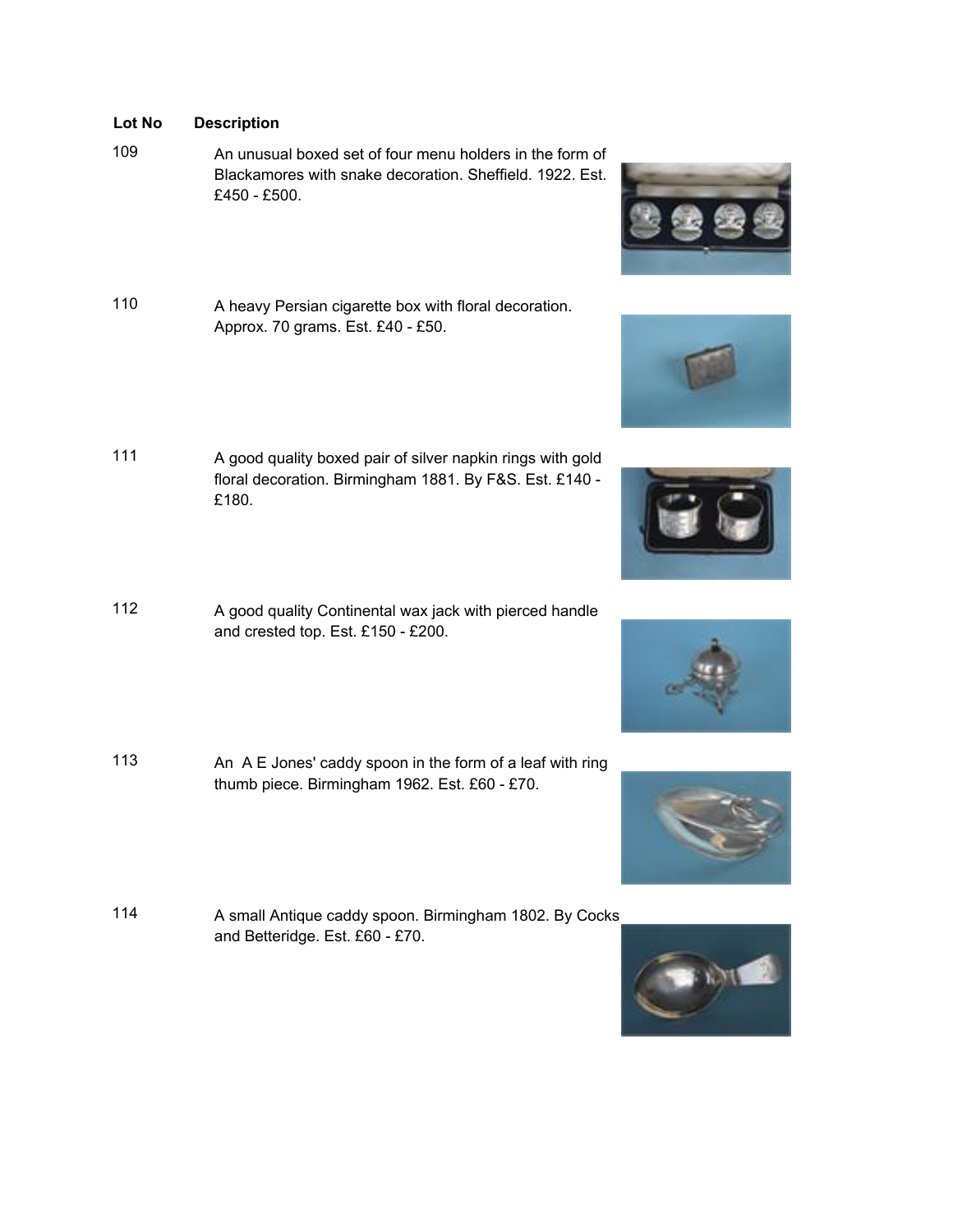- <sup>115</sup> A good circular green enamel top jar. Birmingham 1931. Est. £50 - £60.
- <sup>116</sup> A good quality boxed quill with engraved decoration and blood stone intaglio. Est. 250 - £300.
- <sup>117</sup> A good quality 18 carat extending pencil with blood stone shield shaped intaglio. Est. £150 - £200.
- <sup>118</sup> A pair of Georgian reeded sugar tongs. London. By JC. Est. £10 - £15.
- <sup>119</sup> A silver compact mounted with the signs of the Zodiac. Est. £30 - £40.
- <sup>120</sup> A large silver fob watch together with one other. Est. £60 £80.











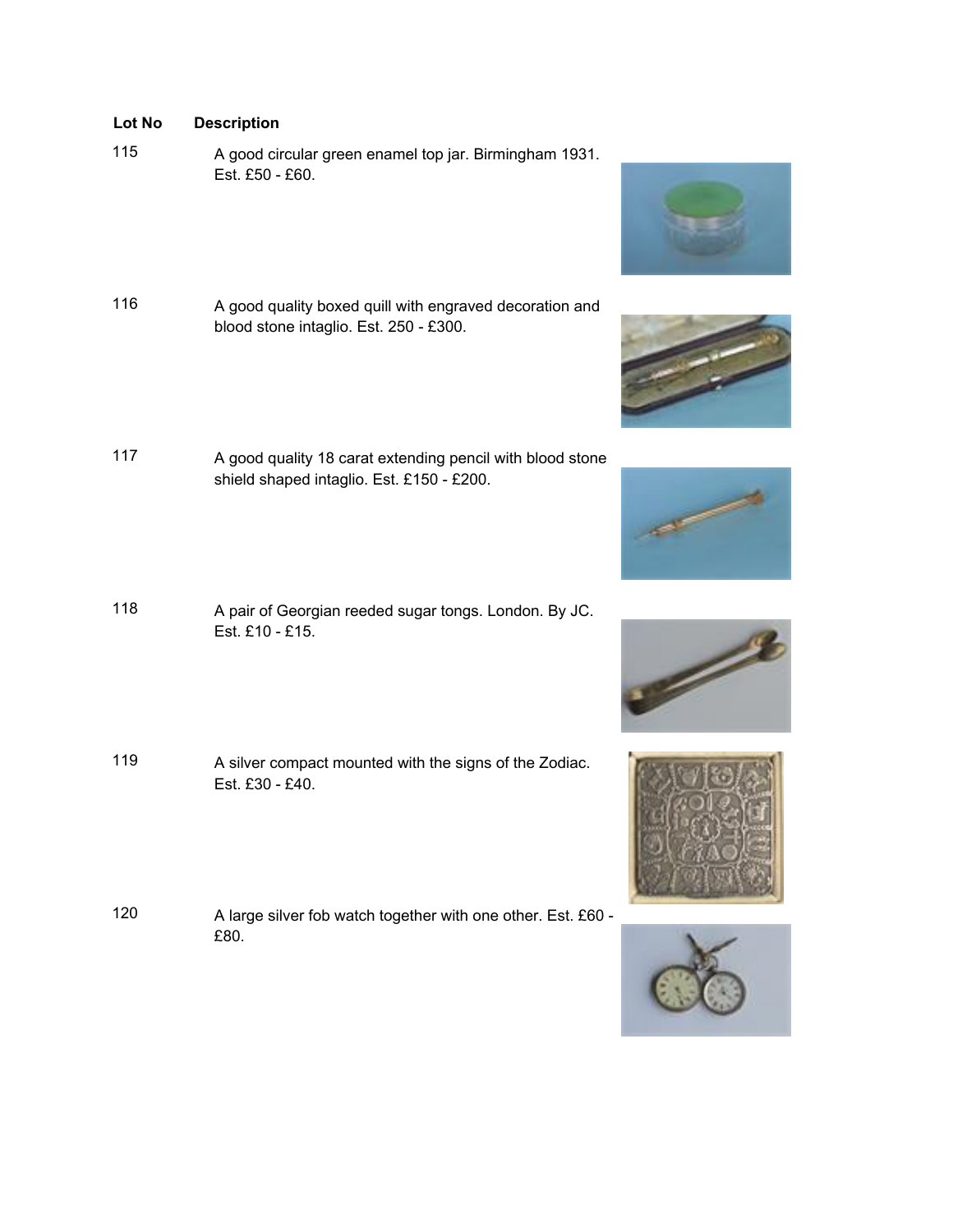- 121 A large silver Swiss pocket watch together with a fob watch . Est. £40 - £50.
- 122 A set of four fiddle pattern salt spoons with gilded bowls. London 1831. By William Chawner. Est. £50 - £60.
- <sup>123</sup> A set of four egg spoons with gilded bowls. London 1830. By William Chawner. Est. £60 - £70
- <sup>124</sup> An attractive oval swing handle basket with pierced and floral embossing. Sheffield 1902. By Thomas Levesley. Approx. 445 grams. Est. £250 - £300.
- <sup>125</sup> An attractive pair of fruit spoons with cast handles. Sheffield 1908. By G&H. Est. £100 - £150.
- <sup>126</sup> A pair of stylish silver and gemstone flower brooches. Est. £20 - £30.











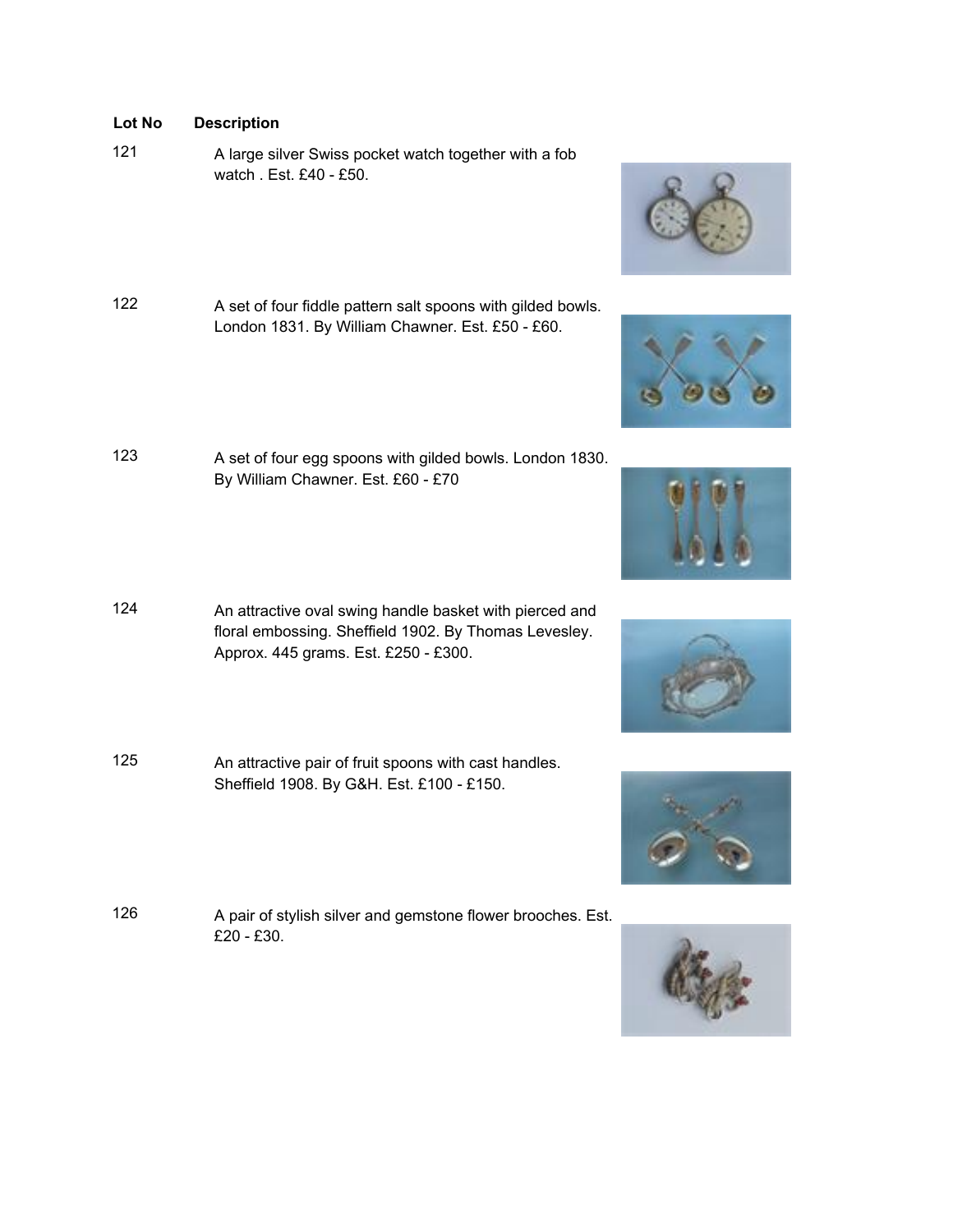<sup>127</sup> An unusual good quality vesta in the form of a shotgun cartridge with lift off top. Edinburgh 1934. By GL&S. Approx. 55 grams. Est. £250 - £300.

- <sup>128</sup> A good expertly carved amber panel in the form of a dragon with textured body. Approx. 6.5 cms long. Approx 10 grams. Est. £600 - £700.
- <sup>131</sup> A pair of good well cast sugar nips decorated with flowers and leaves. Birmingham 1851. Est. £130 - £150.
- 133 A pair of good quality boxed octagonal casters with lift off covers. Approx. 395 grams. Birmingham 1915. By PHA. Est. £180 - £220.
- <sup>134</sup> A large heavy good quality lemonade jug with hinged top and cut glass body. Approx. 30 cms high. Birmingham By JTH&JTM. Est. £650 - £700.
- <sup>136</sup> An unusual rock crystal table seal in the form of a seated bear with textured body. Approx. 6cm high. Est. £120 - £150.





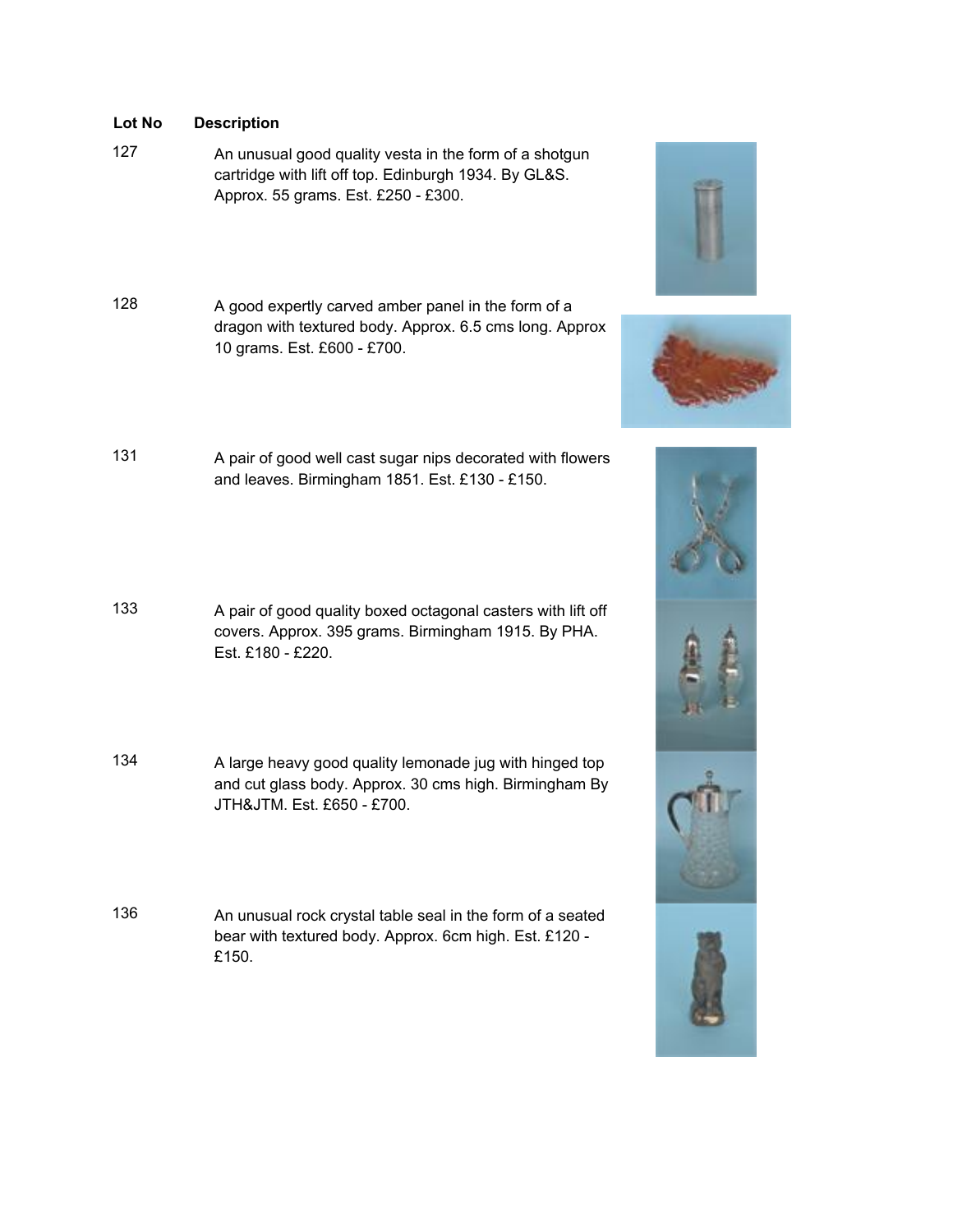- 
- <sup>138</sup> An unusual 9 carat fountain pen by Omoto in fitted box. Est. £180 - £220.
- <sup>139</sup> A good set of four cast buttons decorated with fox and thistles. London. By GB. Est. £120 - £150.
- <sup>145</sup> A good embossed heart shaped picture frame mounted with cherubs and leaves. London 1892. By WC. Est. £150 - £200.
- <sup>151</sup> An unusual miniature companion set. London. 1898. By I.M. Approx. 6cm high. Est. £120 - £150.
- <sup>152</sup> A large heavy silver hobnail cut inkwell with hinged dome top. Birmingham. By JD&C. Est. £100 - £120.
- <sup>153</sup> A good quality pietra dura paperweight in the form of a flower mounted with original label. Approx. 13 cms across. Est. £120 - £150.











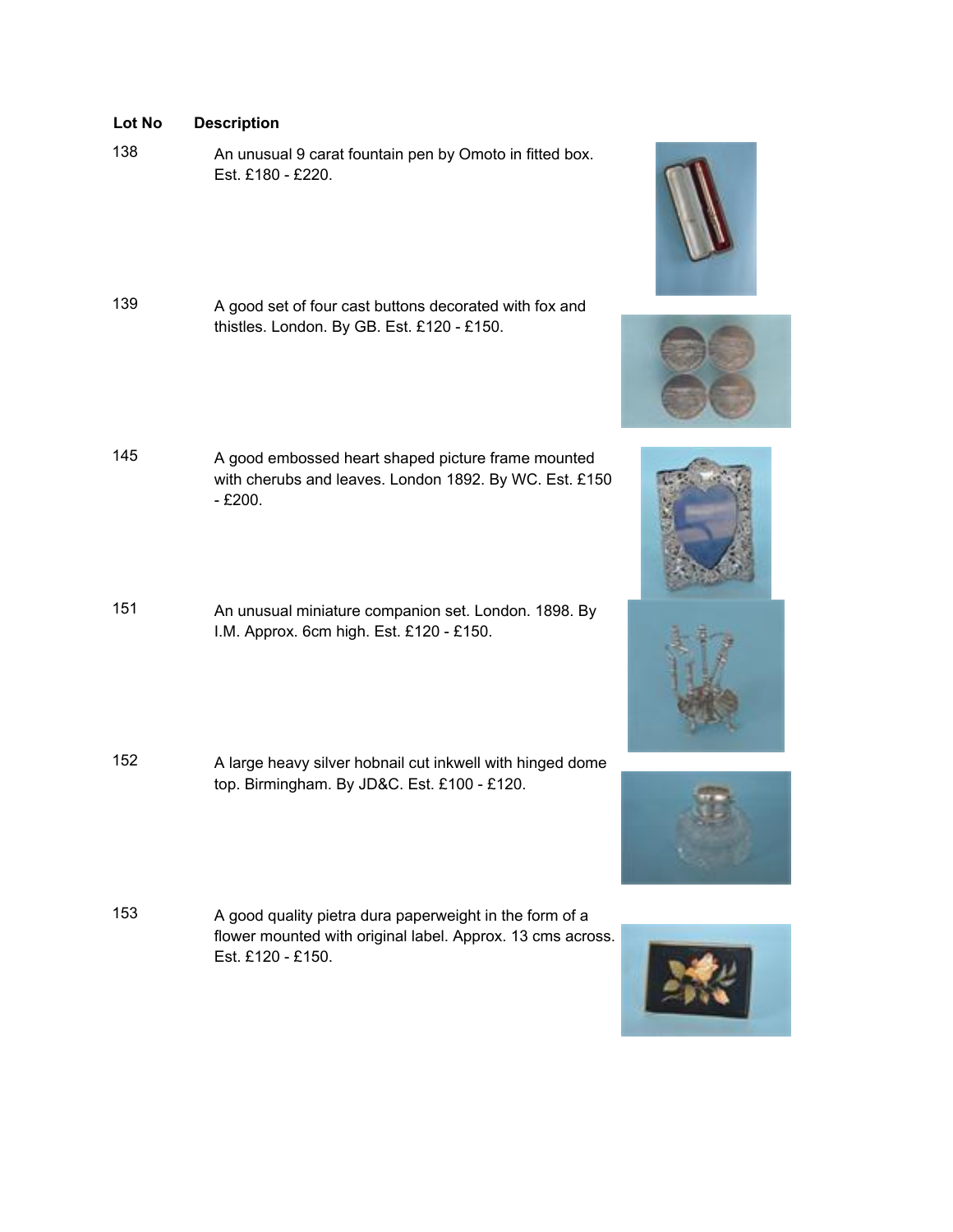<sup>154</sup> A good early purse in the shape of a sporran with tortoiseshell panels and engraved decoration. Est. £180- £220.

<sup>155</sup> A 9 carat engine turned pen knife. Est. £30 - £40.

- <sup>156</sup> A good set of four novelty buttons (Gay Hill Golf Club). Birmingham. By JA&H. Est. £180 - £220.
- <sup>157</sup> An 1887 crown together with other coins. Est. £10 £15.

- <sup>158</sup> A good quality three piece cruet set together with onslow patterned spoons. Sheffield 1973. Est. £200 - £250.
- <sup>159</sup> An attractive Sterling ladies nécessaire with scroll decoration. The interior fitted with sovereign and halfsovereign holder and mounted notepad clip. Marked Sterling. Est. £200 - £250.













- 
-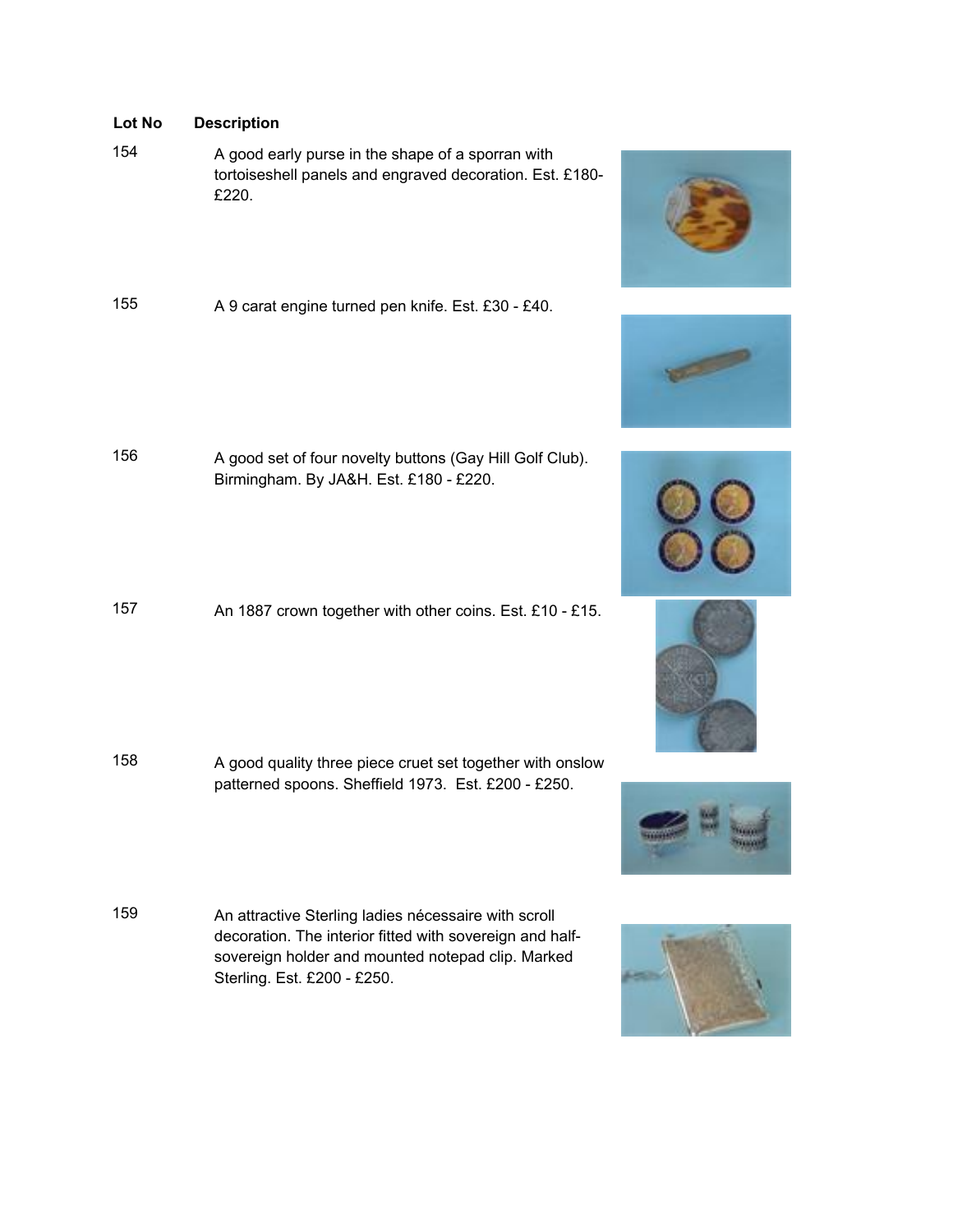| Lot No | <b>Description</b> |
|--------|--------------------|
|--------|--------------------|

- <sup>160</sup> A Gents' 9 carat pocket watch by JW. Benson. Est. £80 £100.
- <sup>161</sup> A Ladies 9 carat Rotary wrist watch. Approx. 16 grams. Est. £100 - £150.
- 162 A heavy silver tea strainer and matching stand on pedestal base. Birmingham. By FH. Approx. 145 grams. Est. £60 - £80.
- <sup>163</sup> A gents' 14 carat chalet wrist watch together with one other. Est. £40 - £50.
- 164 A Ladies 9 carat Everite watch. Est. £20 £30.

<sup>165</sup> A gents' gilt pocket watch together with a 9 carat curb link chain. Est. £80 - £100.







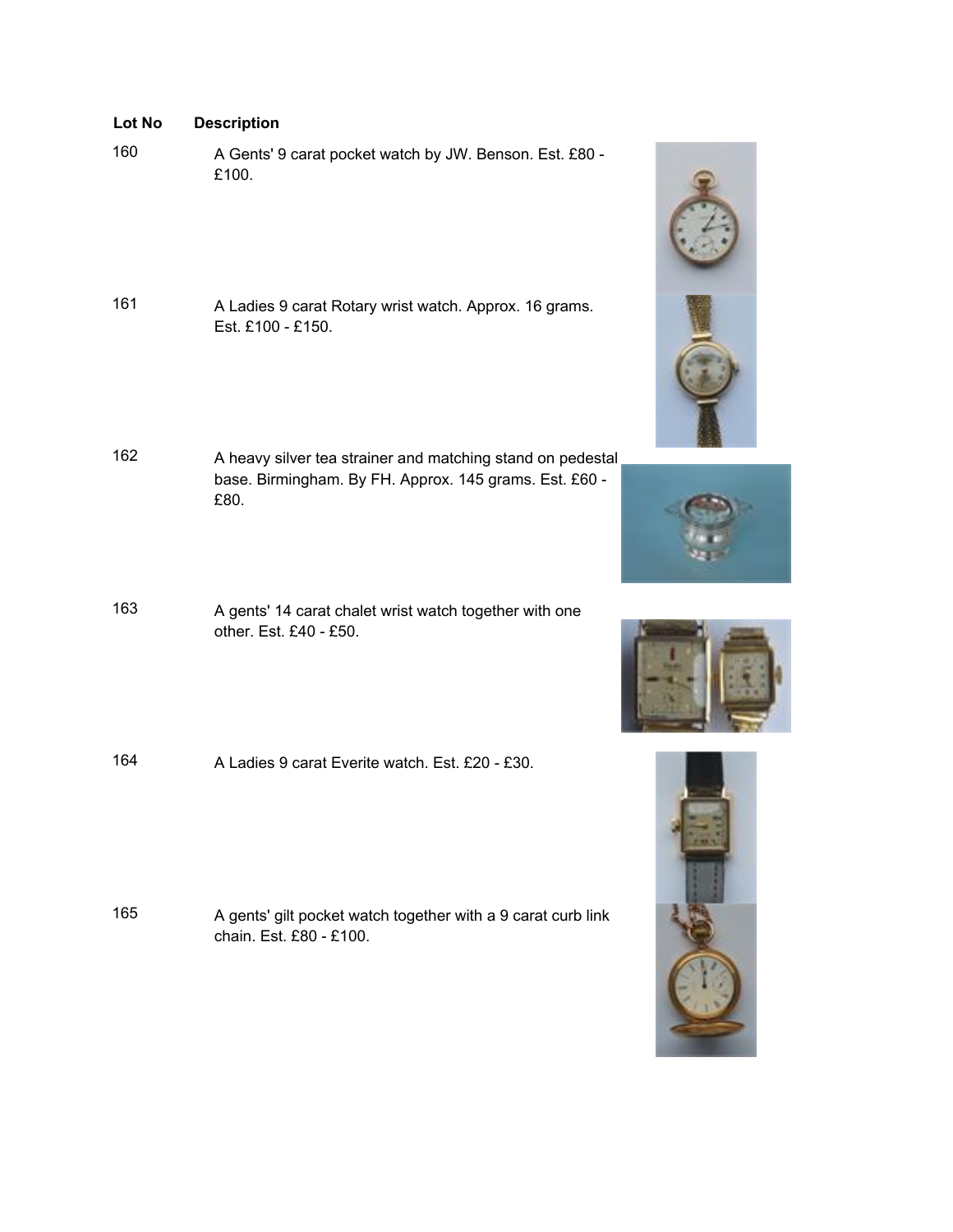| Lot No | <b>Description</b> |
|--------|--------------------|
|--------|--------------------|

<sup>166</sup> A lady's 9 carat Omega wrist watch. Approx. 30 grams. Est. £250 - £300.

| 167 | A gents' 9 carat half-hunter wrist watch. Est. £80 - £100. |
|-----|------------------------------------------------------------|
|-----|------------------------------------------------------------|

<sup>168</sup> A 9 carat lady's wrist watch with silver dial. Approx. 8 grams. Est. £60 - £80.

<sup>169</sup> A French 18 carat full hunter slim pocket watch with gilt dial. Est. £300 - £350.

- <sup>170</sup> A good pair of matched silver partridges in the standing position with lift off heads and movable wings. Chester and London. By B.M. Approx. 360 grams. Est. £2500 - £3000.
- <sup>175</sup> An unusual novelty vesta in the form of a rugby ball. Est. £60 - £80.





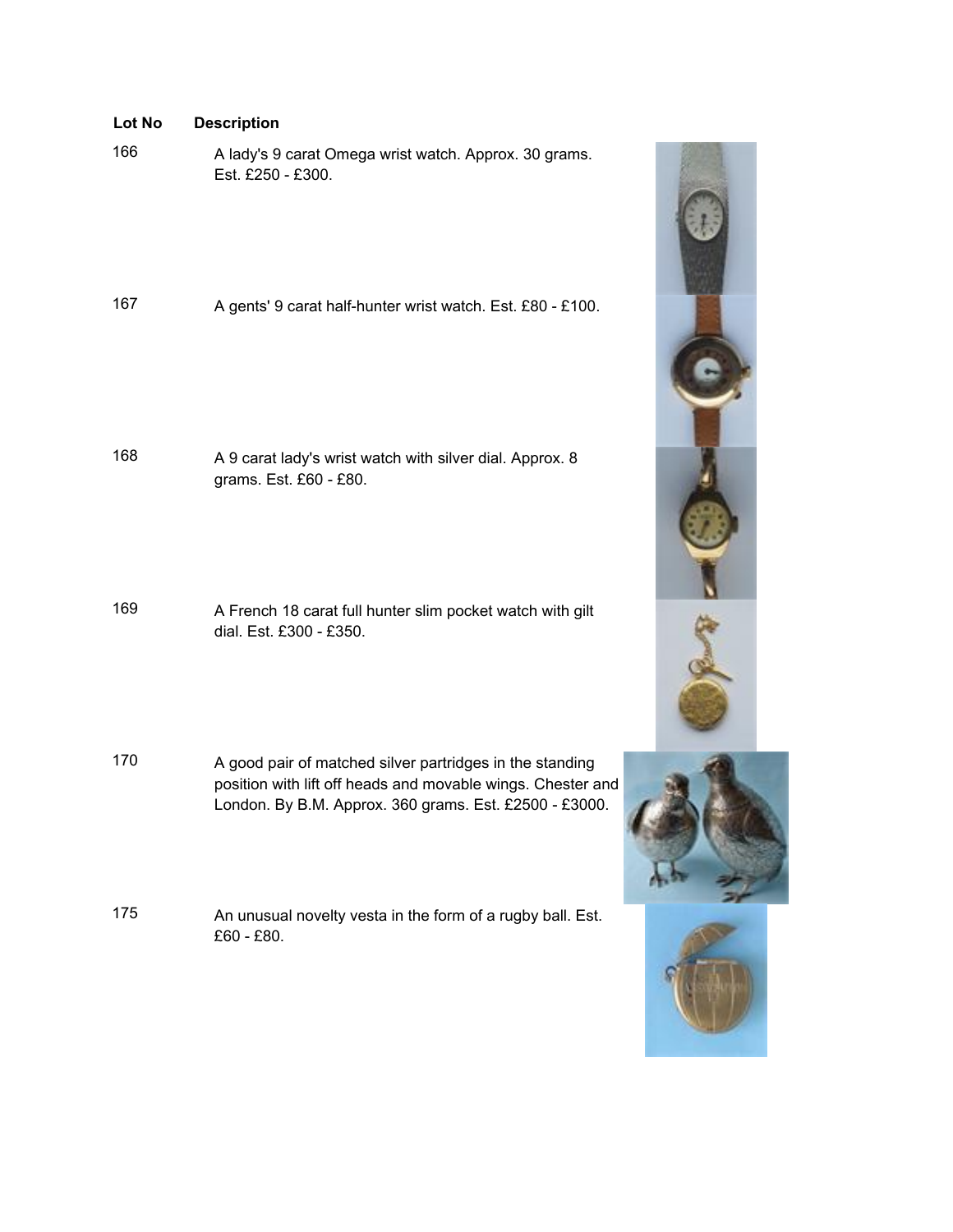<sup>176</sup> A miniature of a regimental gent with decorated glazed frame. Est. £90 - £100.

| 179<br>An unusual Georgian and MOP thimble. Est. £45 - £50. |  |
|-------------------------------------------------------------|--|
|-------------------------------------------------------------|--|

- <sup>181</sup> A good quality carved ivory paper knife mounted with a stag. Est. £120 - £150.
- 186 A good quality heavy cast Irish cruet set consisting of four salts, four peppers, and two mustards. Dublin. 1930. Approx. 1900 grams. Est. £800 - £1000.
- 187 A heavy cast paperweight in the form of a sphinx on wavy base with steel inter liner, presented on 4th February to P Howard 1891. London 1891. By Lambert of Coventry Street. Approx, 1600 grams. Est. £1200 - £1500.
- <sup>188</sup> A good quality Britannia standard bayonet sugar caster. London. 1906. By C.S. Harris. Approx. 335 grams. Est. £280 - £320.









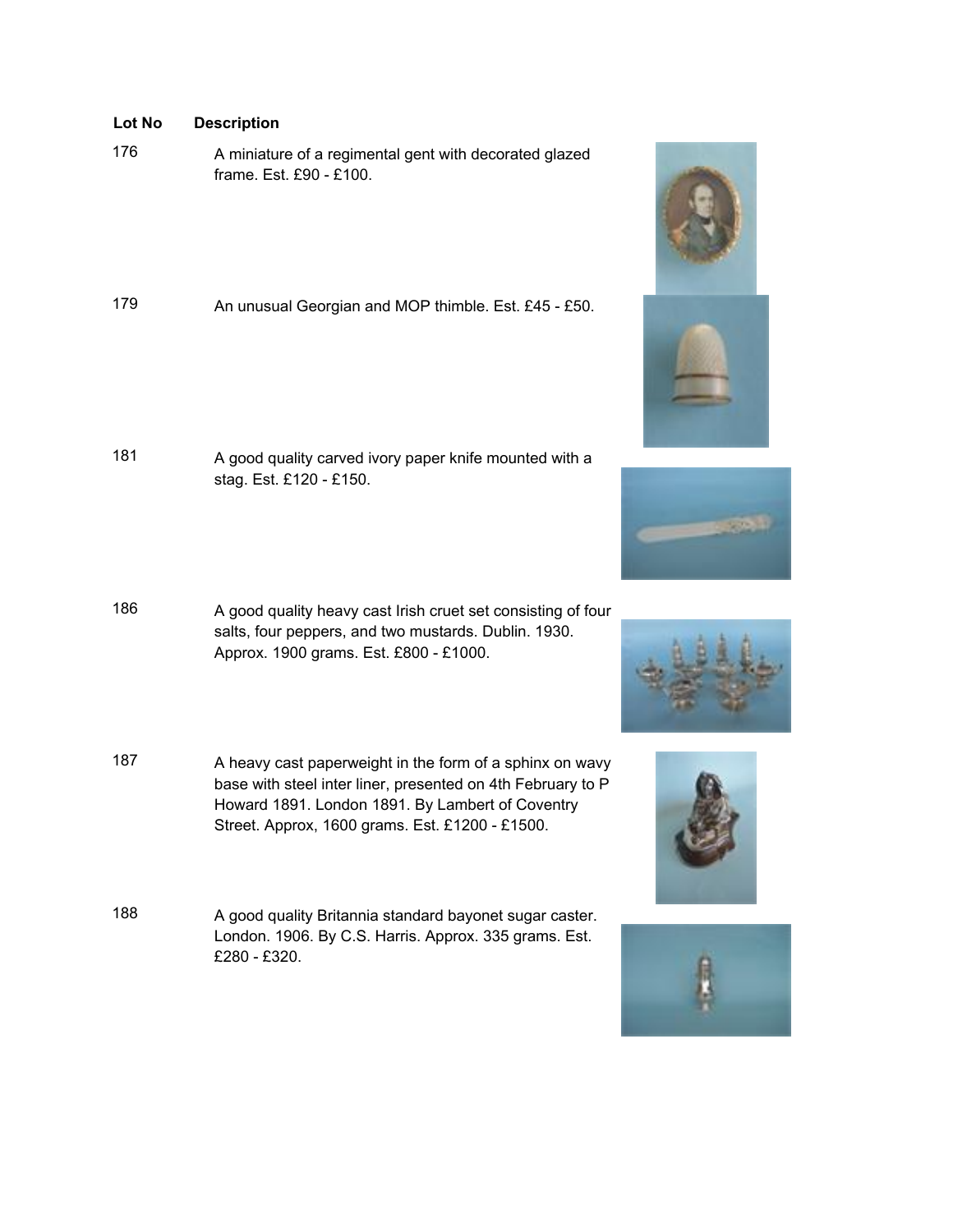- 189 A 9 carat heavy gate bracelet with heart shaped padlock. Approx. 24 grams. Est. £150 - £200.
- <sup>190</sup> A small plain 22 carat gold wedding band. Approx. 2 grams. Est. £20 - £30.
- <sup>191</sup> A small diamond single stone ring in two colour gold mount, Est. £80 - £100.
- <sup>192</sup> A 9 carat heavy charm bracelet with ring clasp. Approx. 30 grams. Est. £250 - £300.
- <sup>193</sup> An attractive 18 carat platinum set ruby and diamond cluster ring. Est. £300 - £350.
- <sup>194</sup> An 18 carat gold rose diamond ring with large central cluster. Est. £800 - £1200.











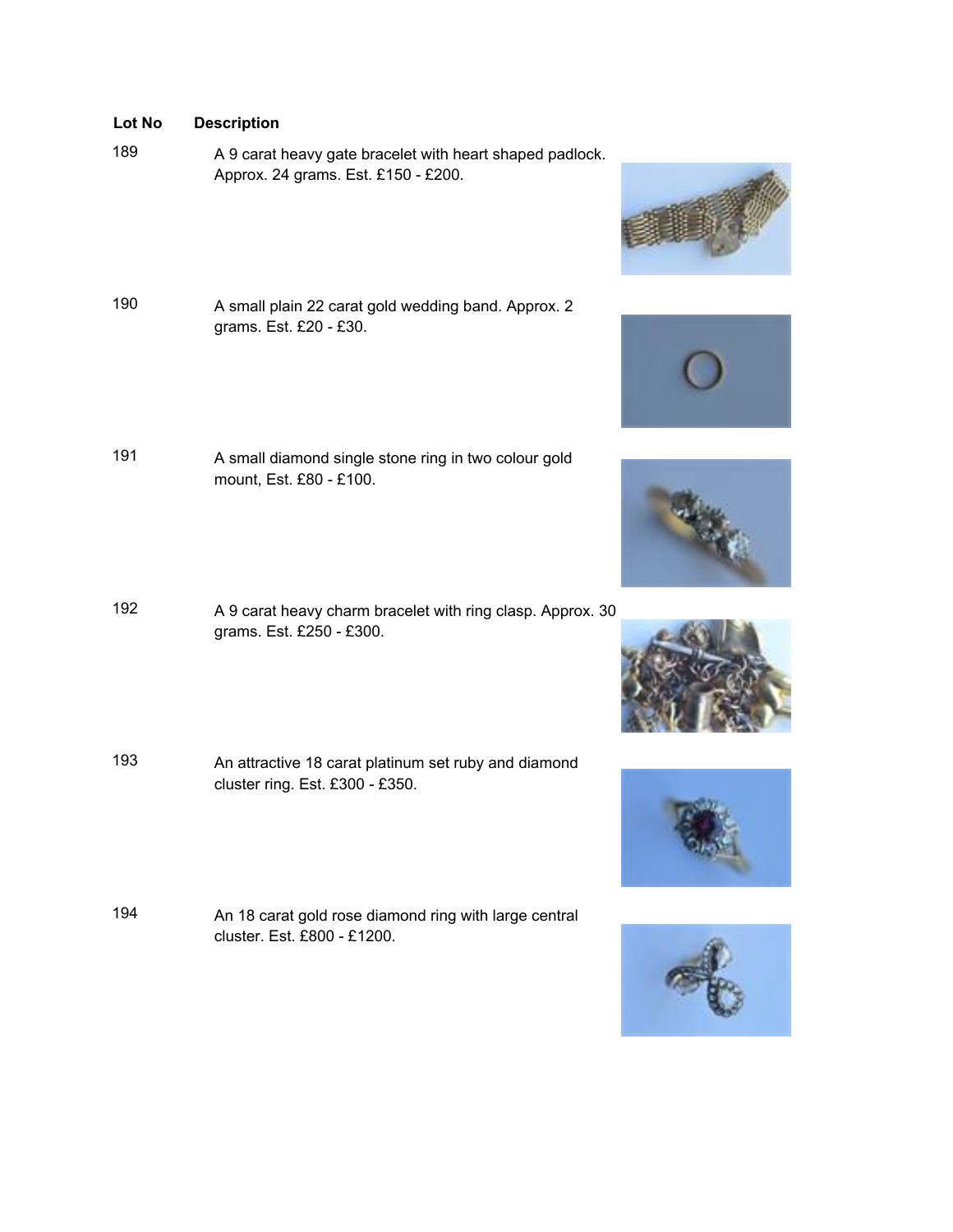<sup>195</sup> A turquoise and rose diamond Antique heart pendant with loop top. Est. £250 - £300.

<sup>196</sup> A good cameo of a gent with diamond and pearl border and locket back. Est. £600 - £700.

197 An attractive 15 carat enamelled locket with central rose diamond and loop top. Est. £300 - £350

<sup>198</sup> An Antique Georgian brooch decorated with numerous flat cut stones on gold foil back. Est. £400 - £500.

199 An attractive silver locket mounted on belcher link chain. Approx. 33 grams. Est. £70 - £80.

200 An attractive silver brooch with floral decoration and locket back. Est. £20 - £30.



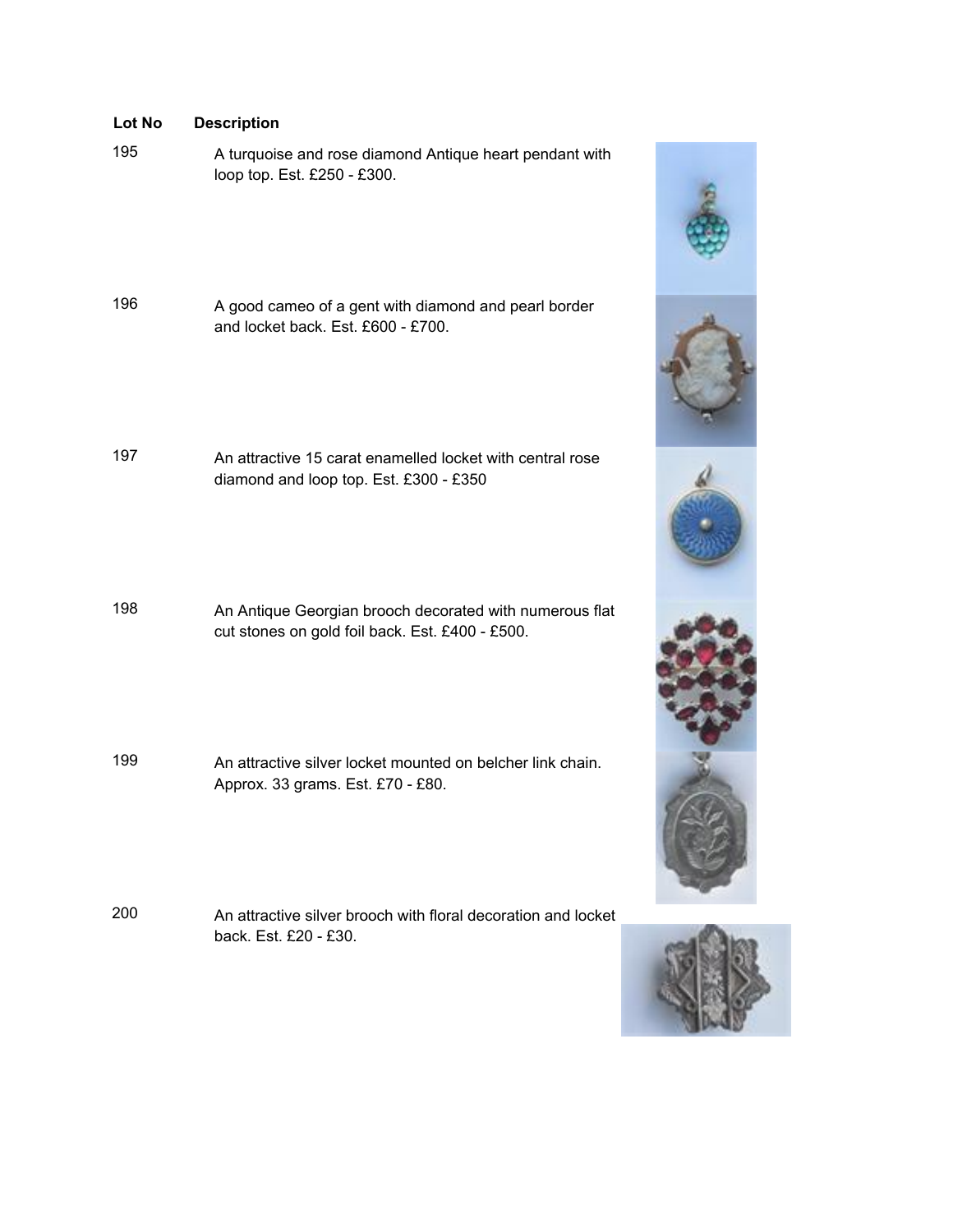| LUL IVU | Description                                                                                                                                   |  |
|---------|-----------------------------------------------------------------------------------------------------------------------------------------------|--|
| 201     | A good quality silver locket with loop top and matching<br>collar. Est. £120 - £150.                                                          |  |
| 202     | A bag containing numerous precious and semi-precious<br>stones. East. £10 - £15.                                                              |  |
| 203     | A good Antique rectangular crystal brooch depicting a<br>gentleman with gold leaf decorated frame signed<br>'Sommervaille '. Est £300 - £400. |  |
| 204     | A good pearl circular locket with loop top. Est. £50 - £60.                                                                                   |  |
| 205     | A good quality 18ct white gold diamond three row ring. Est.<br>£250 - £300.                                                                   |  |

<sup>206</sup> A long string of pearl beads. Est. £20 - £30.











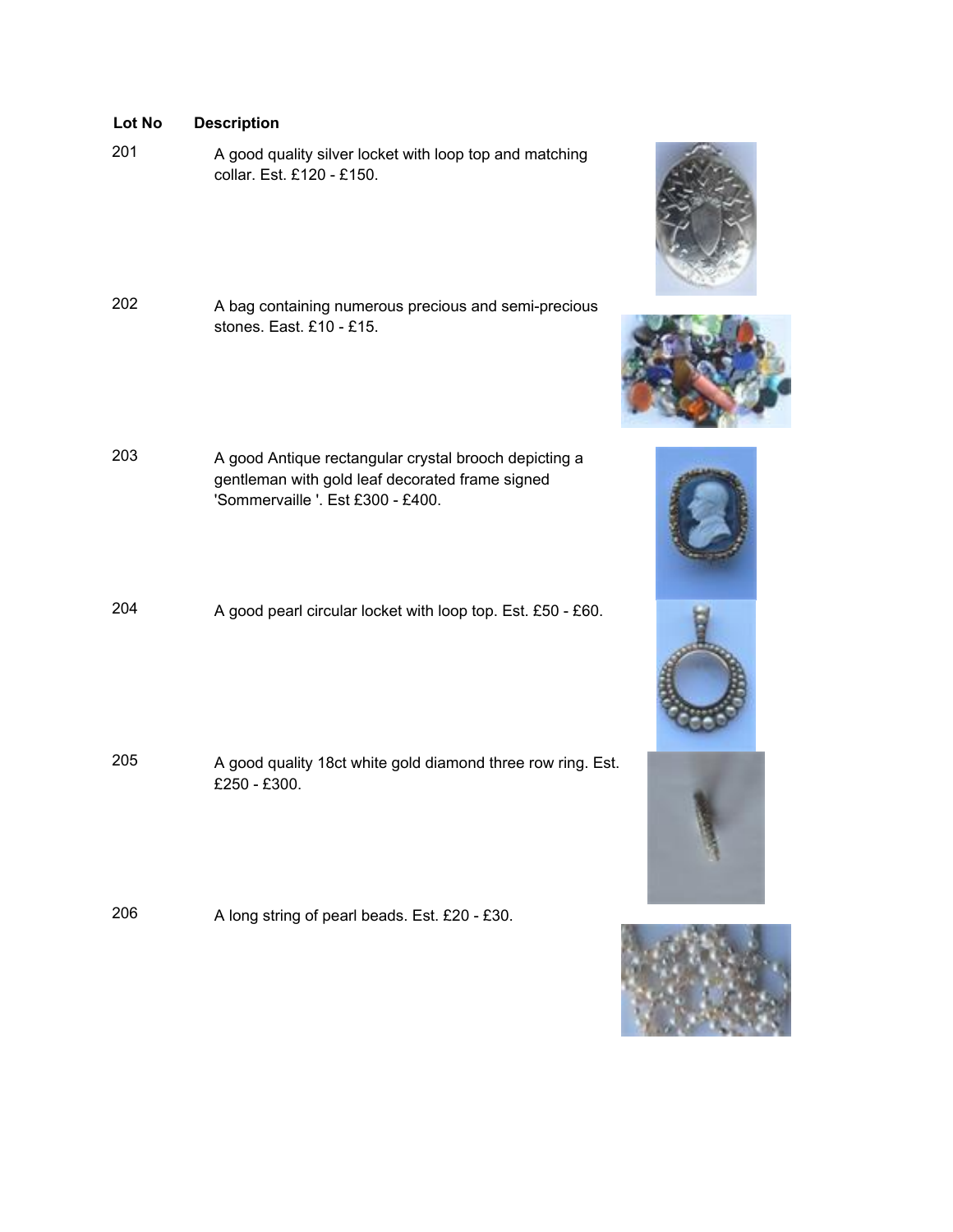<sup>207</sup> An 18 carat diamond five stone boat shaped ring in claw mount. Est. £250 - £300.

- <sup>208</sup> A stylish crystal necklace with concealed clasp. Est. £20 £30.
- <sup>209</sup> A long graduated string of red amber beads. Weighs approx. 48 grams. Est. £60 - £80.
- <sup>210</sup> An attractive pair of boxed amethyst hat pins. Est. £150 £200.
- <sup>211</sup> A good pair of 18 carat diamond set cuff links in fitted box. Est. £300 - £400.
- <sup>212</sup> A good baguette cut full eternity ring in white gold mount. Finger size M. Est. £500 - £600.











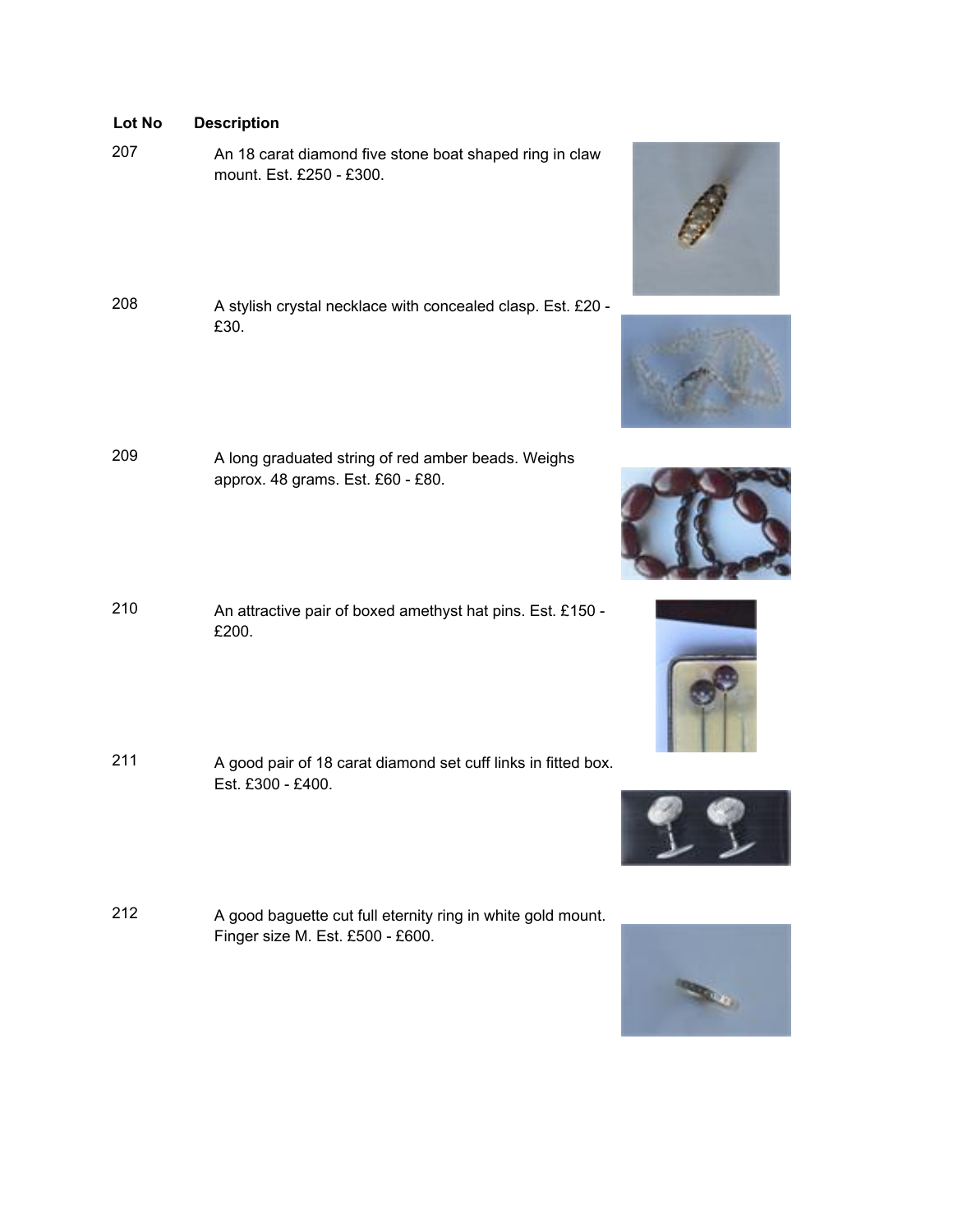- <sup>213</sup> A small emerald cut single stone ring in two colour gold 18 carat setting. Est. £400 - £450.
- <sup>214</sup> An 18 carat platinum and 18 carat gold necklace with ring clasp. Approx. 6.2 grams. Est. £250 - £300.
- <sup>215</sup> An attractive silver brooch, in the form of an owl perched upon a branch with textured body. Est. £50 - £60.
- <sup>216</sup> A 9 carat bracelet inscribed with initial M. Approx 3.5 grams. Est. £30 - £40.
- 217 A Victorian high carat skirt-lifter with rose diamond slide. Est. £100 - £150.
- <sup>218</sup> A good quality oval hard stone and ivory cameo of a lady in gold twist frame and ball decoration. Approx. 7.5 cms high. Est. £600 - £800.











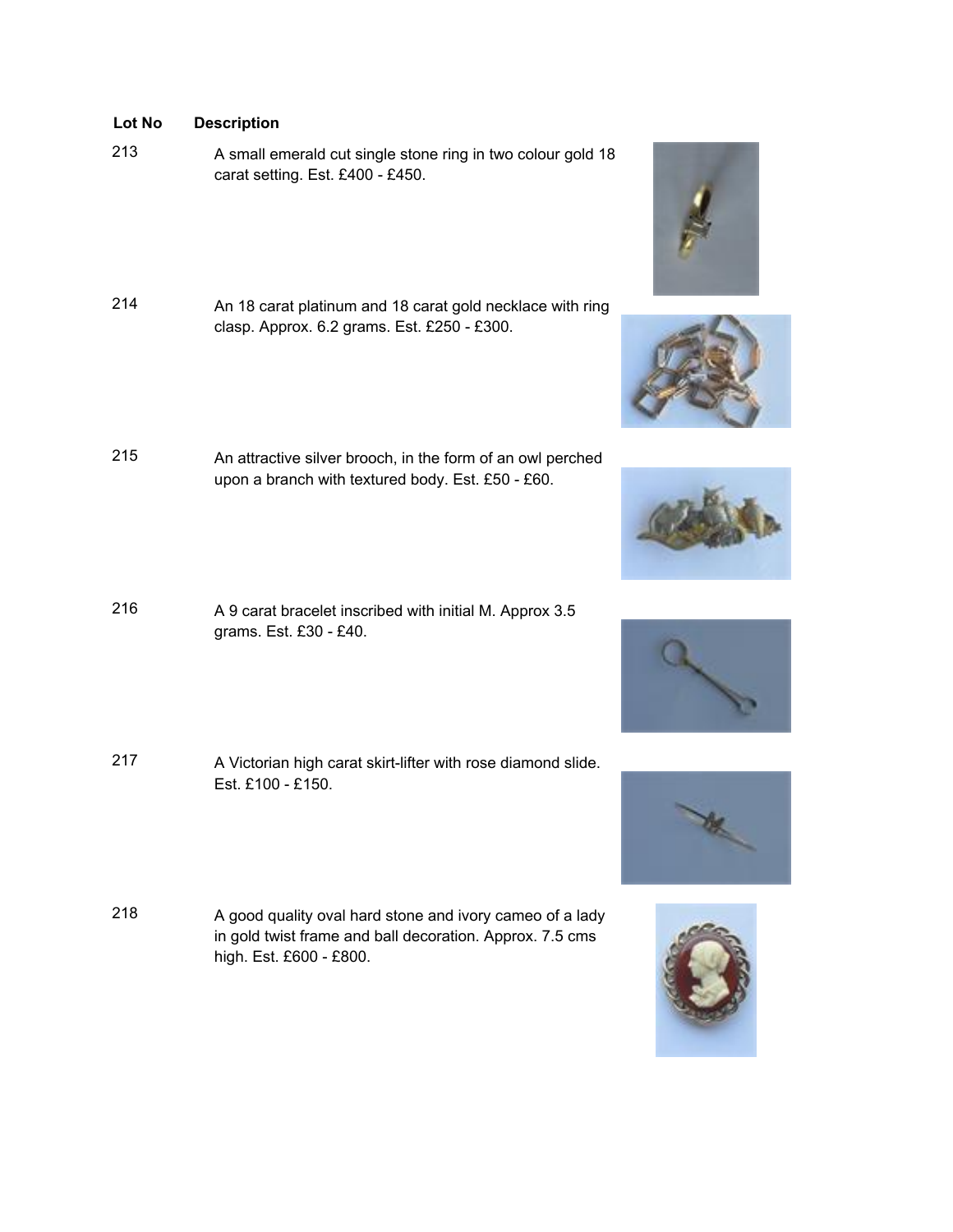- <sup>219</sup> A graduated string of cultured pearls together with matching earrings. Est. £20 - £30.
- <sup>220</sup> A good modern three row ring in 18 carat white gold. Est. £240 - £280.
- <sup>221</sup> A good heavy 18 carat diamond pave set of bombe ring. Weighs approx. 8.3 grams. Est. £800 - £1000.
- <sup>222</sup> A 14 carat pearl single stone ring in claw mount. Est. £50 £60.
- <sup>223</sup> An attractive 15ct Russian sapphire locket, the decoration in the form of a flower with loop top. Est. £400 - £500.
- <sup>224</sup> A good pair of diamond single stone ear studs in claw mount and white gold weighing approx. 1 carat in total. Est £1000 - £1200.











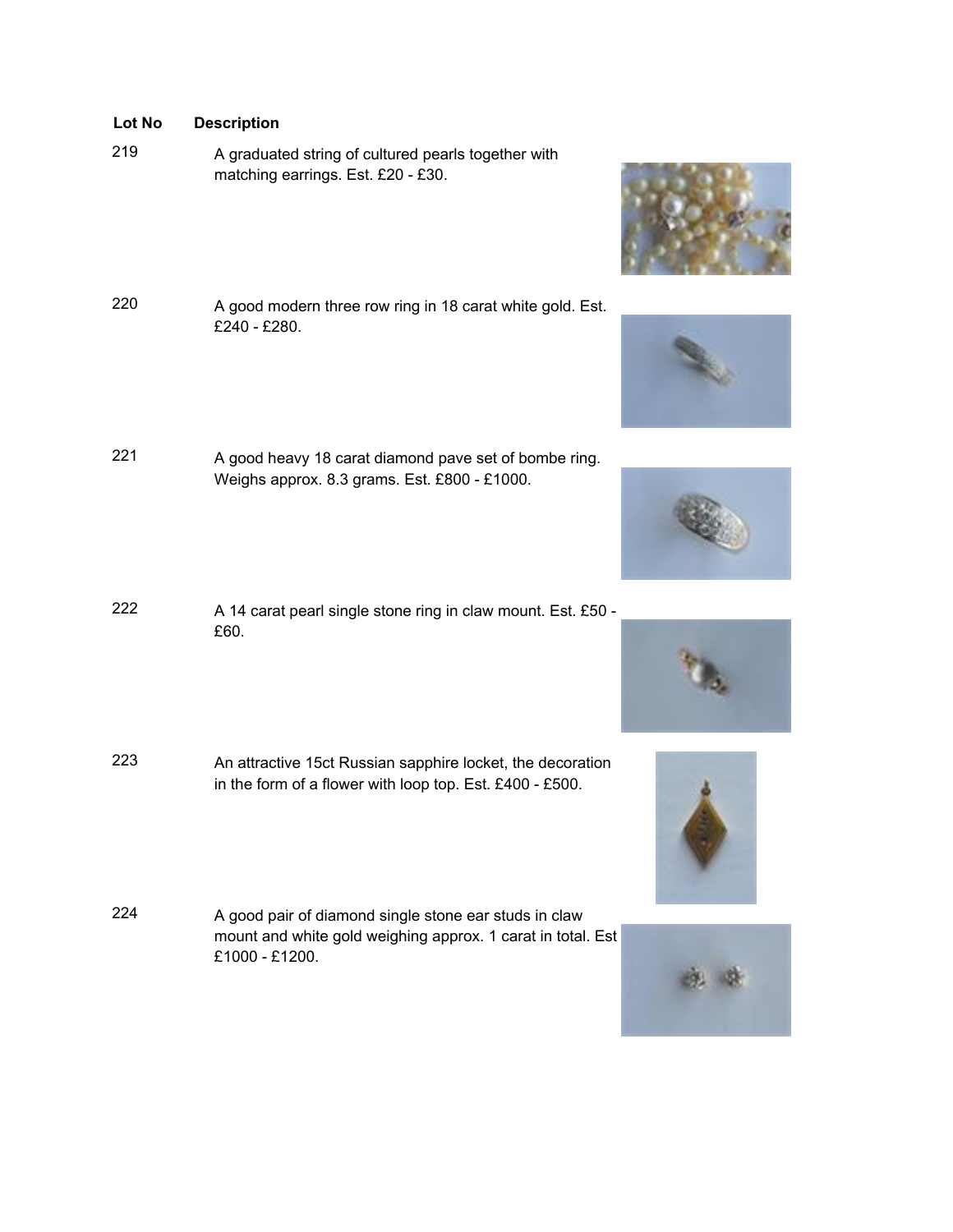- 
- <sup>225</sup> A heavy diamond single stone gypsy set ring in two colour rub over mount. Approx. 4 grams. Est. £250 - £300.
- <sup>226</sup> A good quality two colour brooch in the form of a golf club with pearl decoration. Approx. 4 grams. Est. £100 - £120.
- <sup>227</sup> A good Georgian gold heart shaped vinaigrette with locket back, bloodstone front and loop top. Est. £700 - £800.
- 228 An attractive circular micro-mosaic brooch of St Peters Cathedral, Italy, in 18 carat circular frame. Est. £500 - £600.
- <sup>229</sup> An Antique continental silver and ruby pendant / brooch. Est. £200 - £250.
- <sup>230</sup> An 18 carat white gold teardrop pendant with loop top and fine link chain. Est. £700 - £800.









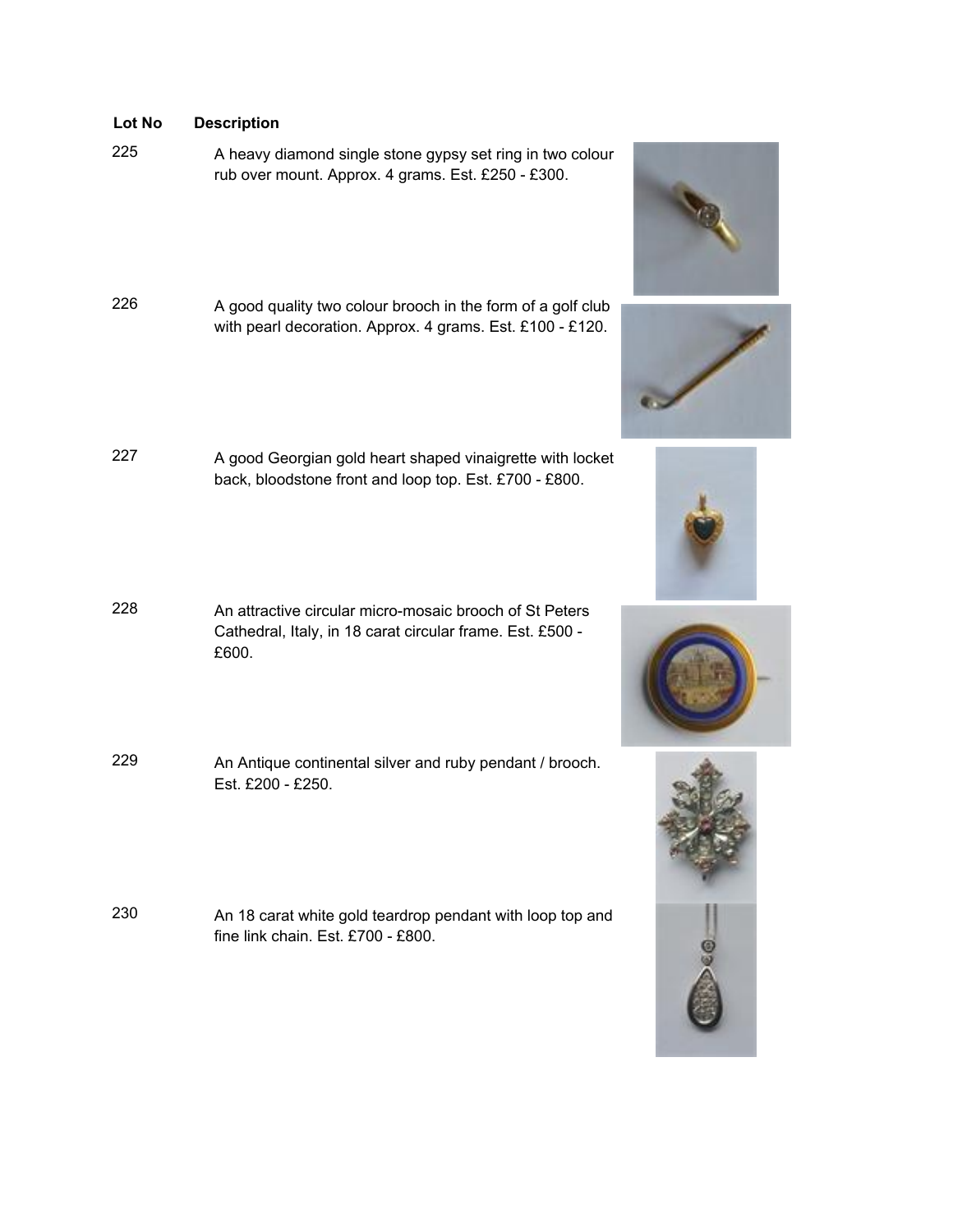- <sup>231</sup> A pair of good platinum mounted single stone diamond ear studs with screw backs. Approx. 1.40 carats. Est. £1400 - £1600.
- <sup>232</sup> A good quality tortoise shell comb with pearl and gold mount and wavy edge in fitted box. Est. £400 - £500.
- <sup>233</sup> An 18 carat and platinum aquamarine and diamond drop pendant. Est. £1700 - £2000.
- <sup>234</sup> A pair of attractive white gold ear pendants of circular form with large central diamond. Est. £350 - £400.
- <sup>235</sup> A diamond full eternity ring in white gold. Ring size N. Est. £400 - £500.
- <sup>236</sup> A small diamond full eternity ring in white gold. Ring size M. Est. £200 - £250.









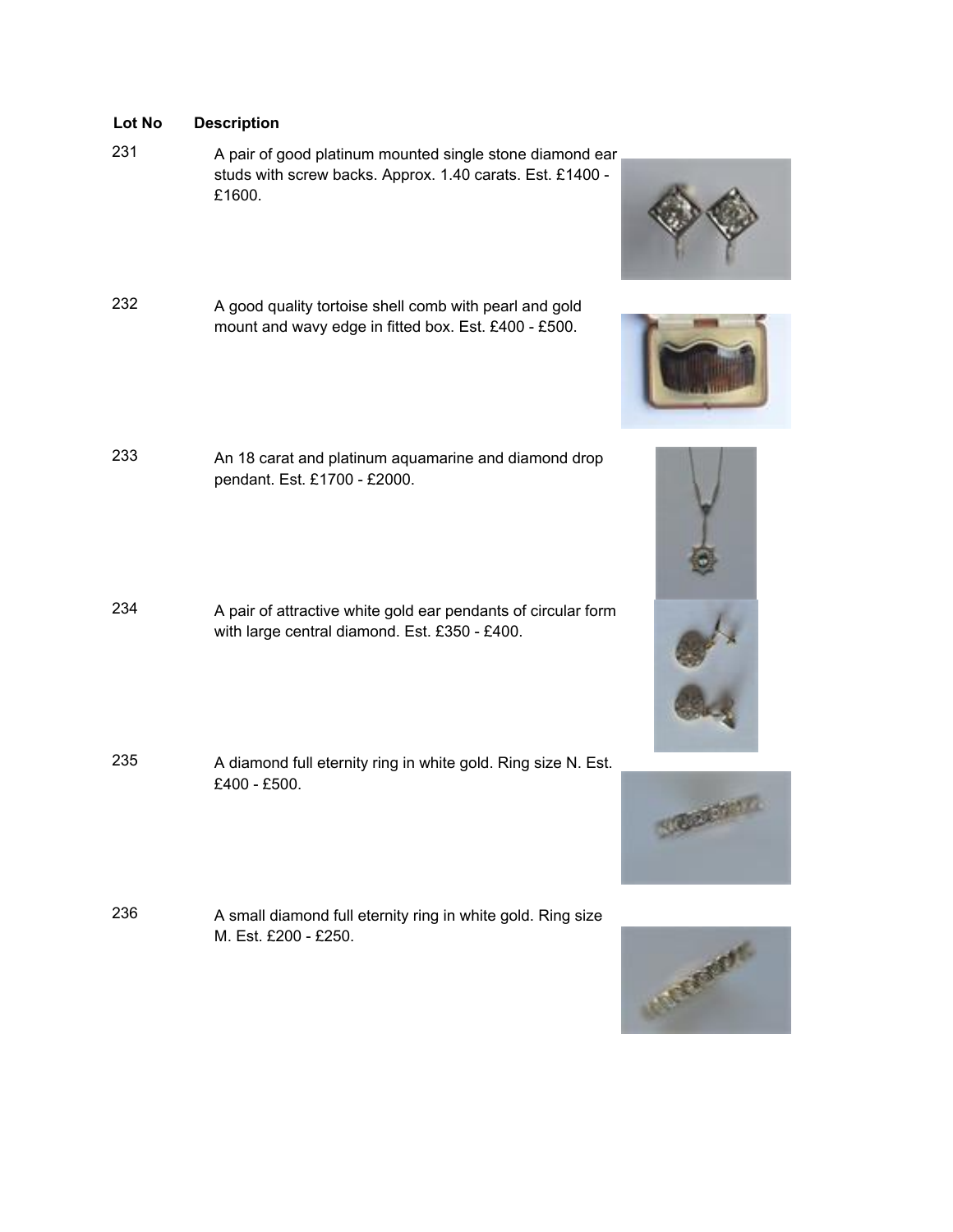- <sup>237</sup> An oval gold brooch with crystal centre depicting a lady playing a harp. Est. £200 - £250.
- <sup>238</sup> A group of three heavy gold charms. Approx. 29 grams. Est. £200 - £250.
- <sup>239</sup> Two small seals set with intaglios. Est. £30 £40.

- <sup>240</sup> An attractive pair of white gold miniature ear studs. Est. £170 - £200.
- <sup>241</sup> A Columbian baguette cut emerald. Est. £20 £30.

242 An attractive moonstone heart brooch mounted with two rose cut diamond doves. Est. £500 - £600.











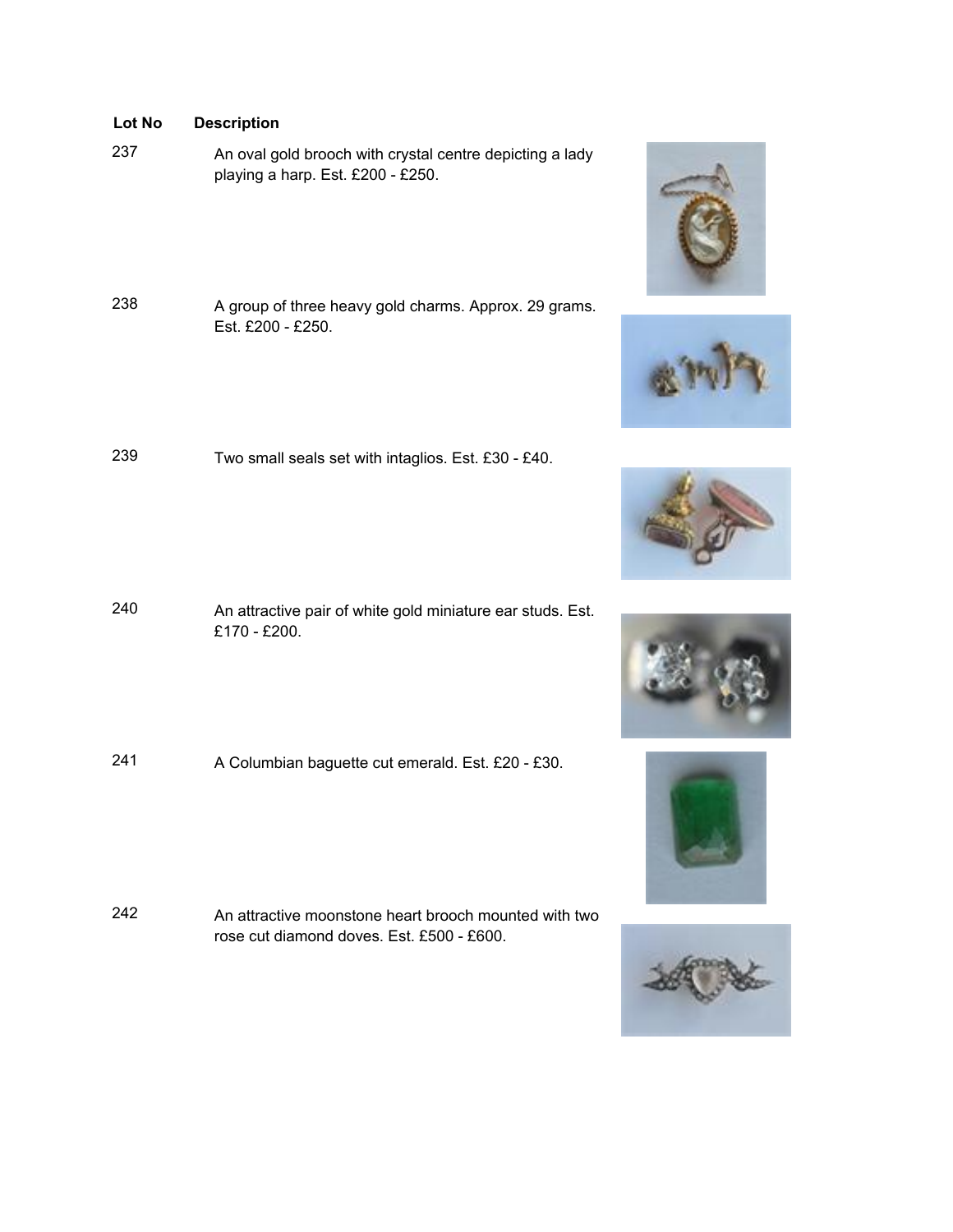- <sup>243</sup> A good diamond cross pendant in 14 carat white gold and loop top. Est. £250 - £300.
- <sup>244</sup> An 18 carat two colour gold signet ring. Approx. 7.2 grams. Est. £80 - £100.
- <sup>245</sup> A 9 carat rose gold signet ring. Approx. 5.4 grams. Est. £30 - £40.
- <sup>246</sup> A heavy 9 carat wedding band together with a fine link chain. Approx. 6.8 grams. Est. £40 - £50.
- <sup>247</sup> A 9 carat locket on rope twist chain. Approx. 11.5 grams. Est. £70 - £80.
- <sup>248</sup> A 9 carat snake link necklace with ring clasp. Approx. 4 grams. Est. £30 - £40.











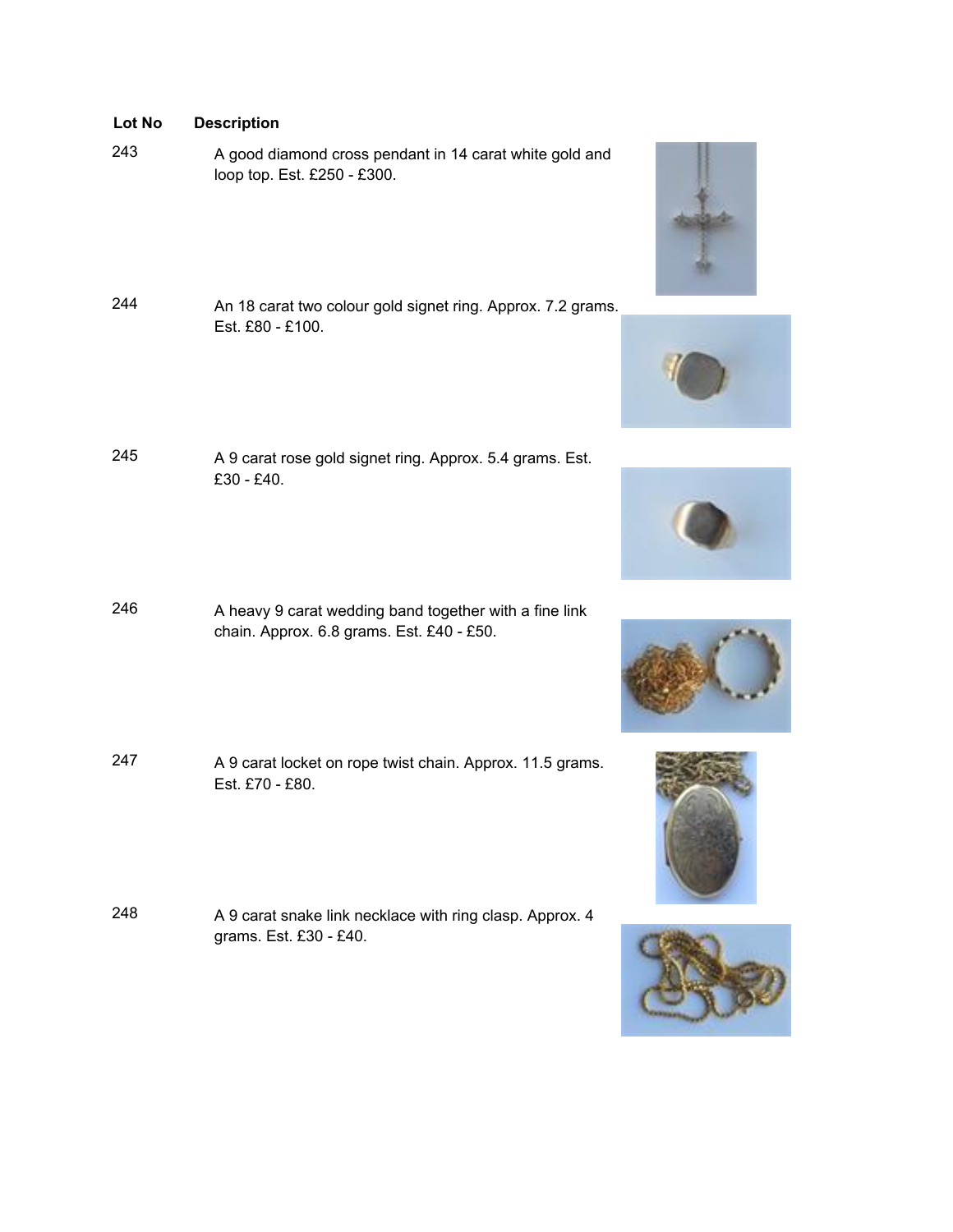- <sup>249</sup> A good platinum and diamond three stone ring in claw mount. Est. £400 - £450.
- <sup>250</sup> A good princess cut single stone ring together with certificate. Est. £250 - £300.
- <sup>251</sup> A pair of Antique diamond single stone ear studs in two colour claw mount. Est. £350 - £400.
- <sup>252</sup> A heavy 18ct Georg Jensen crossover ring. Est. £320 £350.
- <sup>253</sup> An unusual 18ct Georg Jensen fusion ring garniture comprising three interlocking bands. Est. £600 - £700.
- <sup>254</sup> An attractive platinum, sapphire, and diamond brooch with pearl border. Est. £550 - £600.











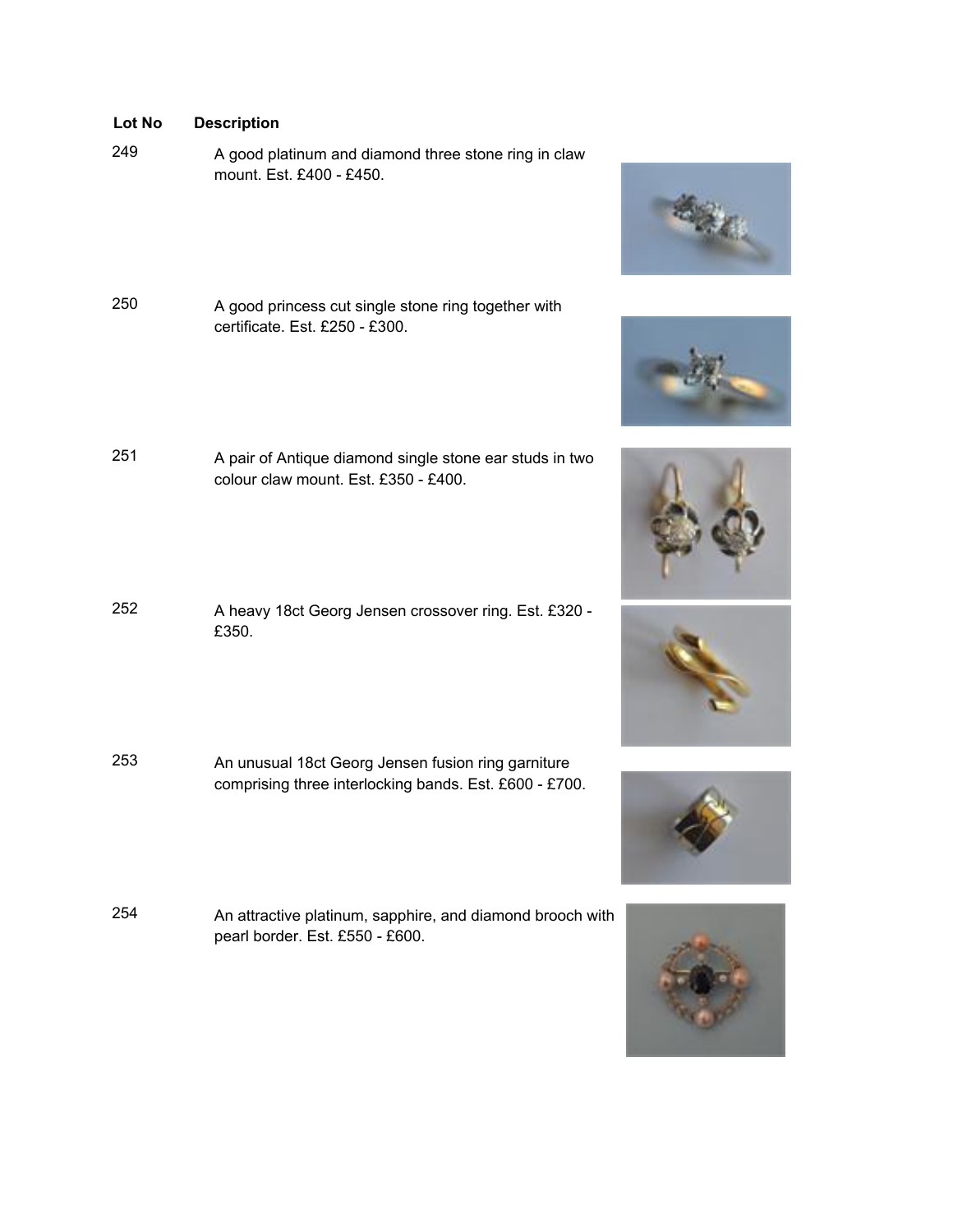<sup>255</sup> A good Antique silver and crystal riviere. Est. £120 - £150.

- <sup>256</sup> A stylish Art Deco silver engraved bracelet with concealed clasp. Est. £150 - £200.
- <sup>257</sup> A good graduated Antique garnet necklace with concealed clasp. Est. £400 - £500.
- <sup>258</sup> An unusual gold clasp in the form of a hand. Est. £70 £80.
- <sup>259</sup> A rose diamond and turquoise pendant / necklace on fine link gold chain. Est. £450 - £500.
- <sup>260</sup> A good silver brooch in fitted box. By Child & Child. Est. £220 - £250.









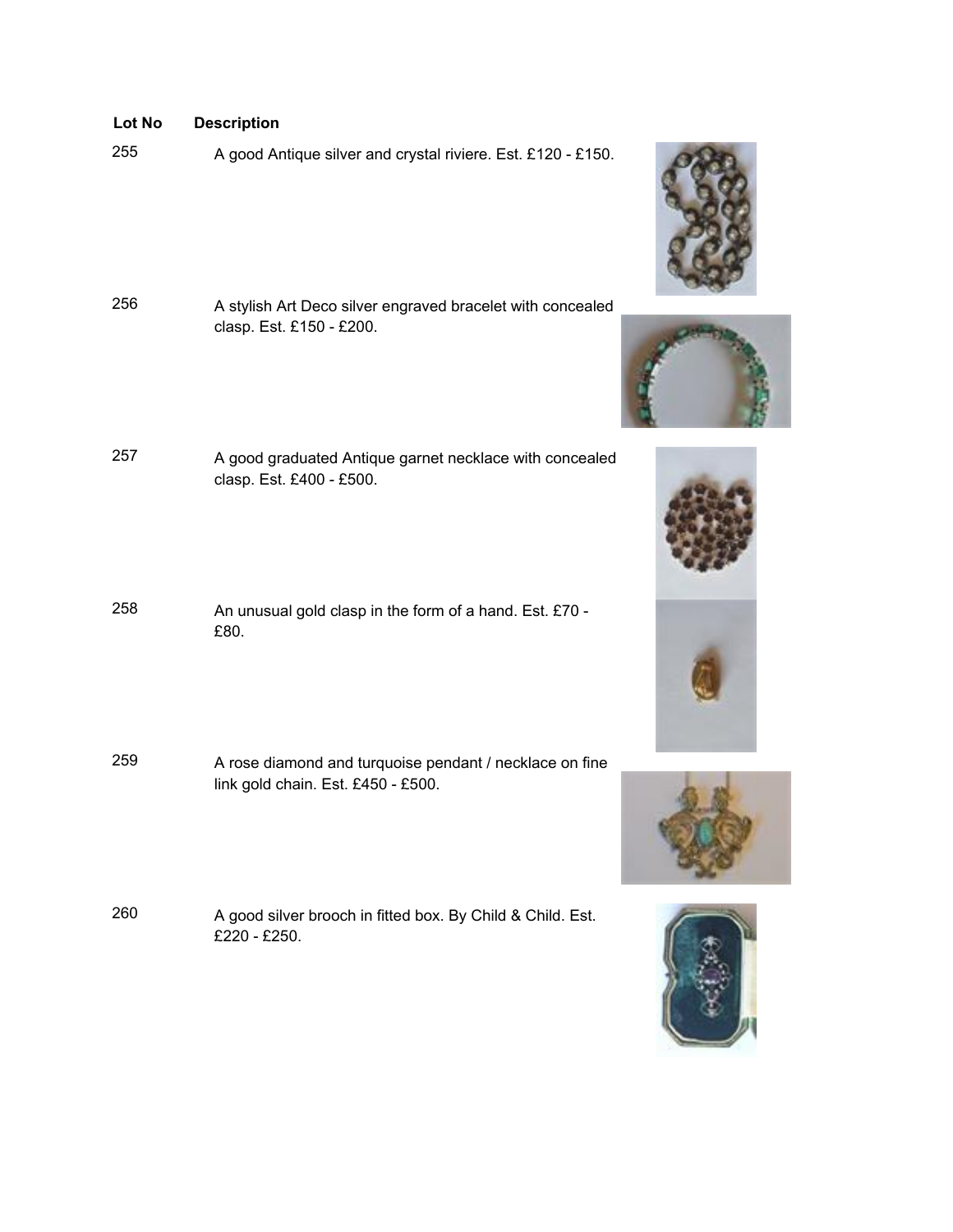- <sup>261</sup> A good pair of 18 carat cufflinks enamelled with a bird and each link identically hallmarked. Approx. 12.3 grams. Est. £450 - £500.
- <sup>262</sup> A platinum and diamond Art Deco cluster ring. Est. £650- £700.
- <sup>263</sup> A diamond single stone ring in platinum claw setting. Est. £1300 - £1500.
- <sup>264</sup> A diamond single stone crossover ring in platinum mount. Approx. 0.25 carats. Est. £250 - £300.
- <sup>265</sup> A stylish amethyst and diamond pendant set in gold on fine link chain with two drops mounted with knife edge spacers. Est. £900 - £1000.
- <sup>266</sup> A heavy white gold diamond single stone ring. Approx. 8 grams. Est. £250 - £300.









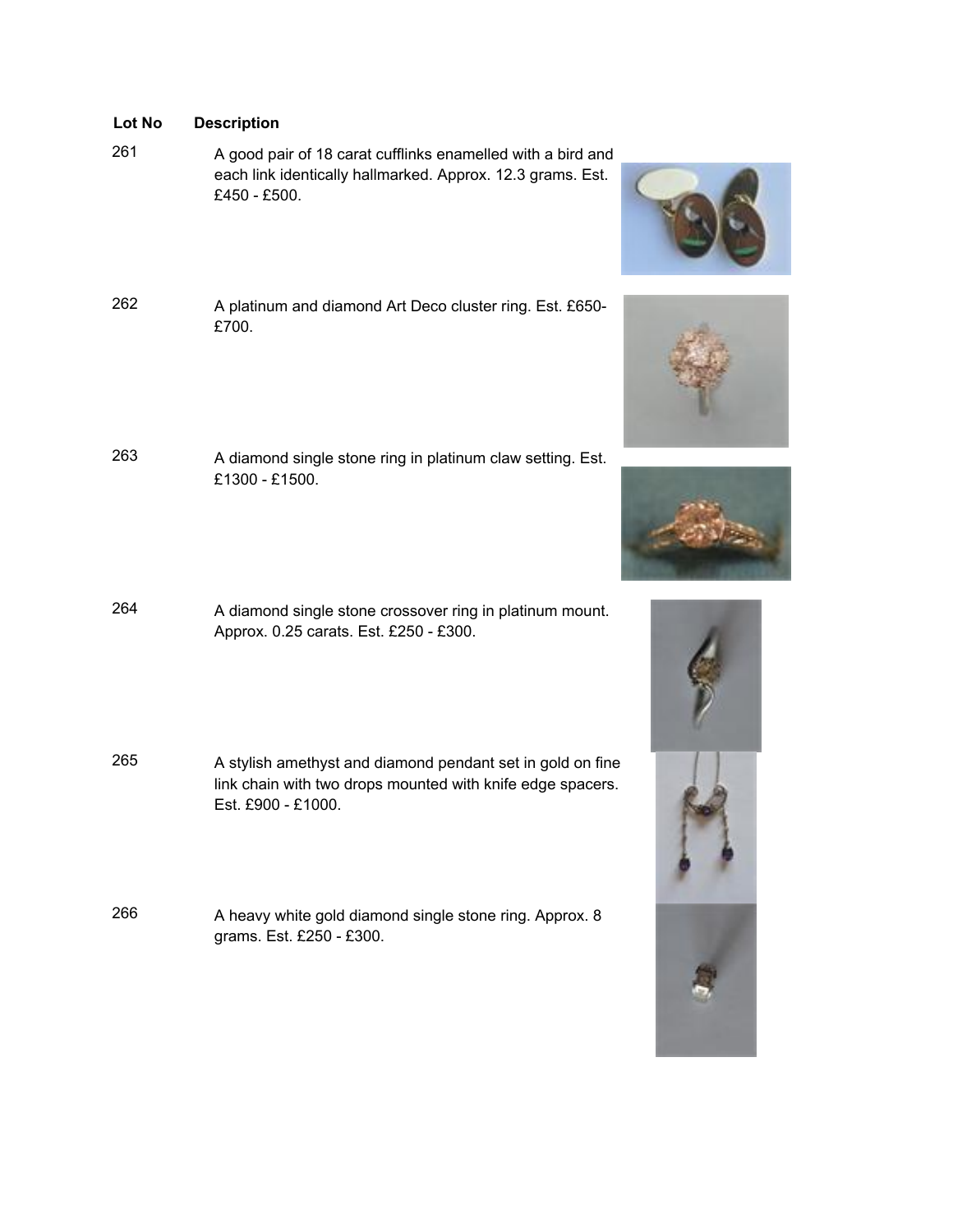<sup>267</sup> A good quality heavy 18 carat textured line bracelet with six articulated diamond links and concealed clasp. Approx. 24.4 grams. Est. £750 - £850.

- <sup>268</sup> A small sapphire and diamond boat shaped five stone ring in 18 carat yellow gold. Approx. 3.3 grams. Est. £45 - £55.
- <sup>269</sup> A zircon and sapphire 9 carat ring together with a silver ring. Est. £20 - £30.
- <sup>270</sup> A good diamond cluster ring in 18 carat claw mount. Approx. 4 grams. Est. £80 - £100.
- <sup>271</sup> A good quality 18 carat diamond line bracelet with concealed clasp and lock. Approx. 4 carats of diamonds. Est. £1500 - £2000.
- <sup>272</sup> A heavy French hallmarked platinum full eternity ring set with numerous bright diamonds. Est. £500 - £600.











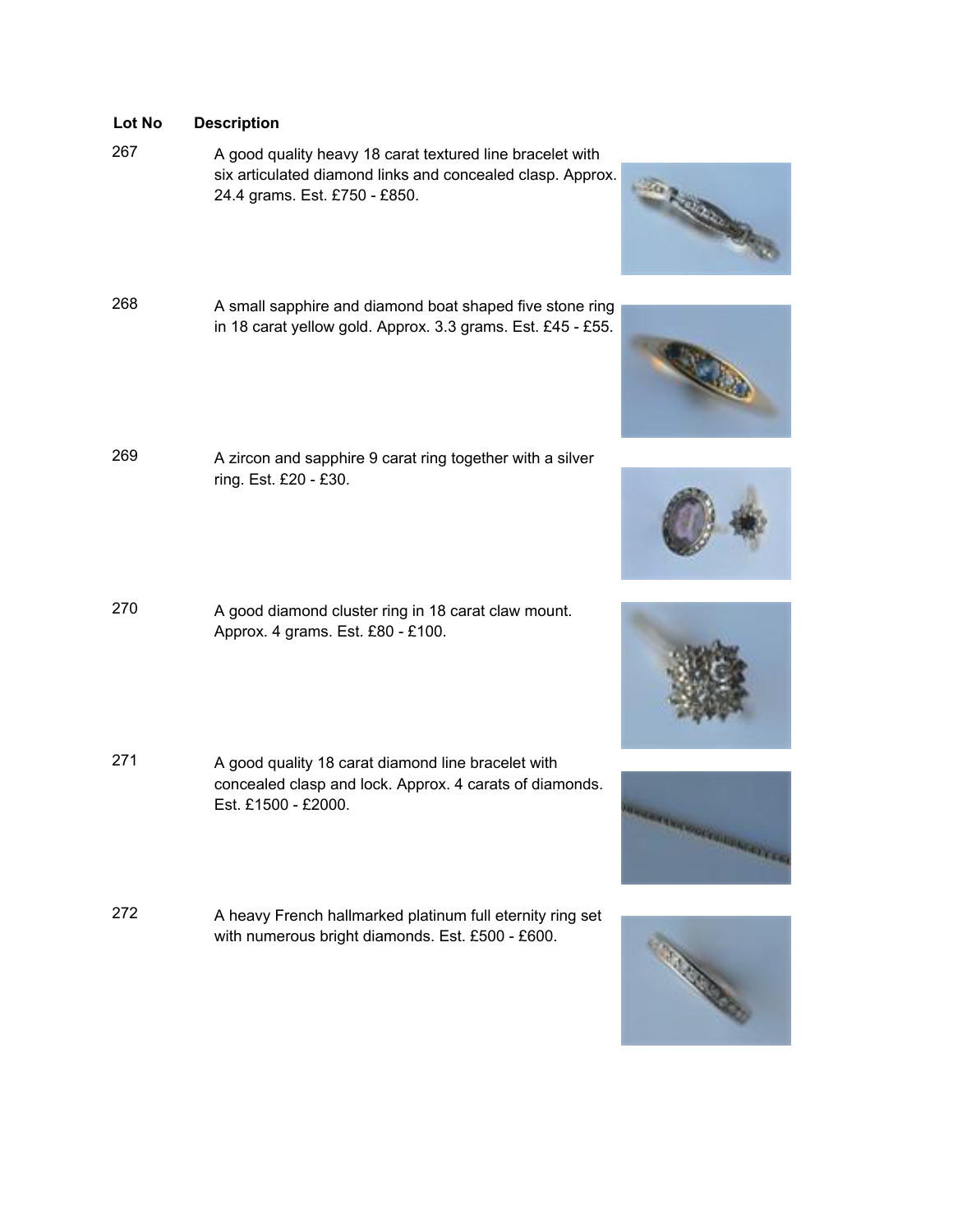- <sup>273</sup> A good quality French high carat heart shaped plique-àjour brooch in the form of a lady's head with floral border inset with diamonds. Est. £500 - £600.
- <sup>274</sup> A good quality 15 carat gold hinged bracelet mounted with central porcelain painting of a fox's head surrounded by white gold horseshoe border, with concealed clasp. Signed to back: Wessex. Est. £450 - £500.
- <sup>275</sup> A heavy platinum and diamond single stone ring in good claw mount with baguette cut shoulders, the central stone weighing approx. 0.70 carats. Approx. 11.9 grams. Est. £600 - £700.
- 276 A heavy 18 carat three stone ring in two colour gold claw mount. Est. £170 - £200.
- <sup>277</sup> A good quality heavy 18 carat pave set coral and diamond bombe ring. Approx. 8.7 grams. Est. £900 - £1000.
- <sup>278</sup> A 22 carat gold plain wedding band weighing approx. 2.8 grams together with a gilt wristwatch. Est. £25 - £30.











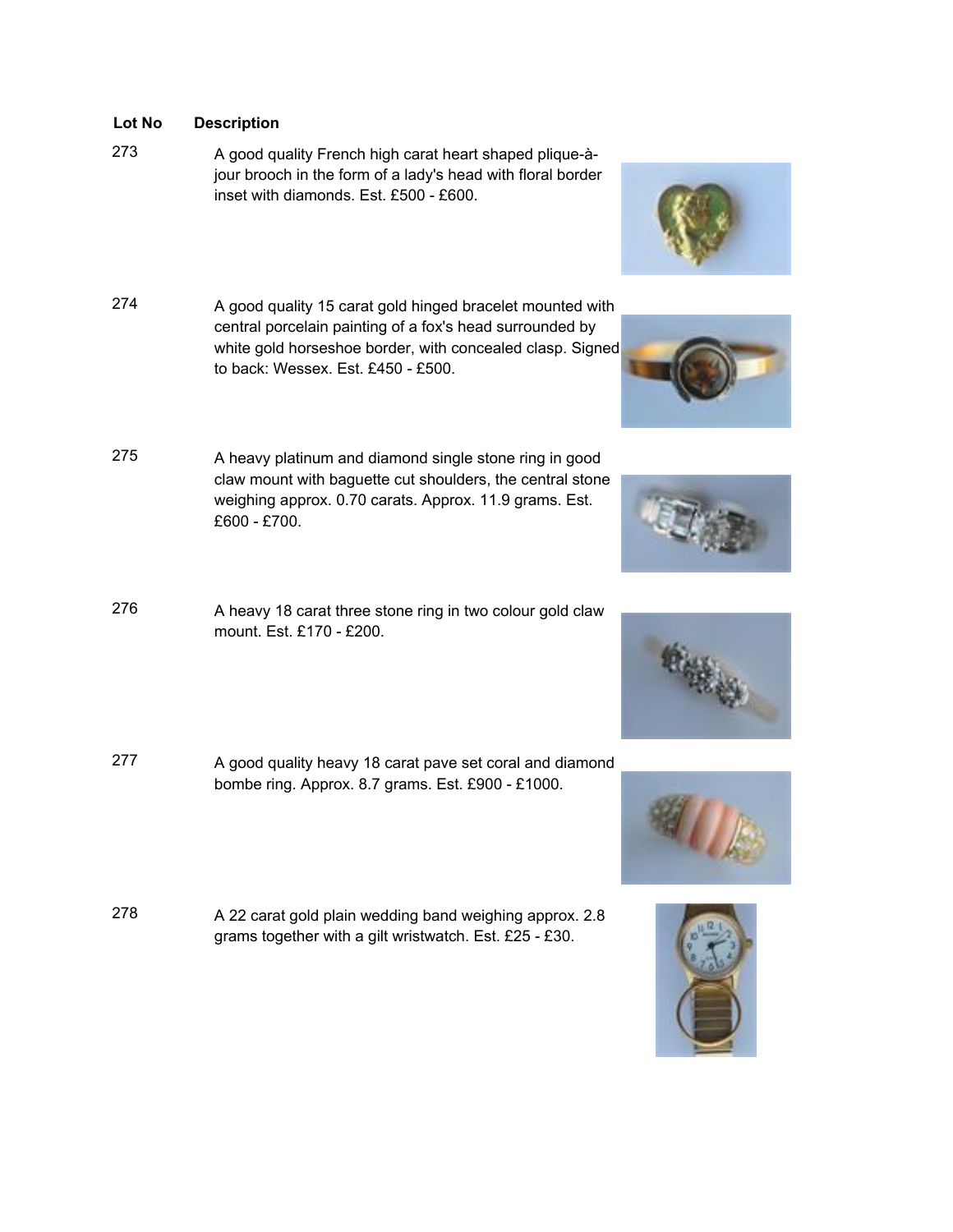<sup>279</sup> A platinum and diamond daisy head cluster ring with rub over settings. Est. £250 - £300.

<sup>280</sup> Two graduated strings of pearl beads. Est. £20 - £30.

- <sup>281</sup> An attractive carved coral cameo ring of a lady with textured body and diamond setting. Est. £200 - £250.
- <sup>282</sup> A heavy steel triple spinning fob with ring top. Est. £100 £150.
- <sup>283</sup> A heavy 9 carat long and short link double watch albert with bar. Approx. 44.7 grams. Est. £350 - £400.
- <sup>284</sup> An attractive Antique micro-mosaic drop pendant with loop top. Est. £350 - £400.











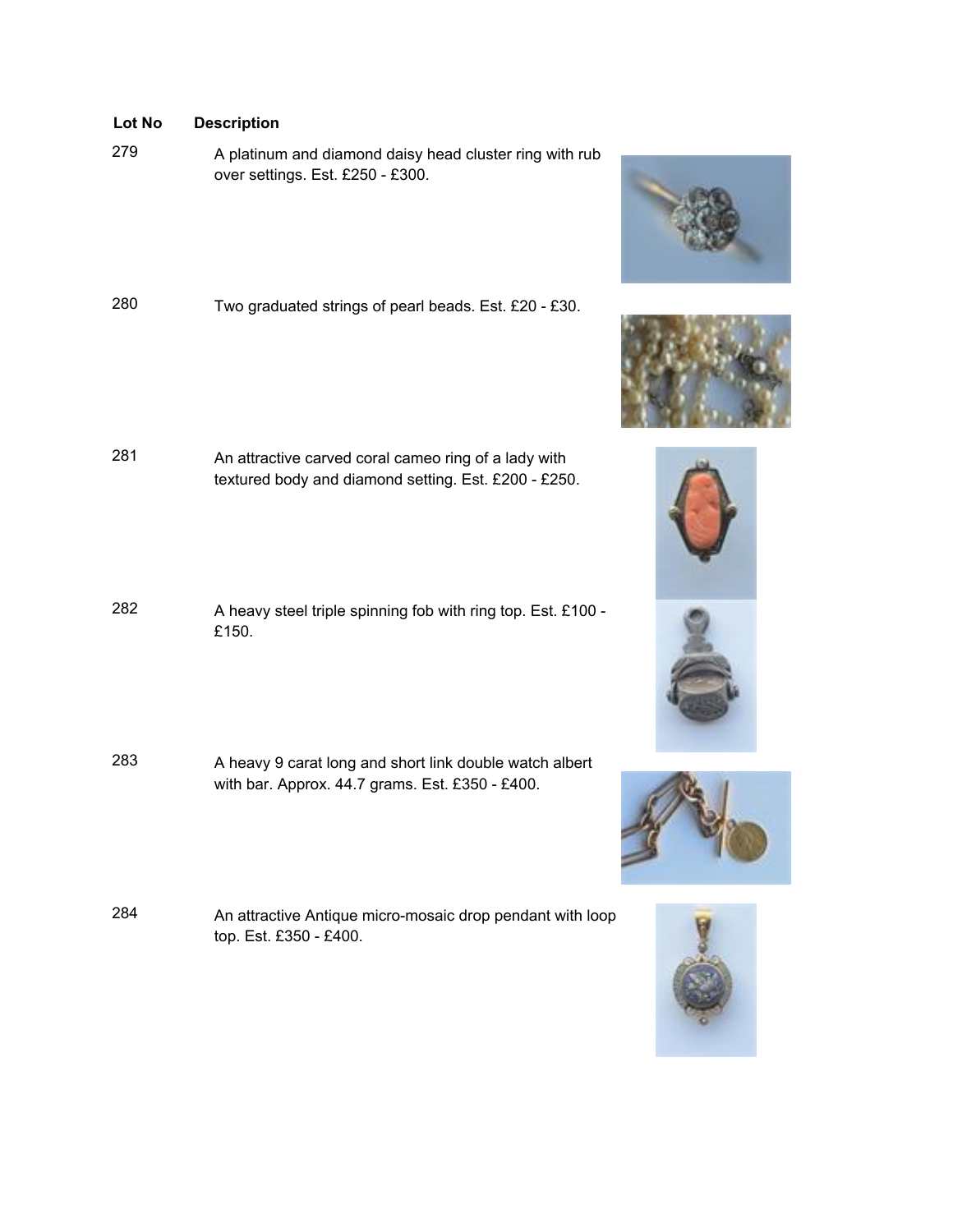<sup>285</sup> A heavy good quality 9 carat pendant on chain. Approx. 10.2 grams. Est. £70 - £80.

- <sup>286</sup> A 10 carat Art Deco garnet ring in two colour gold together with a pair of earrings. Approx. 6.1 grams. Est. £40 - £50.
- <sup>287</sup> An Antique green stone necklace set in silver with concealed clasp. Est. £80 - £100.
- <sup>288</sup> A fancy silver three strand albertina with matching tassle. Approx. 24 grams. Est. £30 - £40.
- 289 A heavy silver fancy link chain with dog nose clip. Approx. 26 grams. Est. £30 - £40.
- <sup>290</sup> An Antique sapphire and diamond Art Deco brooch with numerous rose cut stones in two colour gold. Est. £300 - £350.











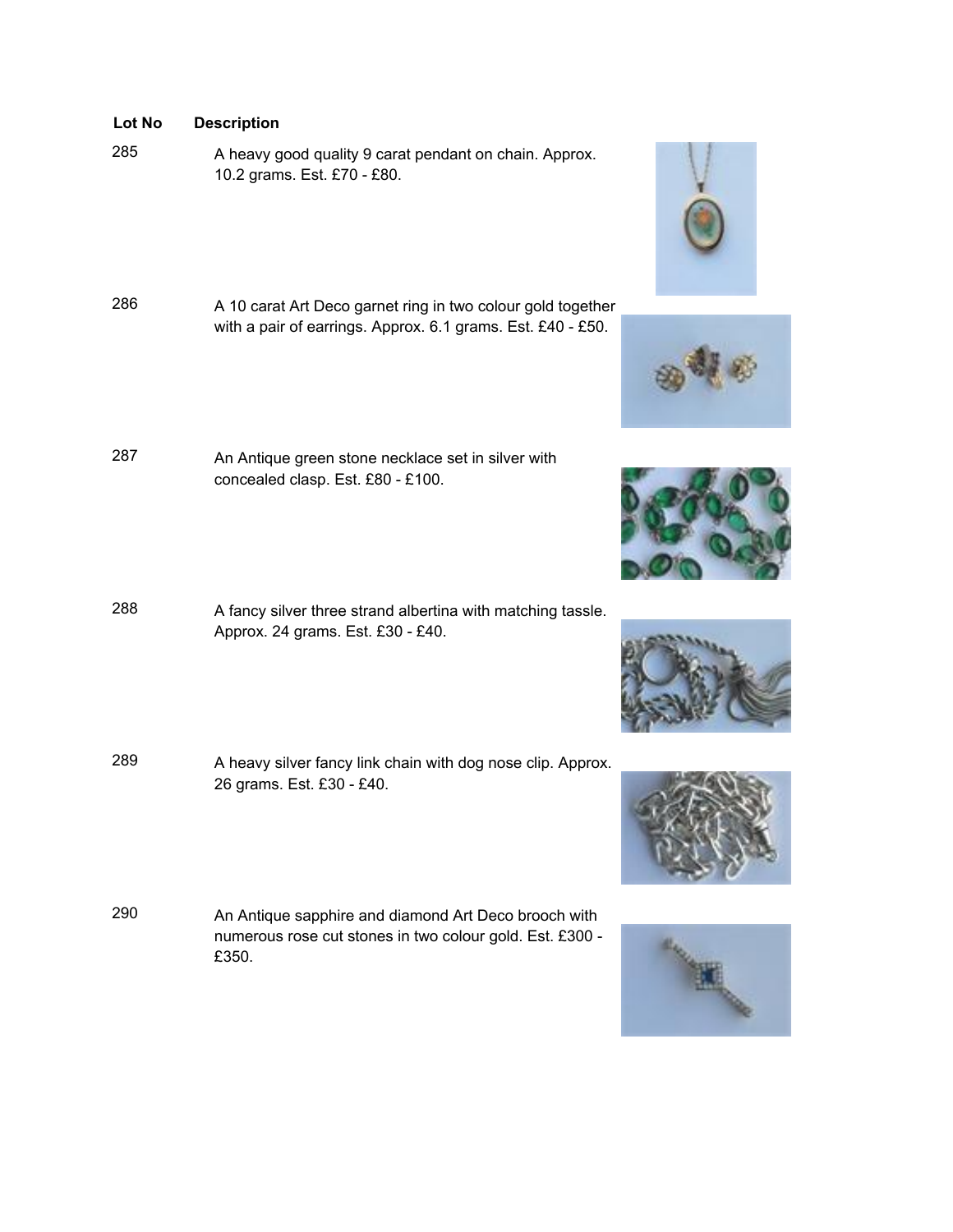<sup>291</sup> A good unusual stick pin mounted with a black opal in the shape of a scarab. Est. £250 - £300.



- <sup>292</sup> An 18ct diamond single stone crossover ring in gold mount measuring approx 1/2 ct. Est. £350 - £400
- <sup>293</sup> A good heavy five stone gypsy set ring in 18ct white gold. Approx 7 grams. Est. £150 - £200.
- <sup>294</sup> An attractive Edwardian platinum and diamond drop pendant with central flower and loop top on fine link chain. Est. £700 - £800.
- <sup>299</sup> An Antique gold clip in the form of a leaf with pave set decoration and large central stone. Est. £400 - £500.
- <sup>300</sup> An Art Deco diamond pendant of circular design on white gold suspension chain. Est. £350 - £400.





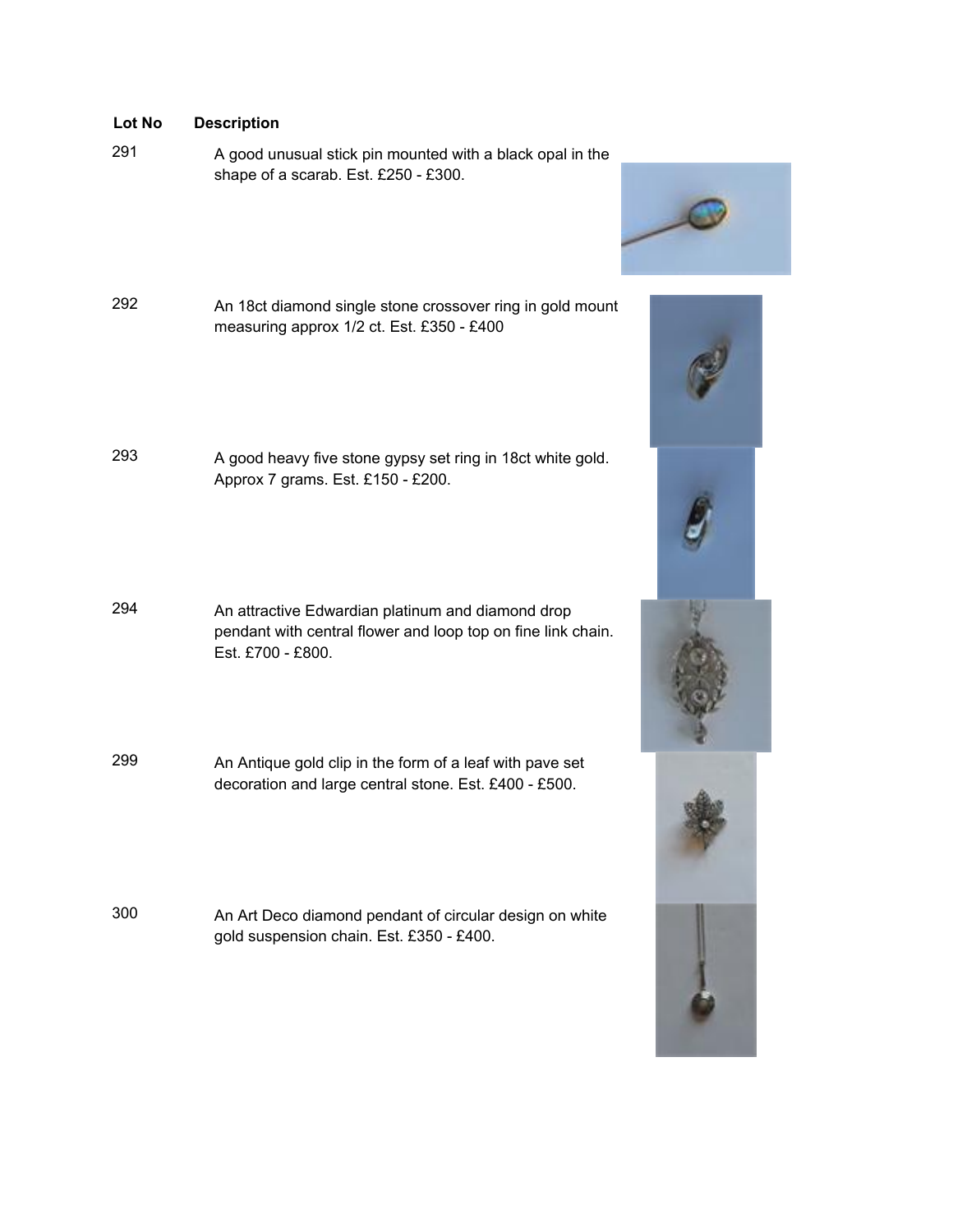<sup>301</sup> A good Antique aquamarine and 18ct gold brooch, the large central stone in claw setting, measuring approx. 18 mms across. Est. £200 - £250.

- <sup>303</sup> CARTIER: An attractive Art Deco style bracelet of panel design, the links inset with brilliant cut diamonds to concealed clasp in fitted box. Est. £7500 - £8500.
- <sup>304</sup> A large oval lava cameo broach of a lady's profile. £800 £900.
- <sup>307</sup> A long string of pearl beads. Est. £30 £40.

<sup>311</sup> A collection of various silver earrings. Est. £20 - £30.

<sup>312</sup> A good 15ct bracelet with ball decoration. Approx. 18 grams. Est. £400 - £500.











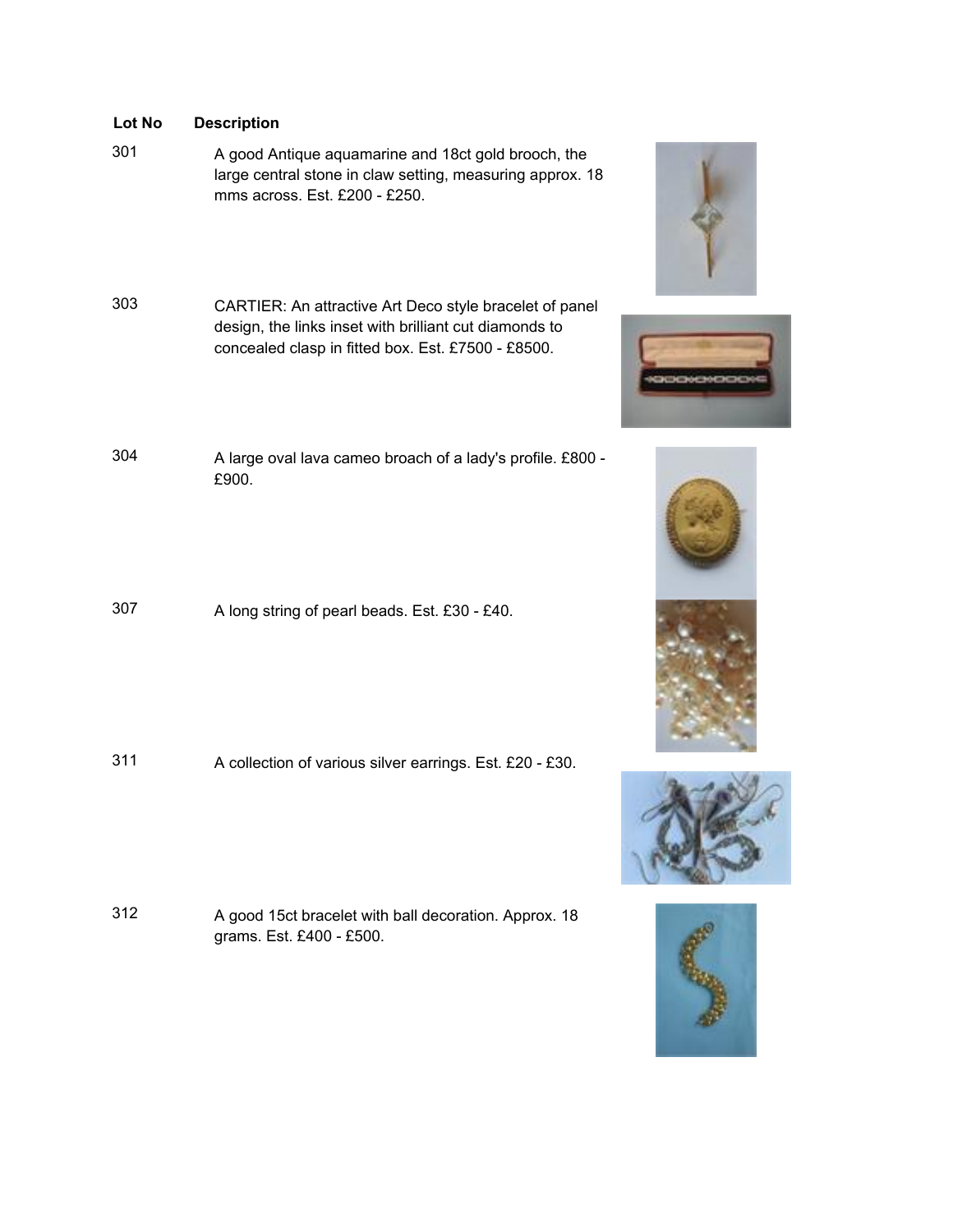313 Three various silver brooches. Est. £10 - £15.

- <sup>314</sup> A stylish turquoise set bracelet with scroll decoration together with a ring. Approx. 54 grams. Est. £20 - £30.
- <sup>315</sup> An 18 carat two colour gold wedding band. Approx. 3.9 grams. Est. £40 - £60.
- <sup>316</sup> A group of various gold earrings. Approx. 3.7 grams. Est. £25 - £30.
- <sup>317</sup> A 9 carat mounted torque necklace with ball decoration. Approx. 8.2 grams. Est. £60 - £80.
- <sup>318</sup> A 9 carat rope twist necklace with ball decoration. Approx. 14 grams. Est. £100 - £120.











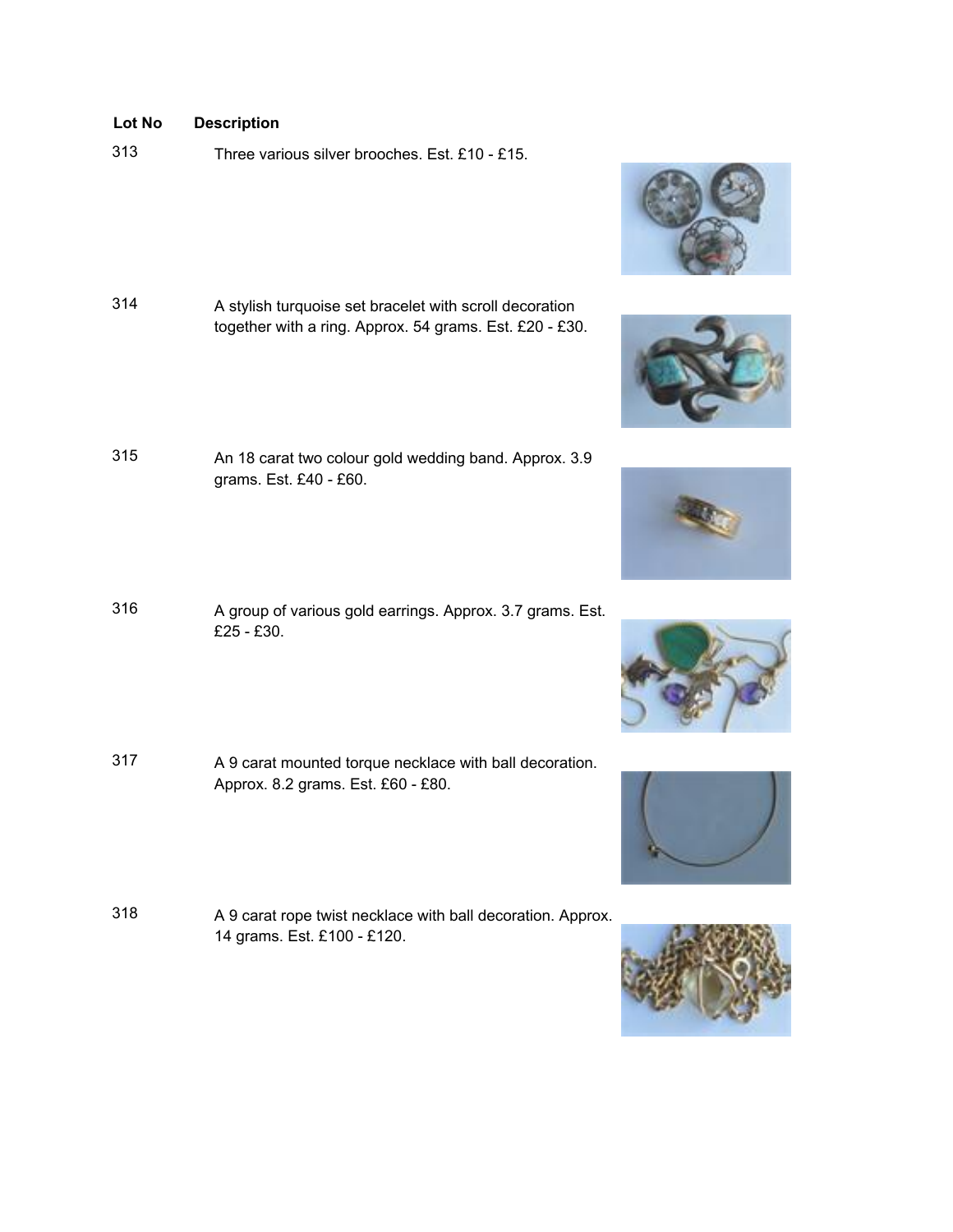- <sup>319</sup> A 9 carat fancy link double strand chain. Approx. 33 grams. Est. £200 - £250.
- <sup>320</sup> Hans Hansen: A stylish pair of Danish silver earrings with clip backs. Marked 925. Est. £40 - £50.
- <sup>324</sup> A Victorian 15 carat aquamarine and pearl drop pendant with leaf decoration and pearl border to loop top. Approx. 4.5 cms high. Est. £500 - £600.
- <sup>325</sup> An Art Deco amethyst drop pendant, the 18ct and platinum body pierced with scrolls and mounted with diamonds and onyx to loop top. Est. £1100 - £1200.
- <sup>326</sup> A set of six green stone buttons. Est. £30 £40.

<sup>327</sup> A heavy 18ct and silver mounted bracelet with rose diamond mounts. Approx. 30 grams. Est. £350 - £400.









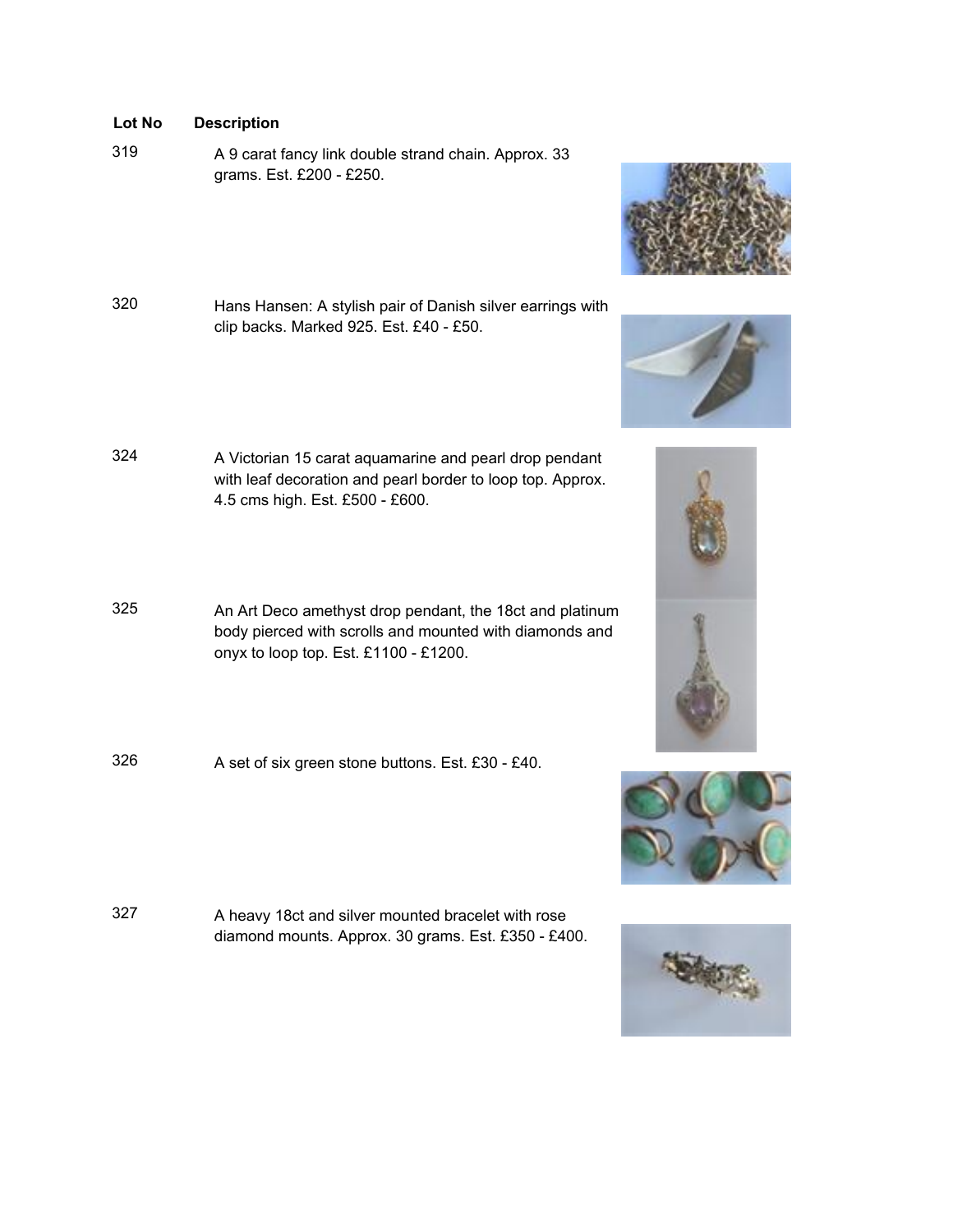- <sup>328</sup> A good quality high carat pendant / brooch mounted with a cherub with winged decoration and emerald and diamond to pearl drop. Approx. 4.5c ms high. Est. £850 - £950.
- <sup>329</sup> A pair of good quality platinum circular pearl and diamond ear clips of swirl design. Hallmarked to rear. Est. £1000 - £1500.
- <sup>330</sup> A good pair of pearl cluster earrings in 18 carat claw mount. Est. £1000 - £1200.
- <sup>331</sup> A large oval shell cameo of a gent in high carat gold frame. Est. £220 - £250.
- <sup>332</sup> A good Art Deco sapphire and diamond 2 stone crossover ring with diamond shoulders in claw mount. Est. £250 - £300.
- <sup>333</sup> A 1903 full sovereign. Est. £140 £160.











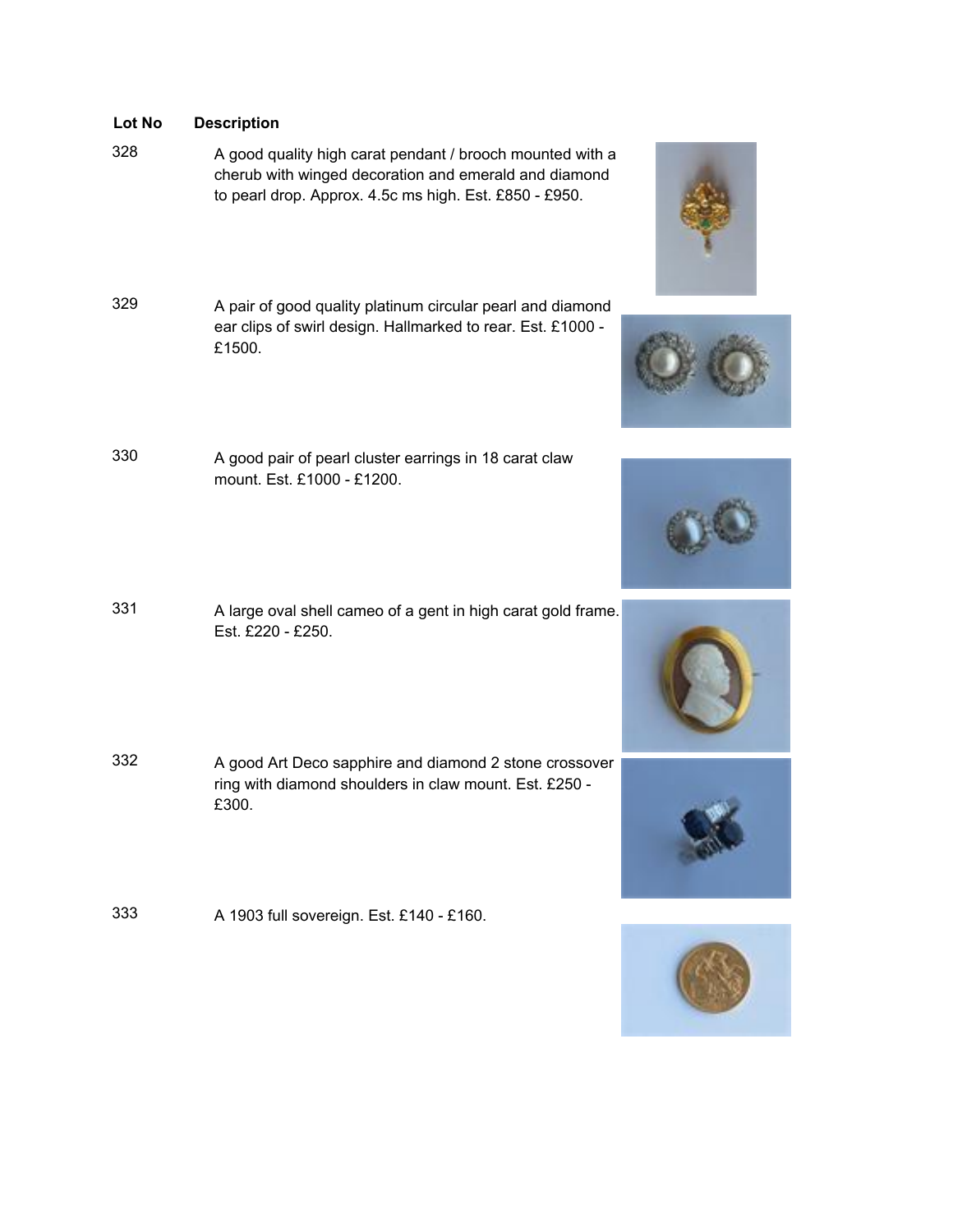<sup>334</sup> A 1906 full sovereign. Est. £140 - £160.



- <sup>335</sup> An Antique french oval brooch with pearl ribbon top and central oval porcelain panel. Est. £350 - £400.
- <sup>336</sup> An 1898 Pond. (Mounted). Est. £120 £150.

- <sup>337</sup> A large sapphire and diamond full eternity ring in white gold mount. Finger size 'S'. Est. £250 - £300.
- <sup>338</sup> A good George III guinea. 1791. Est. £250 £300.

<sup>339</sup> A heavy diamond 18 carat fancy two stone crossover ring. Est. £250 - £300.







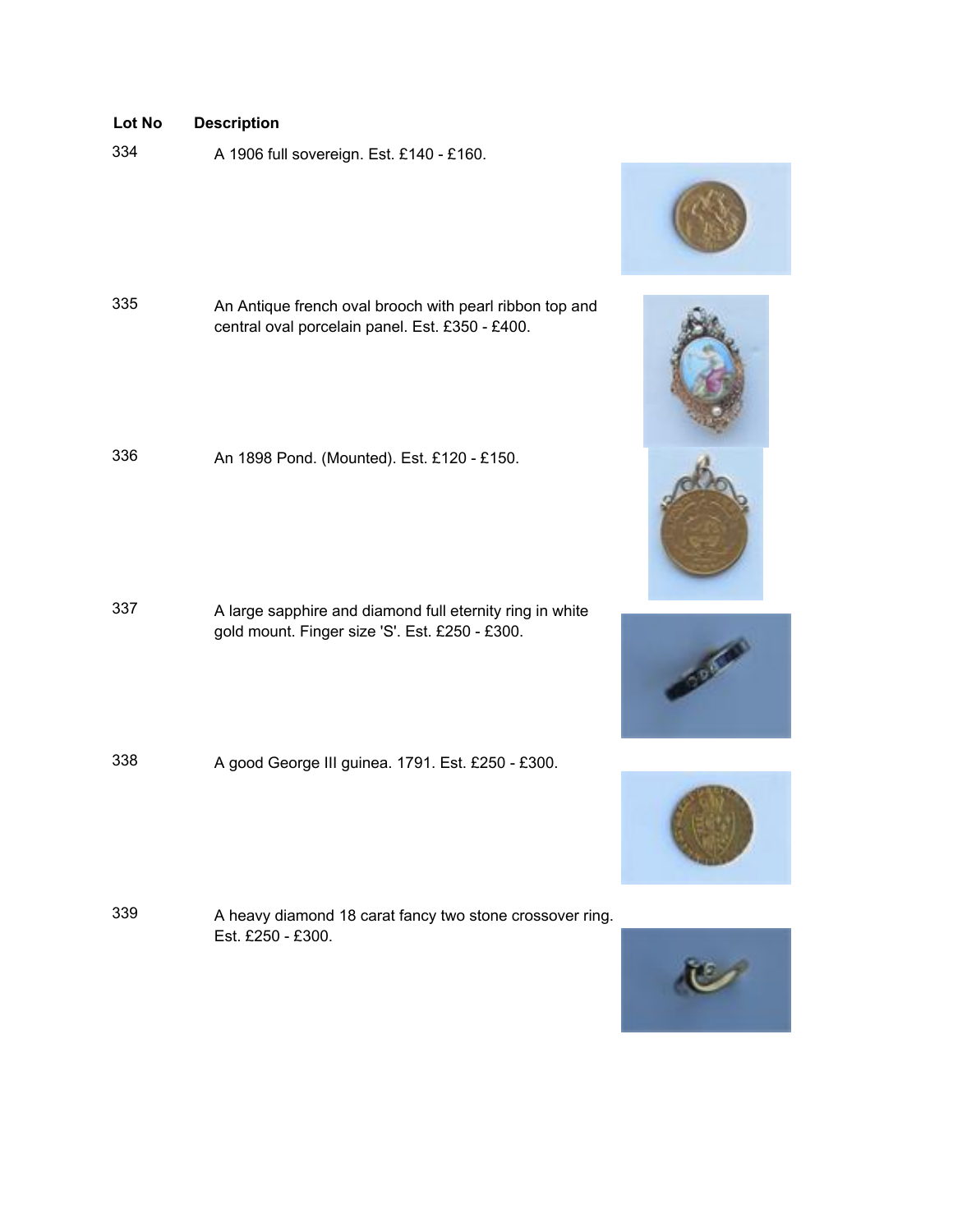- **Lot No Description**
- <sup>340</sup> A 1690 farthing together with one other coin. Est. £10 £15.
- <sup>341</sup> A good Antique amethyst mounted filigree decorated ring. Est. £300 - £350.
- <sup>342</sup> An attractive Victorian pearl and coral bracelet with concealed clasp and large central diamond. Est. £850 - £900.
- <sup>343</sup> An attractive Victorian amethyst and pearl brooch with cut corners. Est. £350 - £400.
- <sup>344</sup> A large gents' retro five stone ring in two colour 18 carat gold. Approx. 13 grams. Est. £500 - £600.
- <sup>345</sup> An attractive modern opal and white gold cluster ring with diamond shoulders. Est. £550 - £600.